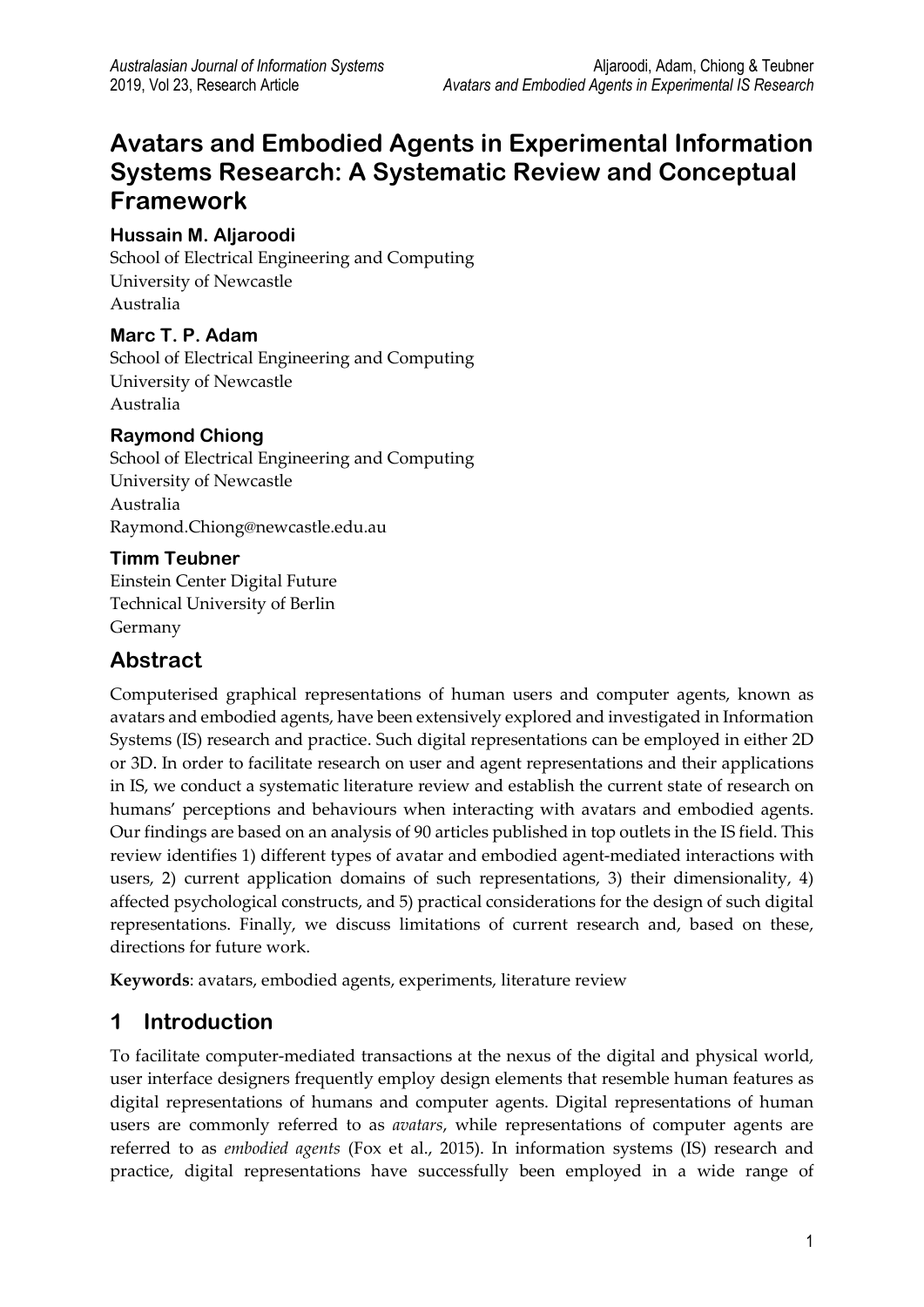1

applications, such as recommendation agents in e-commerce (S. Lee & Choi, 2017; Qiu & Benbasat, 2009), chat bots (Burgoon et al., 2016), tools for behavioural change (Sebastian & Richards, 2017; Song, Kim, Kwon, & Jung, 2013), and tutors in e-learning (Beege et al., 2017; Heidig & Clarebout, 2011).

Over the past two decades, researchers have conducted experiments to better understand users' perceptions and behaviours in their interactions with avatars and embodied agents. Through experiments, researchers are able to observe actual interactions between users and avatars or embodied agents, and their responses to these interactions, under controlled conditions. Importantly, experiments allow researchers to identify causal effects through controlled variations, in order to see how different avatar and embodied agent design features affect outcome variables (Shadish et al., 2002). In this paper, we provide a state-of-the-art account of experimental research on human interaction with avatars and embodied agents in 2D as well as 3D environments by means of a systematic literature review (SLR), aiming to address the following overarching research question:

*RQ: What is the current body of knowledge in experimental IS research on design considerations, application contexts, behavioural outcomes, and influences on users' psychological constructs of avatars and embodied agents?* 

The review covers 90 articles published in top-tier IS journals and conferences. It provides an overview of users' perceptions of avatars and embodied agents, their effects on human behaviour, and how such graphical representations can be applied in a variety of settings to facilitate computer-mediated interactions between humans, avatars, and computer agents.

The main contributions of our SLR can be summarised as follows. First, we develop a framework that conceptualises design parameters of avatars and embodied agents, and various interaction types. These interaction types include a user interacting with their own avatar and a user interacting with another user's avatar or embodied agents. Second, we identify the application domains in which avatars and embodied agents are being employed. Third, we pinpoint key theories applicable to designing avatars and embodied agents. Fourth, we discern common design concepts and, fifth, identify methods used for investigating avatars, embodied agents, and their influence on users' perceptions and behaviours. This paper therefore may serve as a reference point for researchers working on experiments related to avatars and embodied agents, providing them with a guide on common design parameters and concepts as well as an overview of theories for understanding the interactions between humans, avatars, and embodied agents. For practitioners, this review may serve as a starting point for design considerations when employing avatars and embodied agents in practice.

The remainder of this paper is organised as follows. In Section 2, we describe the literature review methodology. We then outline the fundamentals of avatars and embodied agents in the context of IS research and establish a conceptual framework of digital representations of users or other entities (i.e., another person or a computer agent) in Section 3.[1](#page-1-0) Subsequently, in

<span id="page-1-0"></span><sup>1</sup> Following the terminologies used by Ang et al. (2012), we use the term "*avatar*" to refer to an avatar representing another human being in the digital interaction. Note that other people's avatars are sometimes also referred to as *personas* in some studies (Vasalou & Joinson, 2009). Clearly, what is a selfavatar and what is an avatar depends on the perspective that one takes, e.g., the user perceiving their own avatar (*self-avatar*) or that same avatar being perceived by another user (*avatar*). In other words, the distinction between self-avatars and avatars is mainly driven by the perspective one takes.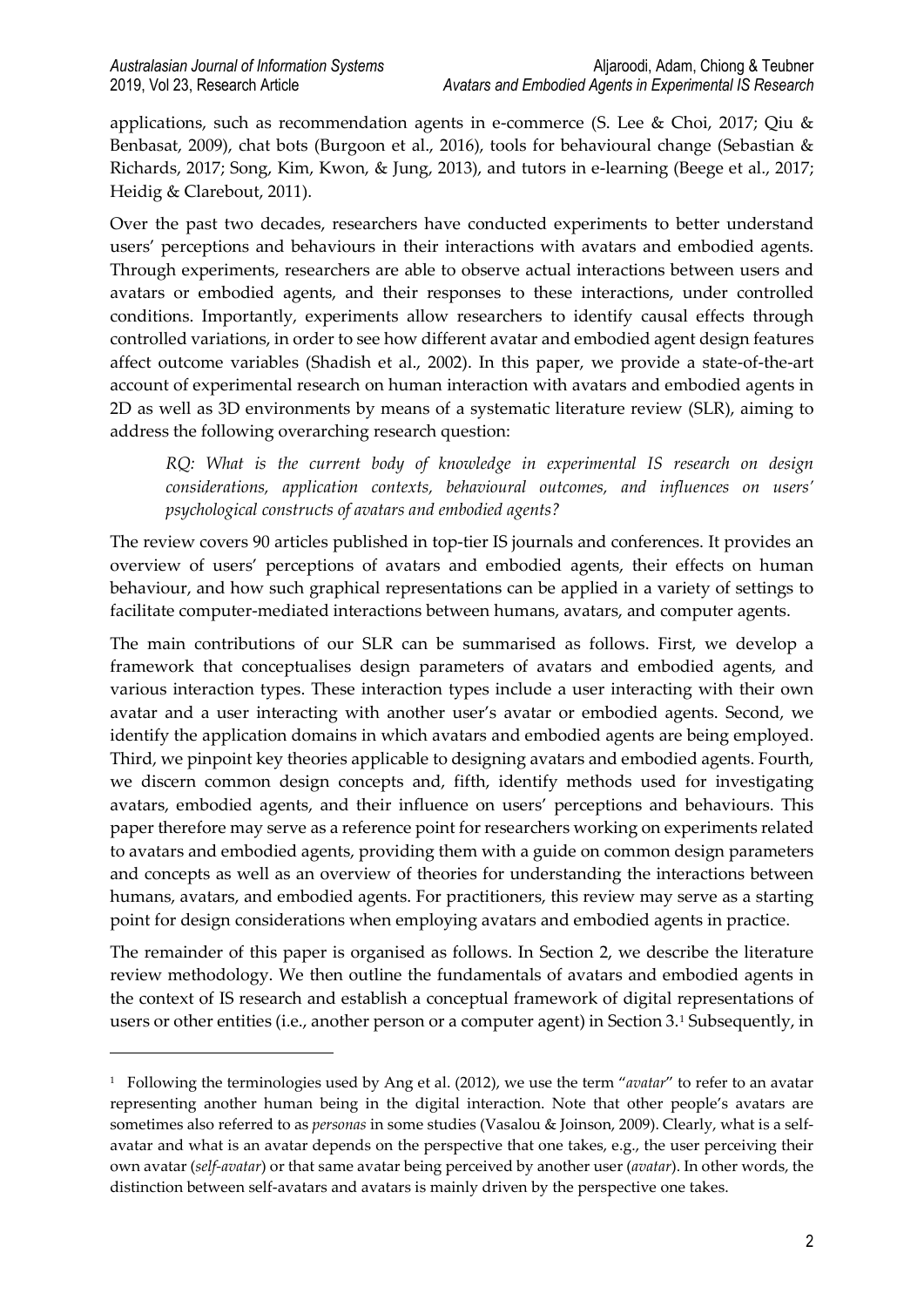<u>.</u>

Sections 4, 5, and 6, we summarise findings on self-avatars, avatars, and embodied agents, respectively. Finally, Section 7 concludes with a general discussion, implications for the use of avatars and embodied agents in practice, as well as directions for future research.

# **2 Research Methodology of Literature Review**

This paper follows the methodological guidelines provided by Kitchenham & Charters (2007) for performing an SLR. We focus on studies on avatars and embodied agents conducted under controlled laboratory and field settings with human participants. The process is divided into three distinct stages: *plan, conduct,* and *report*, as can be seen in Figure 1. In the plan stage, we identify the need for an SLR, develop a review strategy, and evaluate it. During the conduct stage, we then execute the search in databases, select appropriate studies, and analyse them. Finally, we document and report our findings in the report stage.

An initial exploratory search was conducted on Google Scholar using the search query "avatar" OR "virtual self" AND "experiment" as a starting point. While reviewing the obtained results, we extracted key terms used in these studies to further develop our search string. Next, we selected a well-established set of databases for conducting SLRs in the IS context (i.e., AIS Electronic Library, ScienceDirect, Taylor & Francis Online, Wiley Online Library). We then performed a full-text search on these databases using ("avatar" OR "embodied agent" OR "virtual self" OR "virtual presence") AND "experiment".

The initial search string included the term virtual-self, as this concept is frequently considered in research on avatars and embodied agents, and is hence in line with the research question we would like to address in this literature review. After carefully screening through results of the initial search, we extended the search string to include characteristic terms that have appeared within the reviewed papers. Specifically, we included the concept of *presence* in the search string, as it represents one of the main constructs that is being investigated in digital representations and human interactions, and the term *embodied agent* was included too, as it refers to graphical representations of computer agents in the interaction and sometimes is used interchangeably with the term *avatar*. Finally, we constrained the search to include only experimental studies because of their potential to reveal actual interactions between humans, avatars and embodied agents under controlled conditions (see also the Introduction section).

We included all academic journals under the category of *Information Management* (IM) in the ABS Academic Journal Guide 2015 (ABS, 2015). In addition, we included full research papers published in two top IS conferences as recognised by ACPHIS ([2](#page-2-0)013).<sup>2</sup> In terms of selection criteria, we included only peer-reviewed papers reporting on experimental IS research with actual interactions between human participants and avatars or embodied agents. We excluded studies that 1) focused only on surveys without actual interactions between users and digital representations, 2) investigated robots rather than virtual representations, 3) included disembodied, that is, non-graphical representations, or 4) were research-in-progress.

<span id="page-2-0"></span><sup>2</sup> Conferences included are the International Conference on Information System (ICIS) and European Conference on Information System (ECIS). These two conferences were selected as they were ranked A by IFIP (2015).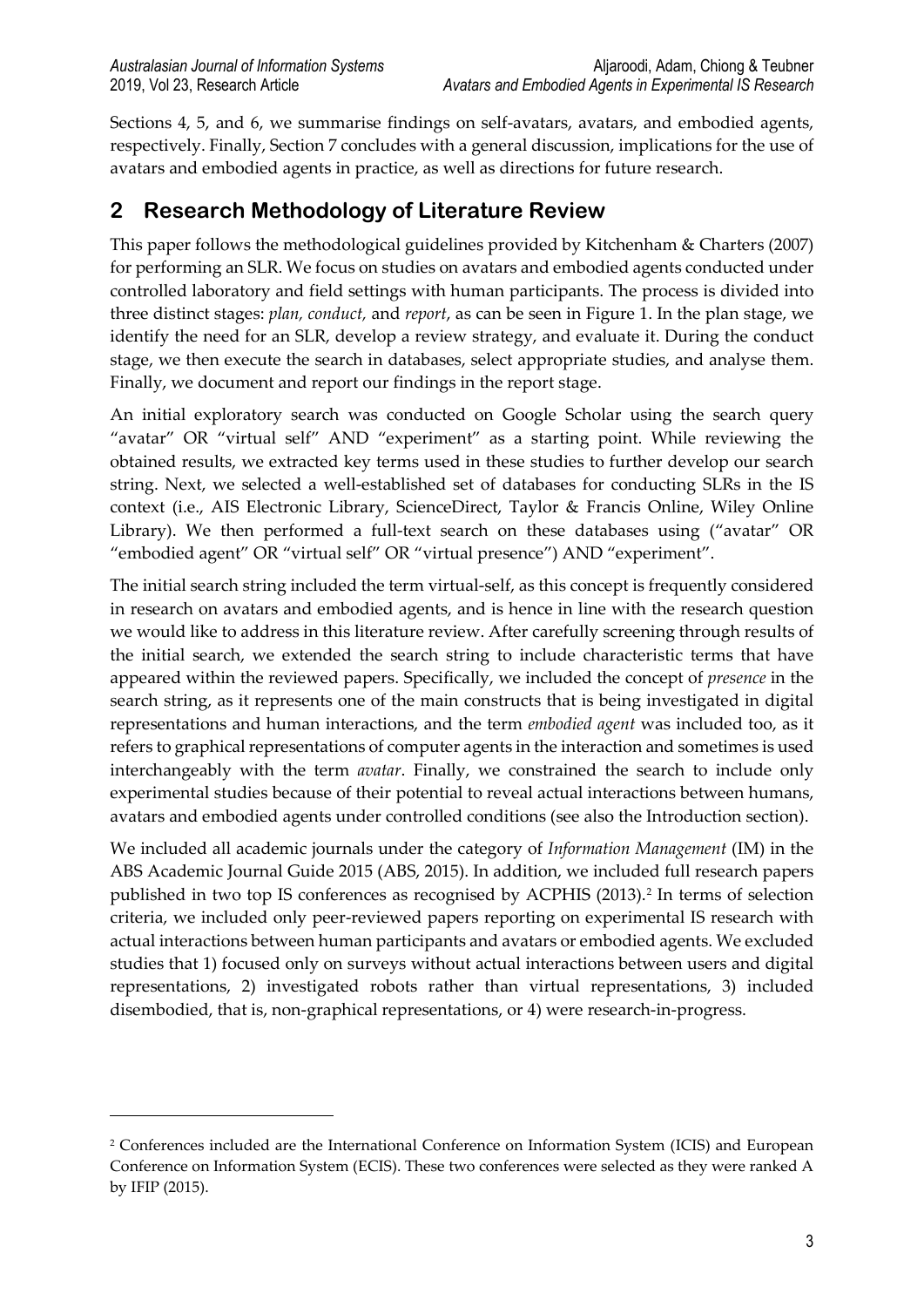

*Figure 1. Stages of the SLR and distribution of studies*

We used the defined search string and searched the title, abstract, and keywords of studies in the selected databases. This search resulted in 715 hits (see the conduct stage in Figure 1), of which 625 were journal publications and 90 were conference publications. Then, the first and second authors independently screened the title, abstract, and keywords against the research question and selection criteria to identify relevant papers for the review. The agreement rate between the two authors was 94.97% (679 out of the 715 papers). Discrepancies were resolved by discussion with the fourth author (36 papers, 15 included, 21 excluded). Finally, the first author performed a full text review on the studies, resulting in 90 research papers (86 from journals, 4 from conferences). Table A1 in the Appendix provides an overview of all included studies, providing concise information on the specific type of interaction, dimensionality, context, psychological constructs, environments, and sample size for each study.

# **3 Conceptual Framework**

According to Representation Theory (RT), the fundamental purpose of an IS is to provide users with a faithful representation of some real-world phenomena (Recker et al., 2019). The main tenets of RT posit that IS will 1) be employed if they provide users with a more *cost-effective* way to obtain knowledge about a focal real-world phenomenon than observing it directly, and 2) yield higher usefulness the more *faithful* the phenomena are represented. Common examples for the application of RT include data modelling, object-oriented modelling, and process modelling (Burton-Jones et al., 2017; Recker et al., 2019). Similar notions can be applied when it comes to avatar design: An avatar provides a digital representation of a person in the real-world, while an embodied agent represents a computer agent. Employing these representations can increase *cost-effectiveness*, e.g., in the provision of health and education services over a distance and/or to a large audience (Beege et al., 2017; Heidig & Clarebout, 2011; Noorbergen, Adam, Attia, Cornforth, & Minichiello, 2019); it may also increase *faithfulness* of the representation, as avatars usually have human features that capture the naturalness of interpersonal encounters in the real-world (Nowak & Rauh, 2006).

In this paper, we distinguish two perspectives in terms of human interactions with avatars, namely *self* and *other*. The "self" perspective refers to a user's interaction with their own avatar, often involving facial and body features, gestures, sound, or other forms of behaviour and expression. Following this perspective, the avatar is referred to as a self-avatar (Vasalou & Joinson, 2009). The "other" perspective refers to a user's view on other humans (computer agents) represented by avatars (embodied agents).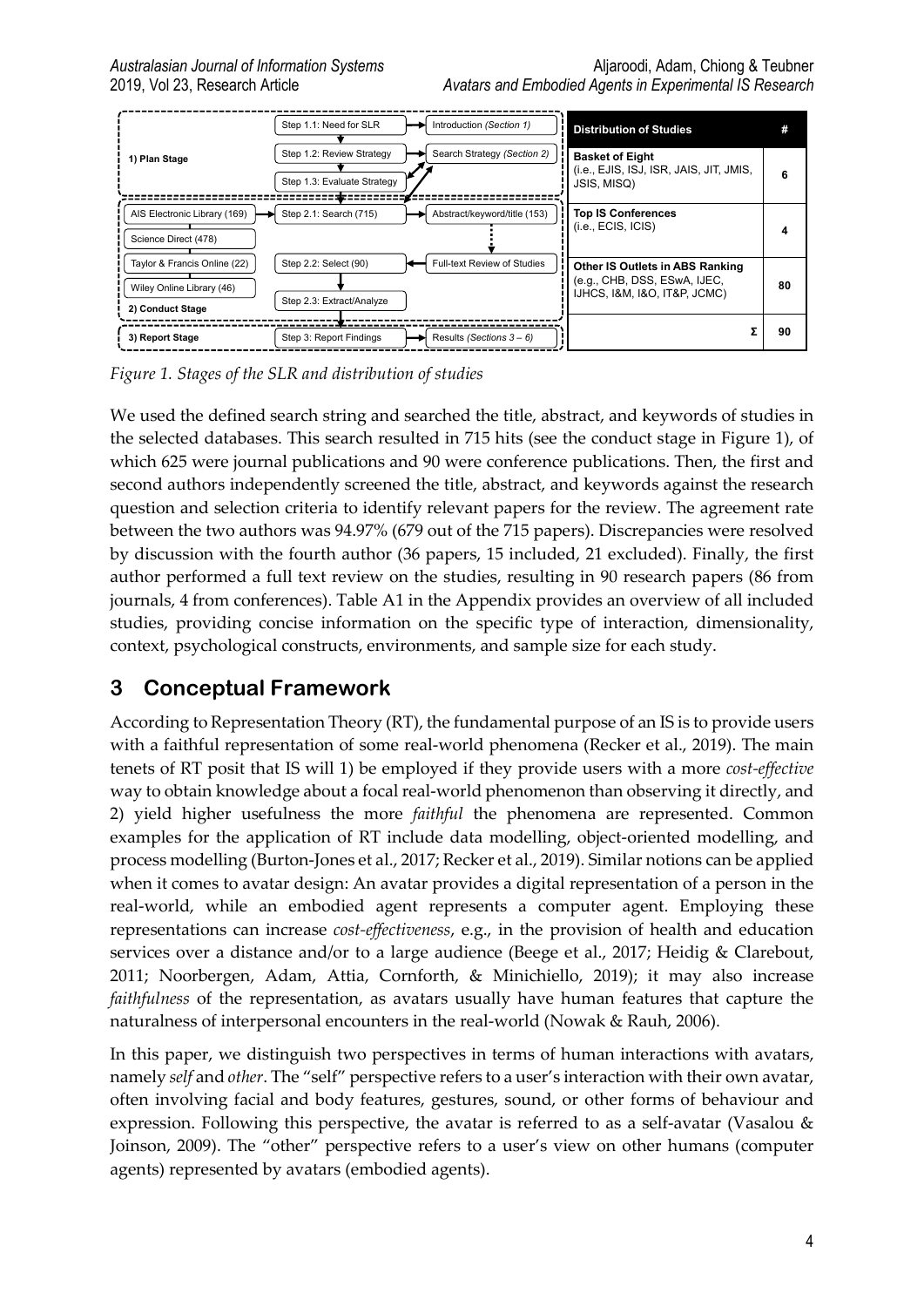Through their self-avatars, users may directly or indirectly engage with others. Based on the different spheres and levels of interactions, we develop a conceptual framework that differentiates between five different interaction types, as shown in Figure 2. From the figure, we see that interactions with avatars can be distinguished as *human-to-self-avatar* (H2SA), *human-to-avatar* (H2A), and *self-avatar-to-avatar* (SA2A). Similarly, humans may interact with embodied agents directly (*human-to-embodied-agent*, H2EA) or through their avatars (*selfavatar-to-embodied-agent*, SA2EA). Among the 90 reviewed studies, a majority considered SA2A (34), followed by H2A (21), H2EA (20), H2SA (17), and SA2EA (8) interactions. Note that here the total adds up to more than 90 because some studies have investigated more than one interaction type. The framework captures commonly examined psychological constructs for specific interaction types. Table 1 provides definitions for the psychological constructs that appear in the framework and their usage in different types of interactions.



*Figure 2. Conceptual framework of digital representations and their interactions*

Note: All icons used have been sourced from SVG Silh and Pixabay (https://svgsilh.com & https://pixabay.com; Creative Commons CC0 1.0). The greyed-out icons are not considered in the respective interaction type. For readability, only constructs that are used by at least two studies are shown. Realism includes behavioural, emotional, or visual realism. The complete list of constructs can be found in Table A1 in Appendix A.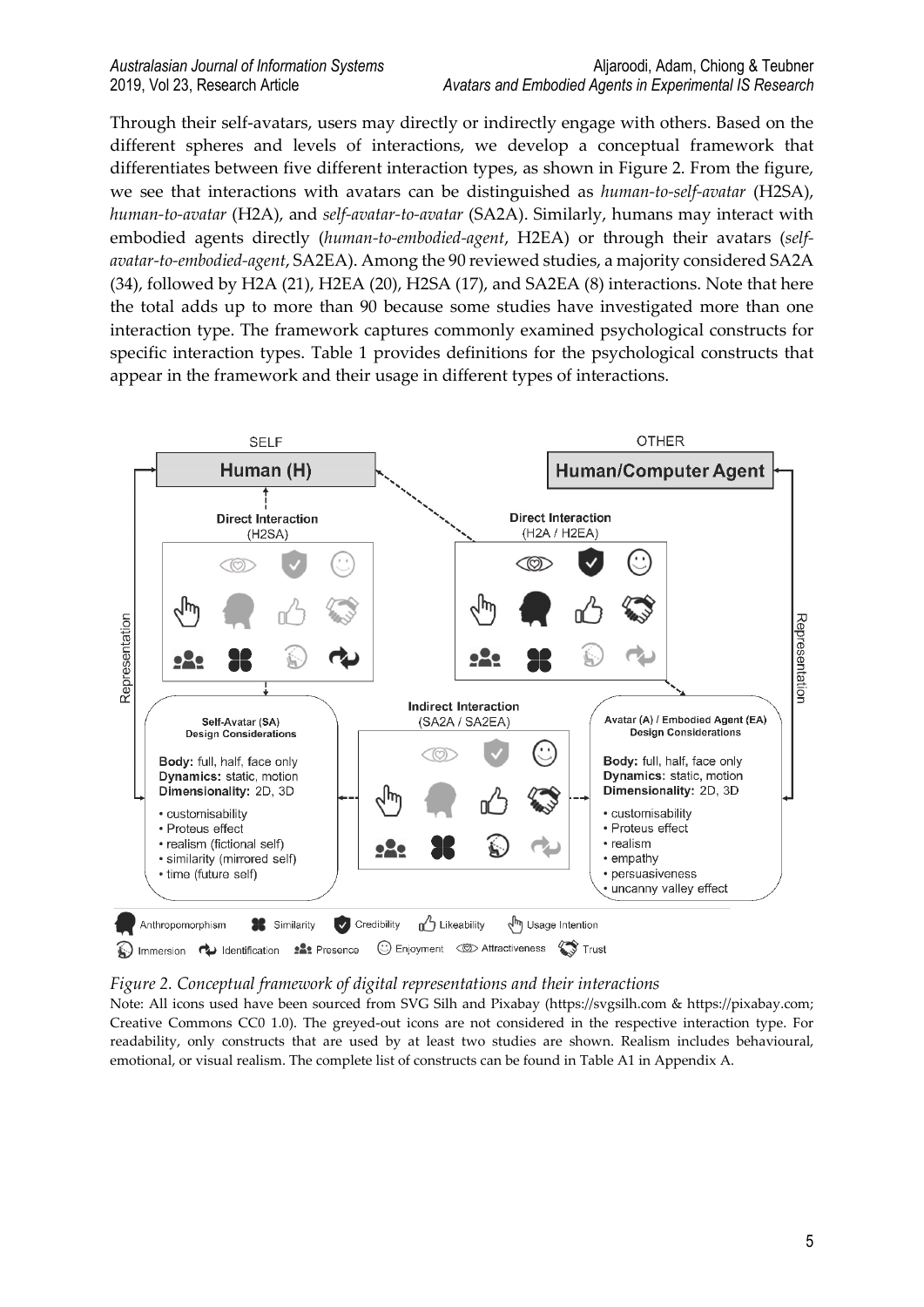| Constructs                                                                                                                       | Description                | <b>Usage</b>                                                                                                  |
|----------------------------------------------------------------------------------------------------------------------------------|----------------------------|---------------------------------------------------------------------------------------------------------------|
|                                                                                                                                  | The degree of humanness    | H2A: Nowak et al. (2015); Nowak & Rauh (2006, 2008)                                                           |
|                                                                                                                                  | of the digital             | H2EA: Y. Kim & Sundar (2012a); Krämer et al. (2013)                                                           |
|                                                                                                                                  | representation as          |                                                                                                               |
|                                                                                                                                  | perceived by the user      |                                                                                                               |
|                                                                                                                                  | The degree of              | H2A: Keng & Liu (2013); Leding et al. (2015); Nowak et al.                                                    |
| Anthropomorphism<br>Attractiveness<br>Credibility<br>Enjoyment<br>Identification<br>Immersion<br>Intention to use<br>Likeability | attractiveness of the      | (2015); Nowak & Rauh (2006); Westerman et al. (2015)                                                          |
|                                                                                                                                  | digital representation as  | H2EA: Burgoon et al. (2016)                                                                                   |
|                                                                                                                                  | perceived by the user      |                                                                                                               |
|                                                                                                                                  | The degree to which the    | H2A: Nowak et al. (2015); Nowak & Rauh (2006, 2008)                                                           |
|                                                                                                                                  | digital representation is  | H2EA: Y. Kim & Sundar (2012a)                                                                                 |
|                                                                                                                                  | perceived as believable    |                                                                                                               |
|                                                                                                                                  | The degree to which the    | H2A: Li & Lwin (2016); Rodrigues et al. (2016)                                                                |
|                                                                                                                                  |                            | user enjoys the interaction <b>H2EA</b> : S. Lee & Choi (2017); Qiu & Benbasat (2009, 2010)                   |
|                                                                                                                                  | with the digital           | SA2A: Guadagno et al. (2011); Song Kim, Kwon, et al. (2013)                                                   |
|                                                                                                                                  | representation             | <b>SA2EA:</b> Guadagno et al. (2011); Jin (2010)                                                              |
|                                                                                                                                  | The degree to which a      | H2SA: Seo et al. (2017); Song, Kim, Kwon, et al. (2013)                                                       |
|                                                                                                                                  | user identifies themselves |                                                                                                               |
|                                                                                                                                  | with the digital           |                                                                                                               |
|                                                                                                                                  | representation             |                                                                                                               |
|                                                                                                                                  | The degree to which a      | SA2A: Gerhard et al., (2004); Goel et al. (2013); Grinberg et al.                                             |
|                                                                                                                                  | user feels immersed in the | (2014)                                                                                                        |
|                                                                                                                                  | virtual environment        | <b>SA2EA</b> : Gerhard et al. (2004)                                                                          |
|                                                                                                                                  | during the interaction     |                                                                                                               |
|                                                                                                                                  | with the digital           |                                                                                                               |
|                                                                                                                                  | representation             |                                                                                                               |
|                                                                                                                                  |                            | The user's intention to use  H2A: Y. Lee et al. (2009); Nowak & Rauh (2006); Rodrigues et al.                 |
|                                                                                                                                  | the digital representation | (2016); Westerman et al. (2015)                                                                               |
|                                                                                                                                  |                            | H2EA: Gong (2007); S. Lee & Choi (2017); Qiu & Benbasat (2009,                                                |
|                                                                                                                                  |                            | 2010)                                                                                                         |
|                                                                                                                                  |                            | H2SA: Fox et al. (2013); Suh et al. (2011)                                                                    |
|                                                                                                                                  |                            | SA2A: Fox et al. (2013); Galanxhi & Nah (2007); Lester & King                                                 |
|                                                                                                                                  |                            | (2009)                                                                                                        |
|                                                                                                                                  | The degree to which the    | H2A: Bacev-Giles & Haji (2017)                                                                                |
|                                                                                                                                  | user likes the digital     | H2EA: Brave et al. (2005); Gong (2007); Groom et al. (2009);                                                  |
|                                                                                                                                  | representation             | Kang & Gratch (2014); Nunamaker et al. (2011)<br>SA2A: Ang et al. (2013); Guadagno et al. (2011); Hanus & Fox |
|                                                                                                                                  |                            | (2015)                                                                                                        |
|                                                                                                                                  |                            | SA2EA: Guadagno et al. (2011)                                                                                 |
|                                                                                                                                  | The degree to which a      | H2A: Kang & Watt (2013); Y. Lee et al. (2009); Li & Lwin (2016);                                              |
|                                                                                                                                  | user feels present in the  | Rodrigues et al. (2016)                                                                                       |
|                                                                                                                                  | virtual environment with   | H2EA: Kang & Gratch (2014); Y. Kim & Sundar (2012a); Qiu &                                                    |
|                                                                                                                                  | the digital representation | Benbasat (2009, 2010)                                                                                         |
|                                                                                                                                  |                            | H2SA: Fox et al. (2013); Seo et al. (2017); Won et al. (2015)                                                 |
|                                                                                                                                  |                            | SA2A: Felnhofer et al. (2018, 2014); Fox et al. (2013); Franceschi                                            |
| Presence                                                                                                                         |                            | et al. (2009); Gerhard et al. (2004); Grinberg et al. (2014);                                                 |
|                                                                                                                                  |                            | Guadagno et al. (2011); Guegan et al. (2017); Hammick & Lee                                                   |
|                                                                                                                                  |                            | (2014); Jin (2012); Kohonen-aho & Tiilikainen (2017); Ratan &                                                 |
|                                                                                                                                  |                            | Sah (2015); Sutcliffe & Alrayes (2012); Wu et al. (2015)                                                      |
|                                                                                                                                  |                            | SA2EA: Felnhofer et al. (2018); Gerhard et al. (2004); Guadagno                                               |
|                                                                                                                                  |                            | et al. (2011); Kohonen-aho & Tiilikainen (2017)                                                               |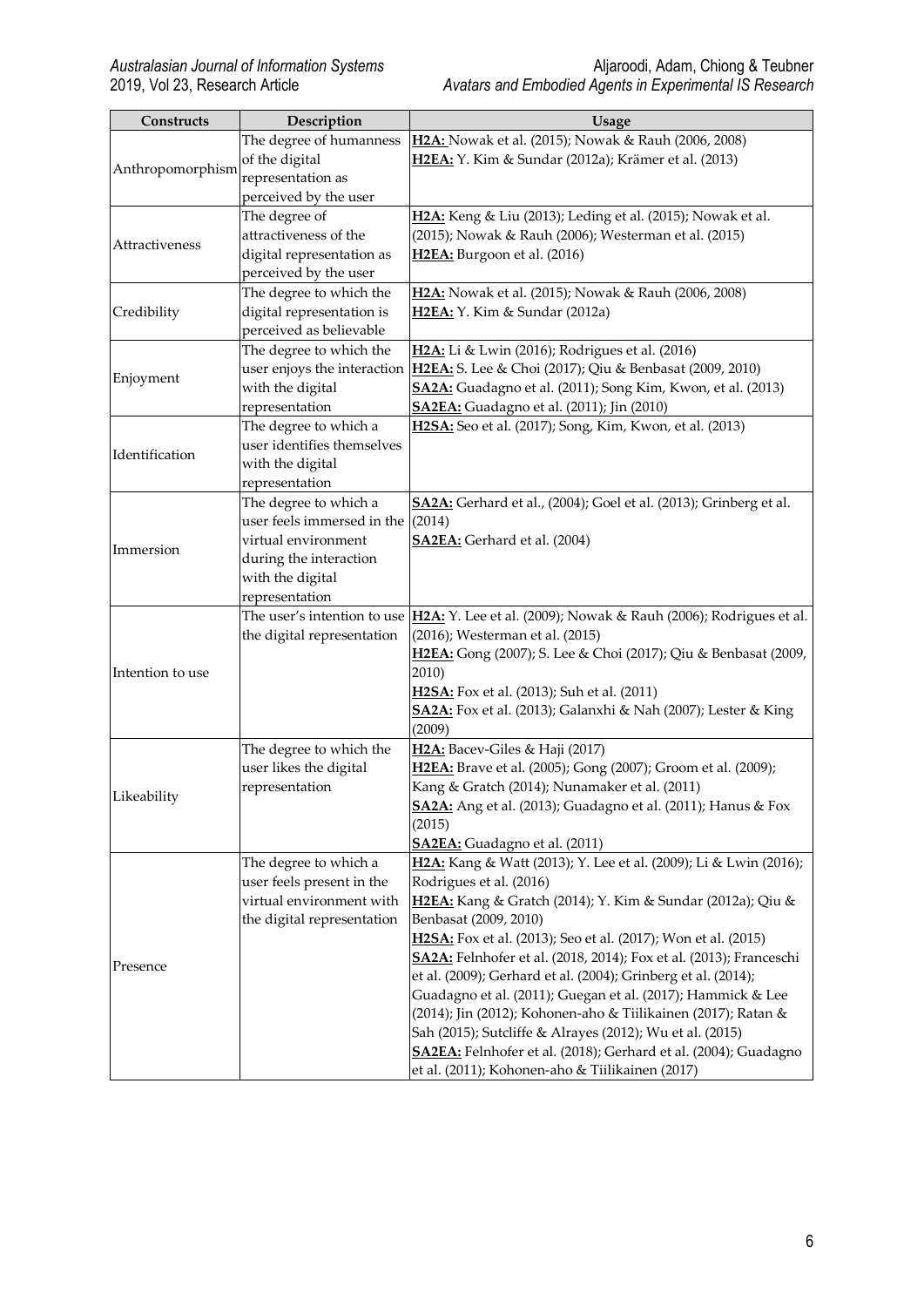| Constructs | Description               | <b>Usage</b>                                                                                 |
|------------|---------------------------|----------------------------------------------------------------------------------------------|
|            | The degree to which the   | H2A: Bacev-Giles & Haji (2017); J. Kim (2011); Nowak & Rauh                                  |
|            | user perceives that the   | (2006); Wrzesien et al. (2015)                                                               |
|            | digital representation is | H2EA: Beege et al. (2017; Tamborini et al. (2018)                                            |
|            | similar to them           | H2SA: Seo et al. (2017); Suh et al. (2011); Vasalou & Joinson                                |
| Similarity |                           | (2009); Wrzesien et al. (2015)                                                               |
|            |                           | SA2A: Dolgov et al. (2014); Fehrenbacher & Weisner (2017);                                   |
|            |                           | Guegan et al. (2016); H.-K. Kim & Kim (2016); J. Kim (2009); J.                              |
|            |                           | Kim & Park (2011); Martens et al. (2018); Spence et al. (2013);                              |
|            |                           | Westerman et al. (2015)                                                                      |
|            | The degree to which the   | <b>H2A:</b> Balas & Pacella (2017); Nowak et al. (2015)                                      |
|            | digital representation is | H2EA: Brave et al. (2005); Gong (2007); Nunamaker et al. (2011);                             |
|            |                           | considered trustworthy by Qiu & Benbasat (2009); Riedl et al. (2011, 2014); Tamborini et al. |
| Trust      | the user                  | (2018)                                                                                       |
|            |                           | SA2A: Ang et al. (2013); Fehrenbacher & Weisner (2017);                                      |
|            |                           | Galanxhi & Nah (2007); Guadagno et al. (2011); Jin (2012)                                    |
|            |                           | <b>SA2EA:</b> Guadagno et al. (2011)                                                         |

*Table 1. Definitions of constructs and their usage in different interaction types*

### **3.1 Avatars**

Previous research has studied generic avatars (e.g., Franceschi et al., 2009), customised avatars (e.g., Nowak et al., 2015), or a combination of both (e.g., Suh et al., 2011). Generic avatars are pre-created with some characteristics such as gender, but cannot be customised by users (Dolgov et al., 2014; Ratan & Sah, 2015). Customised avatars, in contrast, allow users to make deliberate choices on appearance (Guegan et al., 2016).

In H2SA interaction, a user controls the movement and/or appearance of their self-avatar by some controlling device (Pessoa et al., 2014). Note that H2SA does not necessarily involve other users' avatars. Here, the interaction between the user and their self-avatar often only expresses the user's inputs through the avatar (Won et al., 2015). In H2A interactions, users interact with others' avatars. They may, for instance, observe the avatar's appearance and behaviour and implicitly evaluate the entity behind it (Nowak & Rauh, 2008). In SA2A interaction, human users control their respective avatars to interact with others through them (e.g., Sutcliffe & Alrayes, 2012). Typical purposes are collaborations and meetings in business contexts (Guegan et al., 2017; Huang et al., 2010), collaborative problem solving (Guegan et al., 2016), or multi-person entertainment (Dolgov et al., 2014; Martens et al., 2018).

### **3.2 Embodied Agents**

Embodiment refers to the visual representation of an abstract idea, a thing, or a person (Taylor, 2002). An embodied agent, in this sense, describes "a perceptible digital representation whose behaviours reflect a computational algorithm designed to accomplish a specific goal or set of goals" (Bailenson & Blascovich, 2004, p. 64). The majority of the reviewed studies investigated embodied agents that exhibit at least some human-like features. In this context, anthropomorphism refers to the degree of humanness of embodied agents, that is, "the extent to which an image is perceived to resemble human characteristics and has human morphology" (Nowak & Rauh, 2006, p. 154). Exemplary applications include the provision of information (Carlotto & Jaques, 2016), product recommendations in e-commerce (Qiu & Benbasat, 2009), or screening interviews (e.g., Nunamaker et al., 2011). In SA2EA interaction, a user controls an avatar and interacts with an embodied agent through their avatar. Common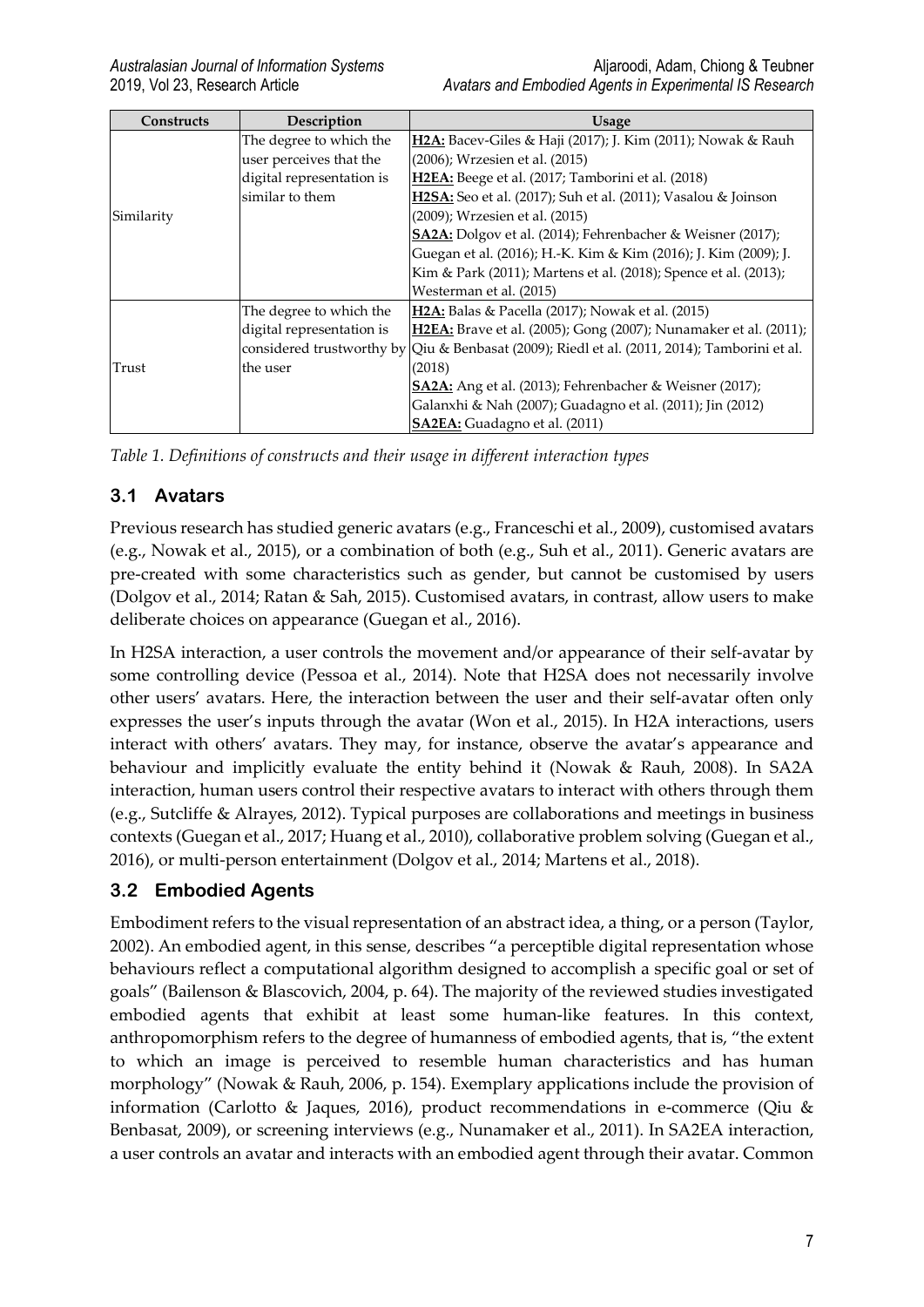examples can be found in automated business processes such as job interviews or information delivery (Y. Kim & Sundar, 2012b).

# **3.3 Artefact Design**

For digital representations of humans, Davis et al. (2009) identified three main factors that affect people's perception of self-avatars and (others') avatars. These are 1) avatar appearance, 2) perceived presence (i.e., the sense of being in an environment with another person) (Steuer, 1992; Won et al., 2015), and 3) immersion (i.e., users' perception to be interacting with the virtual environment rather than their physical environment) (Guadagno et al., 2007). These factors are inherently different to those in the human perception of embodied agents.

Our conceptual framework provides an overview of the different forms of appearances employed in the reviewed studies. It considers the dimensionality in which the interaction takes place (i.e., 2D and/or 3D), the dynamics of the visual interaction (i.e., static, motion), and the overall level of embodiment (i.e., face only, half body, full body). Furthermore, the framework lists a number of design considerations for the different types of digital representations that will be further explored in the subsequent sections. Table 2 summarises the artefact design that has been considered for different interaction types.

| <b>Artefact Design</b> |               |                   | <b>Total</b>      |              |     |                   |    |
|------------------------|---------------|-------------------|-------------------|--------------|-----|-------------------|----|
|                        |               | H <sub>2</sub> SA | SA <sub>2</sub> A | <b>SA2EA</b> | H2A | H <sub>2</sub> EA |    |
|                        | Full          | 15                | 30                | 8            | 6   | 7                 | 66 |
| Body                   | Half          | 0                 | $\Omega$          |              | 5   | 7                 | 12 |
|                        | Face only     | $\overline{2}$    | 4                 |              | 6   | 6                 | 18 |
|                        | <b>Static</b> | 3                 | 4                 | 0            | 12  | 5                 | 24 |
| Dynamics               | Motion        | 14                | 30                | 8            | 6   | 15                | 73 |
| Dimensionality         | 2D            | 2                 | 6                 |              | 10  | 9                 | 27 |
|                        | 3D            | 16                | 31                | 8            | 8   | 12                | 75 |
|                        | Total         | 52                | 105               | 24           | 53  | 61                |    |

*Table 2. Artefact design for different interaction types*

Note: Numbers here refer to the number of studies for the respective artefact design and interaction type. The total number adds up to more than 90, due to the fact that some studies have investigated more than one interaction type or artefact design.

One important aspect in this regard is customisation (e.g., Guadagno et al. 2011; Nowak & Rauh, 2008). Customisability refers to the possibility to design and modify an avatar's appearance (Behm-Morawitz, 2013), that is, the degree "to which [it] can be created, selected, or changed to comply with user preferences" (Teng, 2010, p. 1549). In 36 out of the 90 reviewed studies, researchers allowed participants to customise their self-avatars with personalised features (e.g., see Vasalou & Joinson, 2009). In other experimental settings, the degree of visual realism of an avatar is controlled to achieve specific interactional outcomes, for instance, to increase avatars' credibility (e.g., Nowak & Rauh, 2006). Here, self-avatars may depict photorealistic, fictional, or supernatural characters (Vasalou & Joinson, 2009).

### **3.4 Presence and Immersion**

One central concept for understanding avatars and embodied agents is presence. In our framework, it represents one of the most frequently-investigated constructs. Digital interaction is generally considered an unnatural way of human communication, as the interaction partners are separated physically (Carter et al., 2015; Grudin, 2001). However, avatars can be used to establish presence anyway (Kang & Watt, 2013), that is, user A's sense of being in an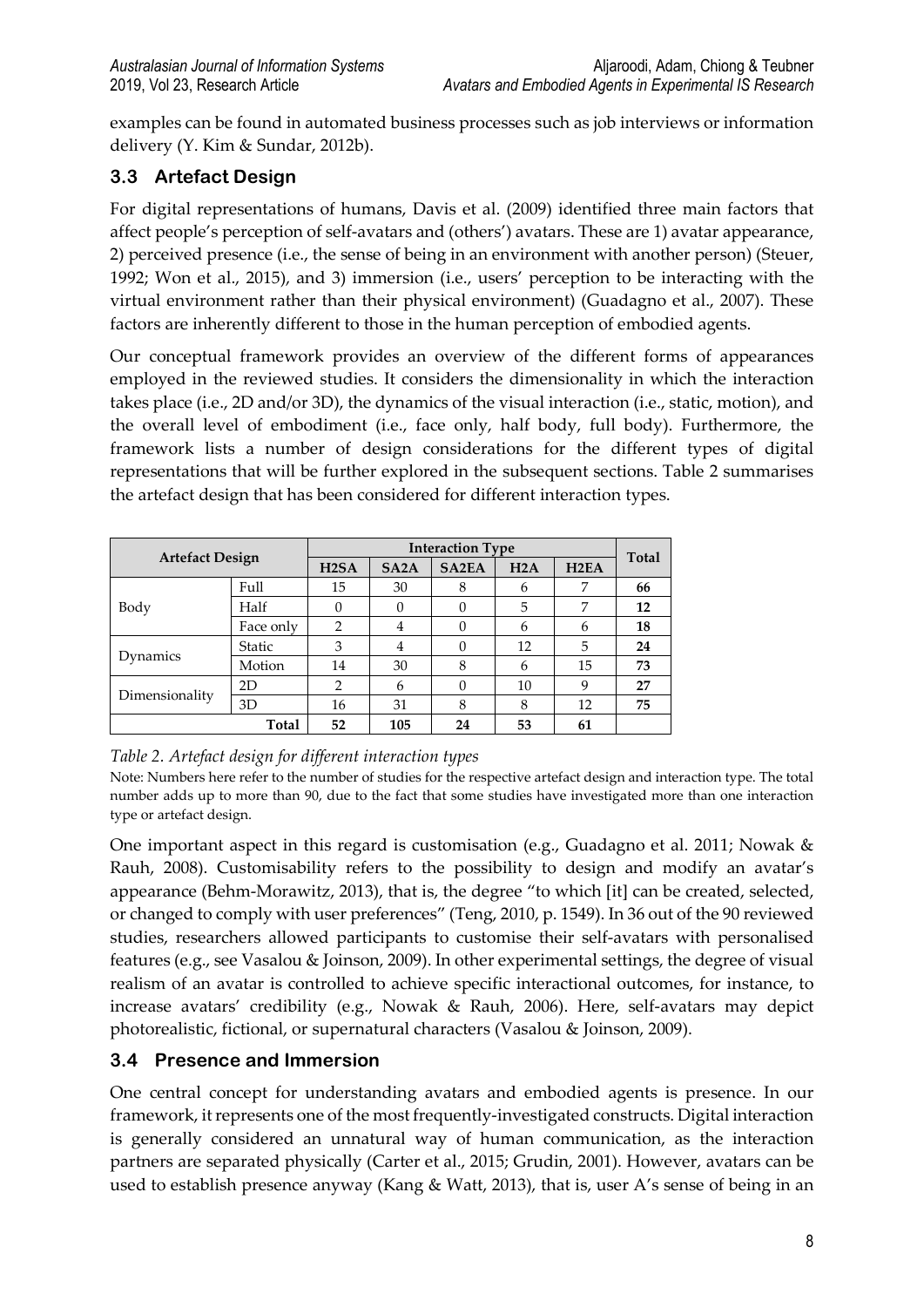environment with user B, where users are digitally represented across space or time, and react to each other or to stimuli (Heeter, 1992; Steuer, 1992; Won et al., 2015). There are different concepts of presence, which include individual-, physical-, social-, co-, tele-, and virtual presence (see Franceschi et al. (2009) and Nowak & Biocca (2003) for details).

Closely related to presence, immersion refers to the degree to which users experience being within a virtual rather than in their actual physical environment (Guadagno et al., 2007). Realistic environments yield higher presence, which in turn lead to higher immersion (Guadagno et al., 2007; Jin, 2012). In gaming, for example, Teng (2010) found that higher immersion enhances user loyalty to the game. Immersed users can also be more socially engaged (Grinberg et al., 2014).[3](#page-8-0)

### **3.5 Experimental Research on Avatars and Embodied Agents**

Laboratory and field experiments are typically employed to investigate human behaviour when interacting with avatars and embodied agents. In fact, the majority of experimental studies in the field of IS involving avatars or embodied agents have been conducted in laboratory settings, where researchers are able to tightly control environmental parameters, mitigate confounding effects, and thus can establish causality of effects between system design and human perceptions, physiology, and behaviour. In our SLR, for example, as many as 84 studies were conducted in laboratory environments, while only five studies were conducted in the field and one based on both laboratory and field experiments. The six studies that conducted field experiments controlled different aspects of real-world settings. These include customers of an electronic banking application (Rodrigues et al., 2016), self-tracking of physical activities in users' everyday environments (Sanchez-Valdes & Trivino, 2015), airport security screenings (Nunamaker et al., 2011), and students' performance, engagement, and presence in an online course (Barata et al., 2017; Franceschi et al., 2009; Lester & King, 2009).

#### **3.6 Application Contexts**

<u>.</u>

Avatars and embodied agents have become widely used as design elements in IS research. By providing a graphical representation of humans and computer agents, they have been shown to create positive user experience (e.g., usability, collaboration), support learning processes (e.g., performance, engagement), and facilitate behavioural intention (e.g., physical activity, usage intention, purchase intention) in a wide range of applications. Based on the studies we reviewed, the application contexts include business, education, entertainment, health, and social interaction. Table 3 summarises the number of studies for each application context and interaction type.

<span id="page-8-0"></span><sup>&</sup>lt;sup>3</sup> Importantly, the use of avatars can also increase involvement and trust between users behind the avatars. The outlined concepts of presence and immersion are central to research on avatars, and we will repeatedly use and refer back to these notions in the subsequent sections.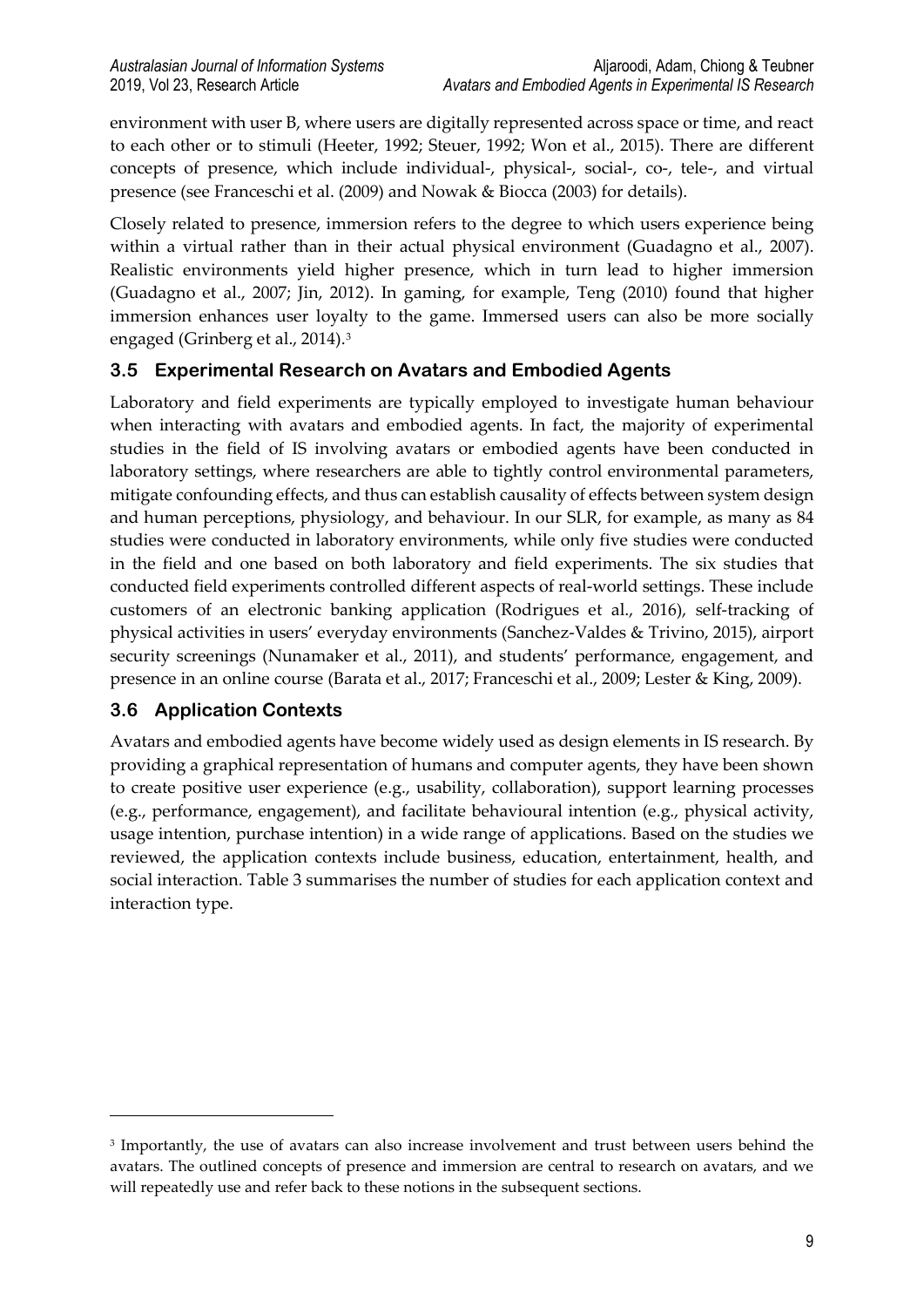|                 | <b>Interaction Type</b> |                   |                    |     |                   |              |
|-----------------|-------------------------|-------------------|--------------------|-----|-------------------|--------------|
| Context         | H <sub>2</sub> SA       | SA <sub>2</sub> A | SA <sub>2</sub> EA | H2A | H <sub>2</sub> EA | <b>Total</b> |
| <b>Business</b> |                         |                   |                    |     |                   | 22           |
| Education       |                         | 5                 |                    |     |                   | 10           |
| Entertainment   |                         |                   |                    |     |                   | 21           |
| Health          |                         |                   |                    |     |                   |              |
| Social          |                         | 15                |                    |     |                   | 36           |
| Total           |                         | 34                |                    | 18  | 18                |              |

#### *Table 3. Application contexts for different interaction types*

Note: Numbers here refer to the number of studies for the respective context and interaction type. The total number adds up to more than 90, due to the fact that some studies have investigated more than one interaction type for the respective context.

# **4 Interaction with Self-Avatars**

#### **4.1 Self-Avatar Concepts**

Digital environments enable users to interact and communicate in ways that go beyond those of traditional channels (Goel et al., 2013; Hämäläinen et al., 2008; Mccreery et al., 2012). To do so, they need to represent themselves therein (Mallan, 2009). Self-avatars function as tools for representation, immersion, and interaction with others in virtual worlds (Ducheneaut et al., 2009; Koles & Nagy, 2012). This section synthesises the results of studies on a user's interaction with their own avatar, covering the design dimensions *customisability, realism,* and *time*, as well as the avatar's effects on user perceptions and behaviour. Overall, 11 studies (13.1% based on our SLR) considered H2SA interactions in different contexts such as health (H. E. Kim et al., 2017; Sanchez-Valdes & Trivino, 2015), business and entertainment (Kaye et al., 2018; Peña & Chen, 2017; Won et al., 2015), and education and social interaction (Seo et al., 2017; Song, Kim, Kwon, et al., 2013; Vasalou et al., 2008; Vasalou & Joinson, 2009).

For the dimension of time, some avatar concepts refer to a *future* state of the represented person (Song, Kim, Kwon, et al., 2013), while avatars in a *now* state refer to the current or currently desired state. A special case of future self-avatars is the idealistic representation. Based on the *self-idealism paradigm*, an ideal self refers to what the user *aims* to become in the future and may include aspects of education, socialisation, role models, societal norms, and preferences (Dunn & Guadagno, 2012).

For the dimension of realism, there are *mirrored* and *fictional* representations (e.g., Peña et al., 2016; Suh et al., 2011; Vasalou & Joinson, 2009). The concept of a *mirrored self* refers to selfavatars that resemble the actual person as much as possible (Vasalou et al., 2008), which may include mirrored behaviours and gestures, representing aspects of the user in the real world (Burton-Jones et al., 2017; Recker et al., 2019). It can be seen as a simulated, mirror version of the self, and reflective of the offline self, as well as has the potential to influence the individual in meaningful ways. For example, previous research has demonstrated that avatars that show the consequences of smoking by means of altered physical appearance are capable of creating a sense of risks associated with smoking (Song, Kim, Kwon, et al., 2013).

The concept of *fictional self*, in contrast, represents the user as a fictional, possibly fantastic character. Users may represent themselves as fictional characters to escape from their actual selves (Greenwood, 2008), or to gain new perspectives, experiences, and knowledge (Shedlosky-Shoemaker et al., 2014). For example, a user may hide their identity and use an authoritative or persuasive avatar for a new role.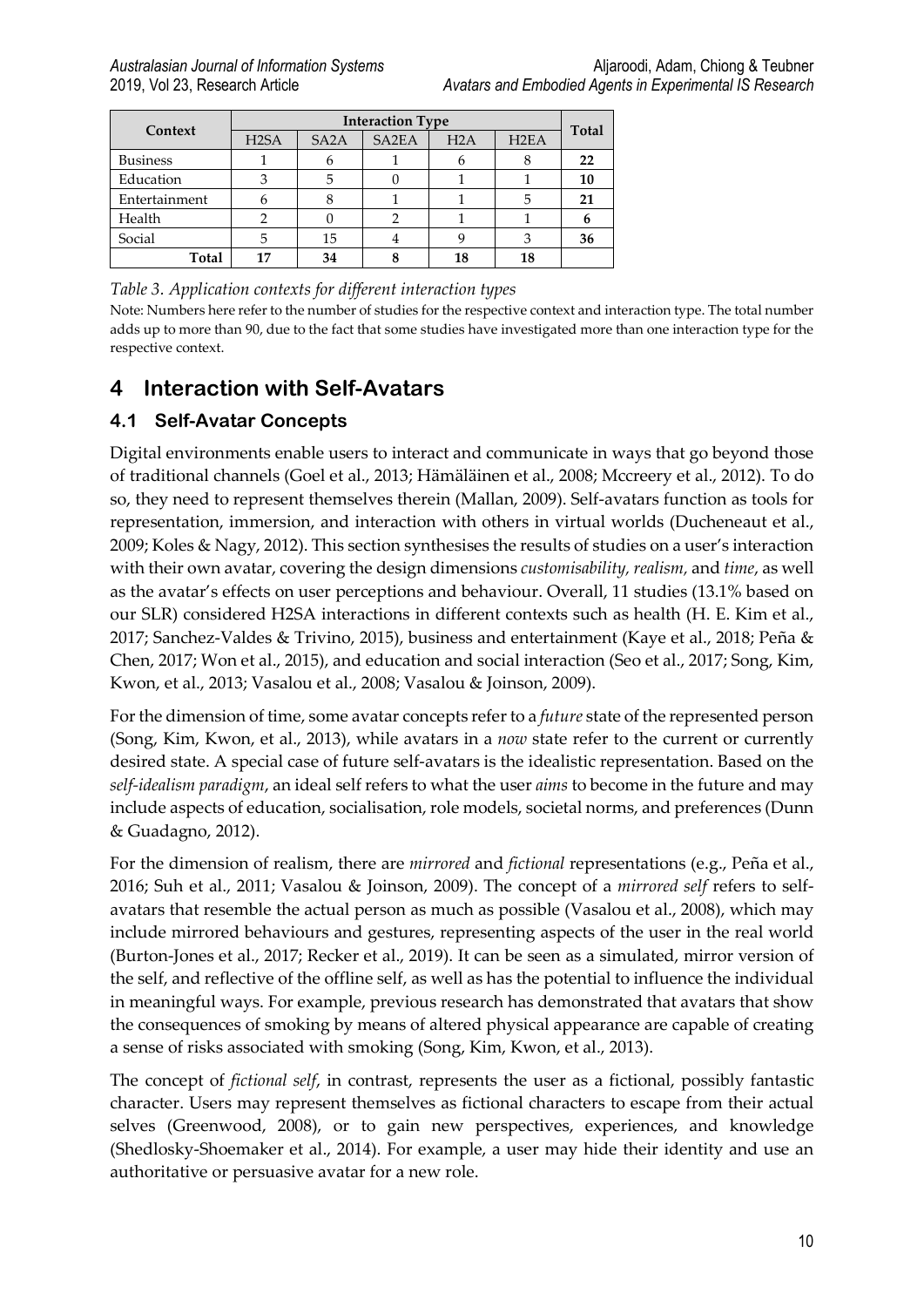#### **4.2 Influences on User Perceptions and Behaviours**

While much research considers how one user's avatar affects other users, *a user's (self-) avatar can also affect their own perceptions and behaviours* in the virtual environment and in the real world (Yee et al., 2009). This phenomenon is known as the *Proteus effect* (Yee & Bailenson, 2007). The effect is rooted in self-perception theory (Yee et al., 2009), positing that there will be modifications in self-perception based on the behaviour and/or characteristics of a user's avatar (Fox et al., 2013). For instance, users may adopt new behaviours (desirable or undesirable) from their self-avatars (Fox & Ahn, 2012; Seo et al., 2017), and exhibit increased confidence and willingness to disclose information when being represented by attractive selfavatars (Yee and Bailenson, 2007). Also, users exhibit increased physical activity when represented by athletic instead of obese self-avatars (Peña & Kim, 2014). To understand the Proteus effect, it is important to consider how the characteristics of a user's avatar affect behaviour specifically. Relevant mediating constructs in this regard include 1) self-relevance, 2) self-identification, 3) emotional attachment, 4) presence, and 5) anthropomorphism (Behm-Morawitz, 2013; Jin, 2012; Nowak & Rauh, 2006; Pessoa et al., 2014; Ratan & Dawson, 2016; Seo et al., 2017; Song, Kim, Kwon, et al., 2013; Vasalou et al., 2008).

*Self-relevance* describes "the extent to which the user of a mediated representation that appears and/or behaves like the user is closely connected to the self" (Ratan & Dawson, 2016, p. 3). *Selfidentification* refers to "the cognitive connection between an individual and an avatar, with the result being that the individual regards the avatar as a substitute self or has such an illusion" (Suh et al., 2011, p. 715). Both concepts capture how users identify and relate to their digital representation. Importantly, customisability increases self-identification and self-relevance (Bailey et al., 2009; Lim & Reeves, 2010). In turn, self-identification and self-relevance are found to increase emotional attachment with the avatar (Suh et al., 2011). Also, users pay more attention and feel physically more similar to self-avatars when these avatars reflect them visually as compared to avatars that reflect others (including celebrities, ideal faces, and strangers) (Seo et al., 2017).

Next, *emotional attachment* describes "an emotion-laden, target-specific bond between a person and a specific object" (Thomson et al., 2005, p. 77). Higher degrees of self-relevance and selfidentification typically yield stronger emotions when interacting with the environment through one's avatar (Ratan & Dawson, 2016; Ravaja et al., 2006). In addition, users who customised their self-avatar also experience greater emotional attachment to it – which, in turn, increases the avatar's power to affect their behaviour (H.-K. Kim & Kim, 2016). Emotional attachment with one's avatar also increases perceived *presence* in the virtual environment, which can be defined as the state in which "users experience their virtual self as if it were their actual self, perhaps even leading to an awareness of themselves inside the virtual environment" (Tamborini & Skalski, 2006, p. 227). Also, it has been shown that self-avatars can stimulate presence for blind users, helping them to explore environments virtually and identify objects in virtual spaces before visiting the actual site (Cobo et al., 2017).

*Anthropomorphism* captures how a human-like avatar appears, including naturalness and richness with regards to typical human cues (Nowak & Rauh, 2006). In the context of selfavatars, it has been shown that this factor increases users' emotional attachment and their perceptions of the avatar's credibility (Nowak & Rauh, 2006). Evil-looking and corpse-like avatars, on the other hand, affect users' perception of engagement and behaviours negatively when contrasted against heroic and attractive avatars (Peña & Chen, 2017).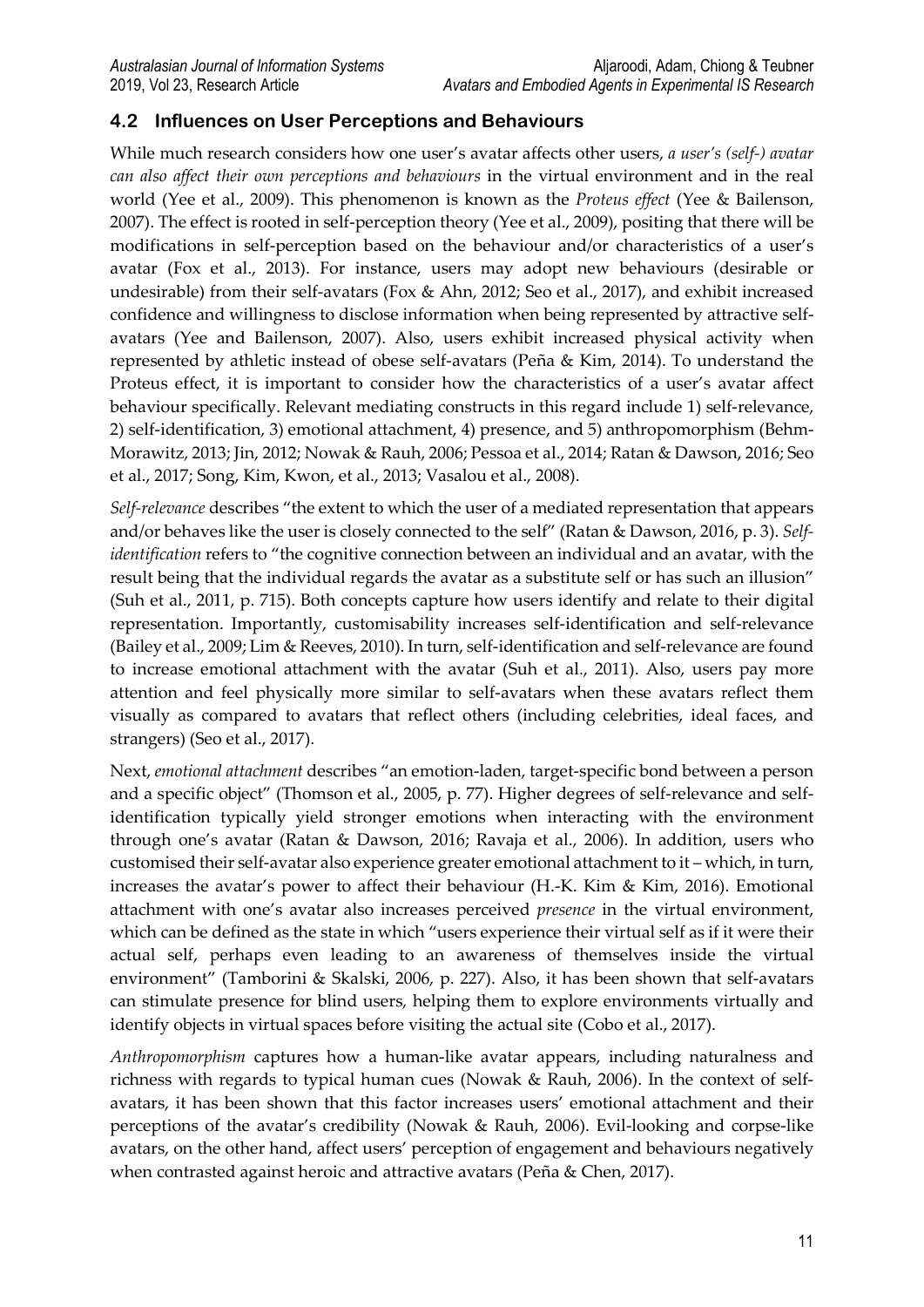# **5 Interaction with Another Person's Avatar**

### **5.1 Avatar Concepts**

In this section, we explore how users interact with other users represented by avatars. Overall, 22 of the reviewed studies (26.2%) considered H2A interactions, that is, the direct interaction of a user with another user's avatar. Moreover, 28 studies (33.3%) considered SA2A interactions, that is, interactions between avatars. The studies are of various contexts such as entertainment (e.g., Dolgov et al., 2014; Dunn & Guadagno, 2012; Goel et al., 2013; Martens et al., 2018), education (e.g., Ang et al., 2013; Franceschi et al., 2009; H. E. Kim et al., 2017; Lester & King, 2009; Sutcliffe & Alrayes, 2012), business (e.g., Hanus & Fox, 2015; Nowak et al., 2015), health (e.g., Spence et al., 2013), and social interaction (e.g., Jin, 2012; Kohonen-aho & Tiilikainen, 2017; Wu et al., 2015).

Previous research suggested two marked goal-directed dimensions of avatar design, namely *persuasiveness* and *empathy/emotionality*. Persuasive avatars, also referred to as authoritative avatars (Beale & Creed, 2009), are avatars designed to affect users' choices (Bengtsson et al., 1999; Hanus & Fox, 2015). One way to achieve persuasiveness is to give users the ability to customise the avatar before the interaction (Hanus & Fox, 2015). For instance, an avatar may be customised to represent a doctor with high authority in the medical field (Peña et al., 2009). In contrast, the concept of empathic/emotional avatars refers to avatars designed with nonverbal cues and behaviours such as smiling, which can create an emotional connection with users (H.-K. Kim & Kim, 2016). Felnhofer et al. (2018) found that users interacting with avatars that are controlled by other users reported higher levels of empathy and involvement than users interacting with embodied agents.

### **5.2 Influences on User Perceptions and Behaviours**

How an avatar is perceived by its interaction partner(s) is crucial for how it affects their behaviours. First, avatars of high anthropomorphism are perceived as more credible by their interaction partners (Nowak & Rauh, 2008) and can improve communication (Kang & Watt, 2013; Khashe et al., 2017). Visually realistic avatars are found to have higher capability of mitigating undesired and facilitating desired behaviours than unrealistic ones (Nowak et al., 2015), e.g., promoting compliance (Khashe et al., 2017). In this vein, Kang & Watt (2013) found that more visually realistic avatars elicit higher levels of immersion, presence, and trust, which enriches interaction between users and creates more truthful interactions (Hooi & Cho, 2013; Sutcliffe & Alrayes, 2012), and increases users' intention to work together to achieve a common goal (Lim & Reeves, 2010). Ang et al. (2013) found that perceived trust and likeability increase if an avatar exhibits human-like behaviours. Thus, conveyed by perceptions of presence and trust, visually realistic avatars will typically have stronger impacts on user behaviour (Khashe et al., 2017). H. E. Kim et al. (2017) found that avatar-based training can lower anxiety and facilitate interpersonal encounters for patients with social anxiety.

Second, similarity refers to the perceived degree of psychological and/or physiological resemblance between a user and their interaction partner's avatar, including visual appearance, demographic factors, values, beliefs, behaviours, education, training, or knowledge (McCroskey et al., 1975; Nowak & Rauh, 2006). Higher similarity yields stronger perceptions of group belonging and virtual team identification (Guegan et al., 2017; J. Kim & Park, 2011; Midha & Nandedkar, 2012), playing an important role for interaction effectiveness (McCroskey et al., 1975; Webster & Wong, 2008). Guegan et al. (2017) and Wrzesien et al. (2015)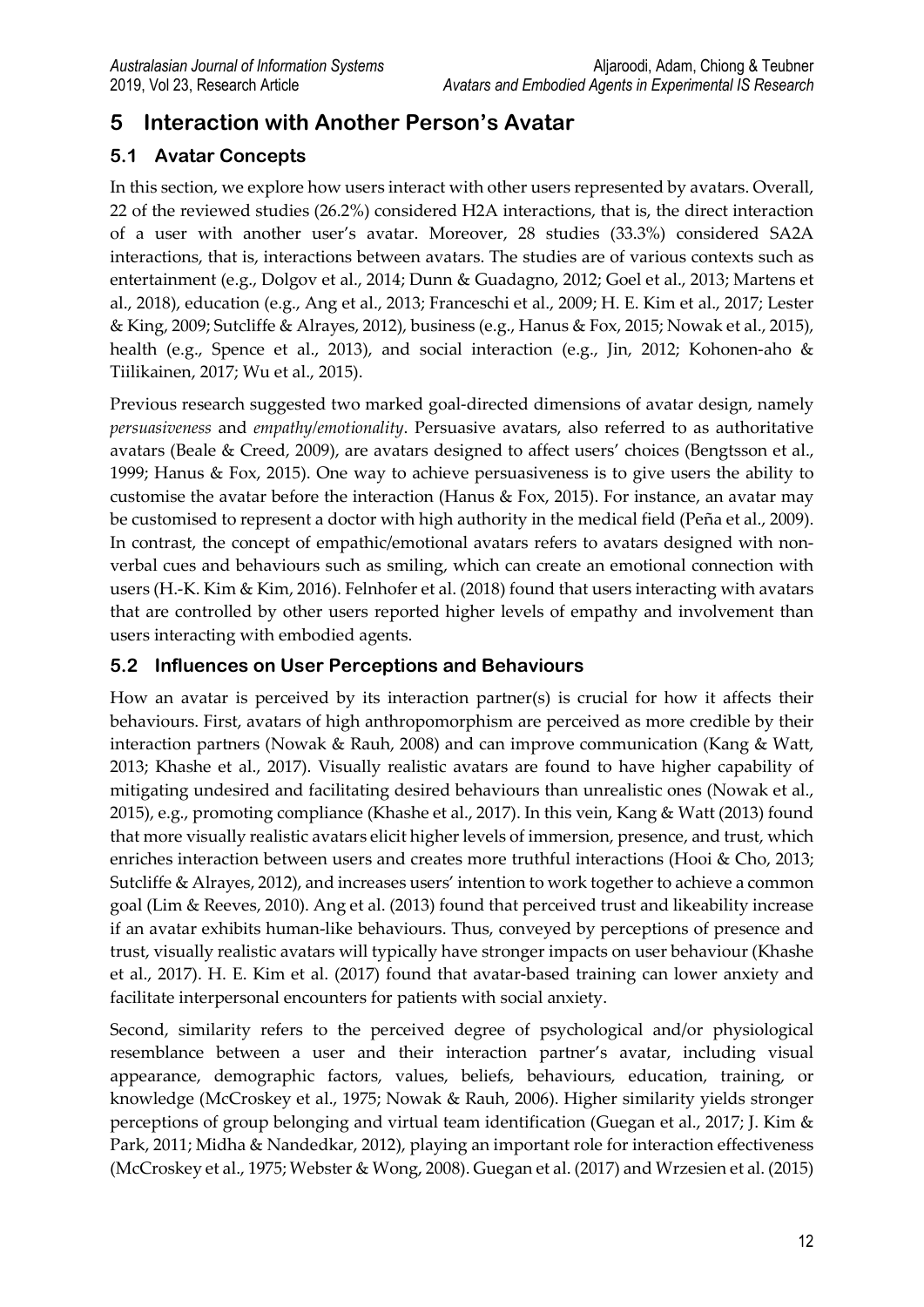also noted that similarity between avatars and users impacts social behaviours and group structuring. Bailenson et al. (2006) pointed out that users tend to find others who are physically and psychologically similar to themselves not only more attractive, but also more persuasive. However, this perception of similarity and presence depends on users' senses of shared context with other users (Kohonen-aho & Tiilikainen, 2017). Users pay more attention within virtual environments when avatars reflect their own gender (Martens et al., 2018). Users represented by foreign avatars are perceived not similar to them, considered as out-group members, and hence excluded from the group (Schneider et al., 2017). Moreover, the perception of similarity is not limited to gender and physical appearance, but also related to ethnicity and culture. For example, Spence et al. (2013) found that avatars that reflect users' ethnicity are associated with an increased usage intention compared to avatars that do not.

Third, beyond realism and similarity, Leding et al. (2015) showed that avatars with high perceived attractiveness exert strong influences on human behaviour. In this regard, Westerman et al. (2015) found that users are more inclined to interact with physically attractive rather than unattractive avatars. For online social interaction, Bacev-Giles & Haji (2017) found that users rated avatars as more attractive and likeable if the avatars are perceived to be similar to them. For online advertisements, Keng & Liu (2013) found that using dynamic, attractive, and 3D (as compared to static, 2D, or unattractive) avatars increase advertisement effectiveness. Moreover, Guadagno et al. (2011) found that a smile can create a sense of connection and increase trust between the interaction partners, enjoyment, and satisfaction. However, when avatars are compared to real human images directly, Balas & Pacella (2017) found that users rated avatars less trustworthy. Also, people would refuse to share knowledge with a colleague represented by an avatar (Fehrenbacher & Weisner, 2017). Fabri et al. (2005) found that the use of emotional (as compared to non-emotional) avatars increase user involvement in social communication tasks.

Fourth, users are more likely to be persuaded if an avatar exhibits angry (rather than soft) and/or male (rather than female) voice (Lehto & Oinas-Kukkonen, 2011). In a recent study (Khashe et al., 2017), it is found that users may be more easily persuaded when a message is communicated by avatars rather than voice or text. In this regard, androgyny refers to "a rating of the avatar's (lack of) masculinity or femininity" (Nowak & Rauh, 2006, p. 154), affecting several perceptual and behavioural measures. For example, high avatar androgyny is found to reduce the associated user's credibility (Nowak & Rauh, 2008). Similarly, inappropriately dressed avatars are rated as less anthropomorphic and less credible (Nowak et al., 2015).

Finally, uniqueness indicates that an avatar is different from other digital representations. Uniqueness of avatars, such as unusual physical features, or social or psychological differences, can impair interaction effectiveness (Kang & Watt, 2013; J. Kim, 2009). J. Kim (2011) stated that users represented by avatars that have visual cues similar to those of their group members perceive a higher level of threat to their uniqueness, compared to those represented by avatars with unique visual cues, leading to lower agreement rates with others.

# **6 Interaction with Embodied Agents**

### **6.1 Embodied Agent Concepts**

In this section, we focus on embodied agents and their effects on interaction partners. Overall, 19 of the reviewed studies (22.6%) considered H2EA interactions and 4 (4.8%) considered SA2EA interactions. The studies are of multiple contexts such as business (e.g., S. Lee & Choi,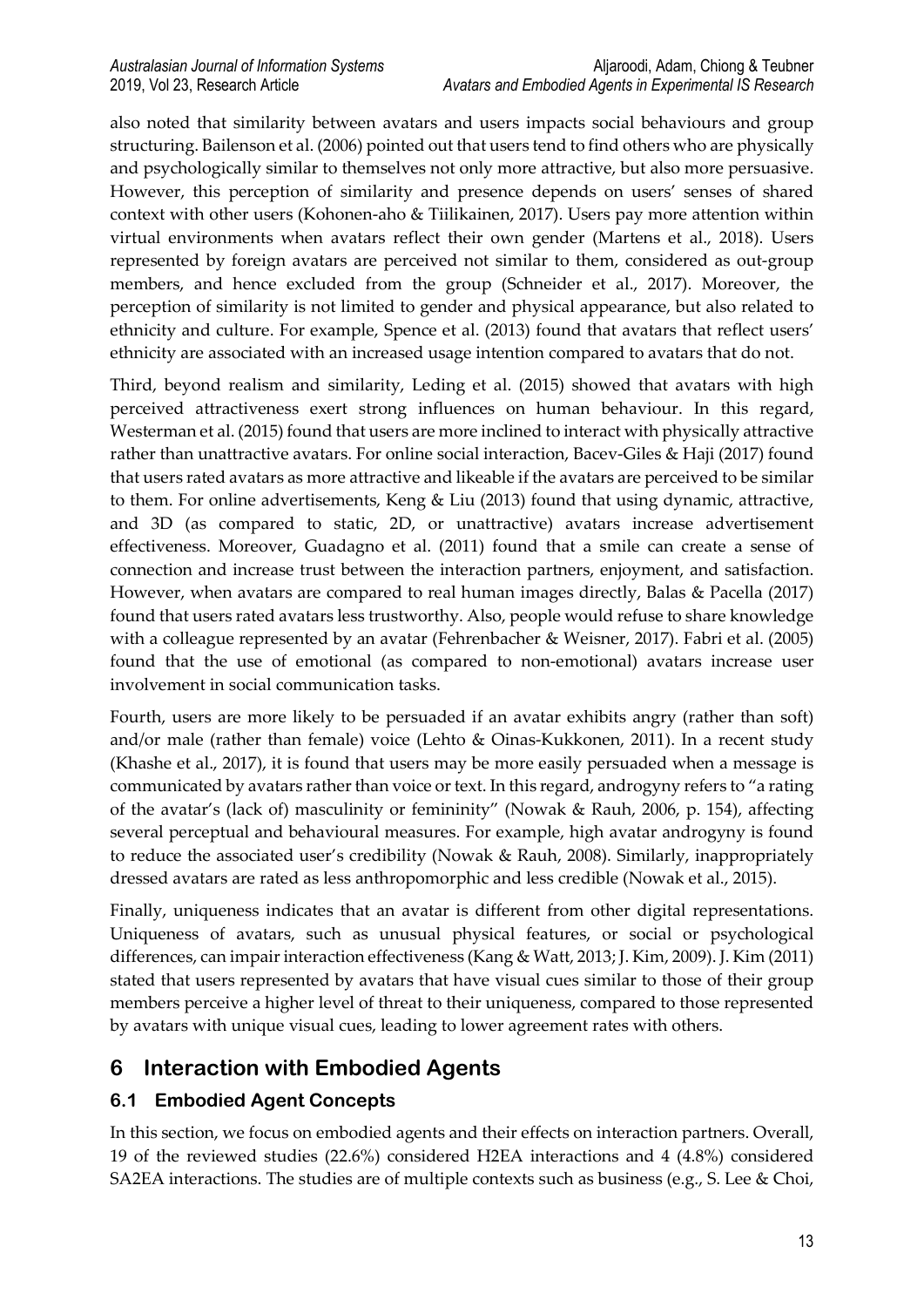2017; Nunamaker et al., 2011; Qiu & Benbasat, 2009), entertainment (e.g., Brave et al. 2005; Mousas et al. 2018; Peña et al. 2016), education (e.g., Ang et al., 2013; Carlotto & Jaques, 2016), health (e.g., Beege et al., 2017; Jin, 2010; Y. Kim & Sundar, 2012b), and social interaction (e.g., Dechant et al., 2017; Kang & Gratch, 2014; Krämer et al., 2013).

The *computer as social actors* (CASA) paradigm posits that humans apply social rules and norms when interacting with computers (Bailenson & Blascovich, 2004; Nass et al., 1994). Specifically, visually and behaviourally realistic embodied agents yield higher engagement and involvement between interaction partners (Burgoon et al., 2016; Gerhard et al., 2004). Hence, much of the existing literature on embodied agents is centred on different forms of agent realism, where the differences between human, behavioural, visual, and emotional realism are distinguished. Different design considerations for embodied agents in terms of 1) realism and 2) persuasive and empathic design concepts have also been suggested by previous research.

### **6.2 Realism**

First, *human* realism of embodied agents refers to behavioural, visual, and emotional characteristics (e.g., face and voice) of embodied agents that should be consistent with human characteristics (Mitchell et al., 2011). It represents an important factor for humans as they are more likely to interact with human-like than non-human-like embodied agents (Groom et al., 2009; Parise et al., 1999). In this sense, higher human realism may contribute to a higher degree of faithfulness of the digital representation, as it more closely resembles interpersonal interactions in the real world.

Second, *behavioural* realism refers to the presence of natural movements, gestures, and reactions of embodied agents (von der Pütten et al., 2010). Manipulation of behavioural realism was found to influence human and avatar responses (Bailenson et al., 2005; Slater et al., 2009), where higher levels of behavioural realism would lead to more likeable and trustworthy embodied agents (Groom et al., 2009). High levels of behavioural realism are usually considered more appropriate in terms of social behaviour and responses (Guadagno et al., 2007; Nass & Moon, 2000). Embodied agents equipped with realistic motion and physical appearance have greater influence than static or remoted embodied agents, as they stimulate genuine social interactions (Mousas et al., 2018).

Third, *visual* realism refers to "the degree to which the images of the simulated world are perceived to be real" (C. Lee et al., 2013, p. 548). According to Slater et al. (2009), visual realism has two components. First, geometric realism captures whether the digital representation looks like the real object that it represents. Second, illumination realism refers to the fidelity of lighting (Slater et al., 2009; Strauss, 1990). Notably, visually detailed embodied agents are found to create a sense of social presence (Kwon et al., 2013).

Fourth, *emotional* realism refers to the expression of emotions similar to that of humans (Beale & Creed, 2009). Emotion expression entails the ability to establish emphatic relationships between the embodied agents and users (Ahn et al., 2007). In e-learning, for instance, embodied agents with realistic emotional expression can enhance learning experiences and outcomes (Dickey, 2005). As Beale & Creed (2009) discussed, the importance of emotional consistency in embodied agents and appropriateness to the context could enhance the overall interaction.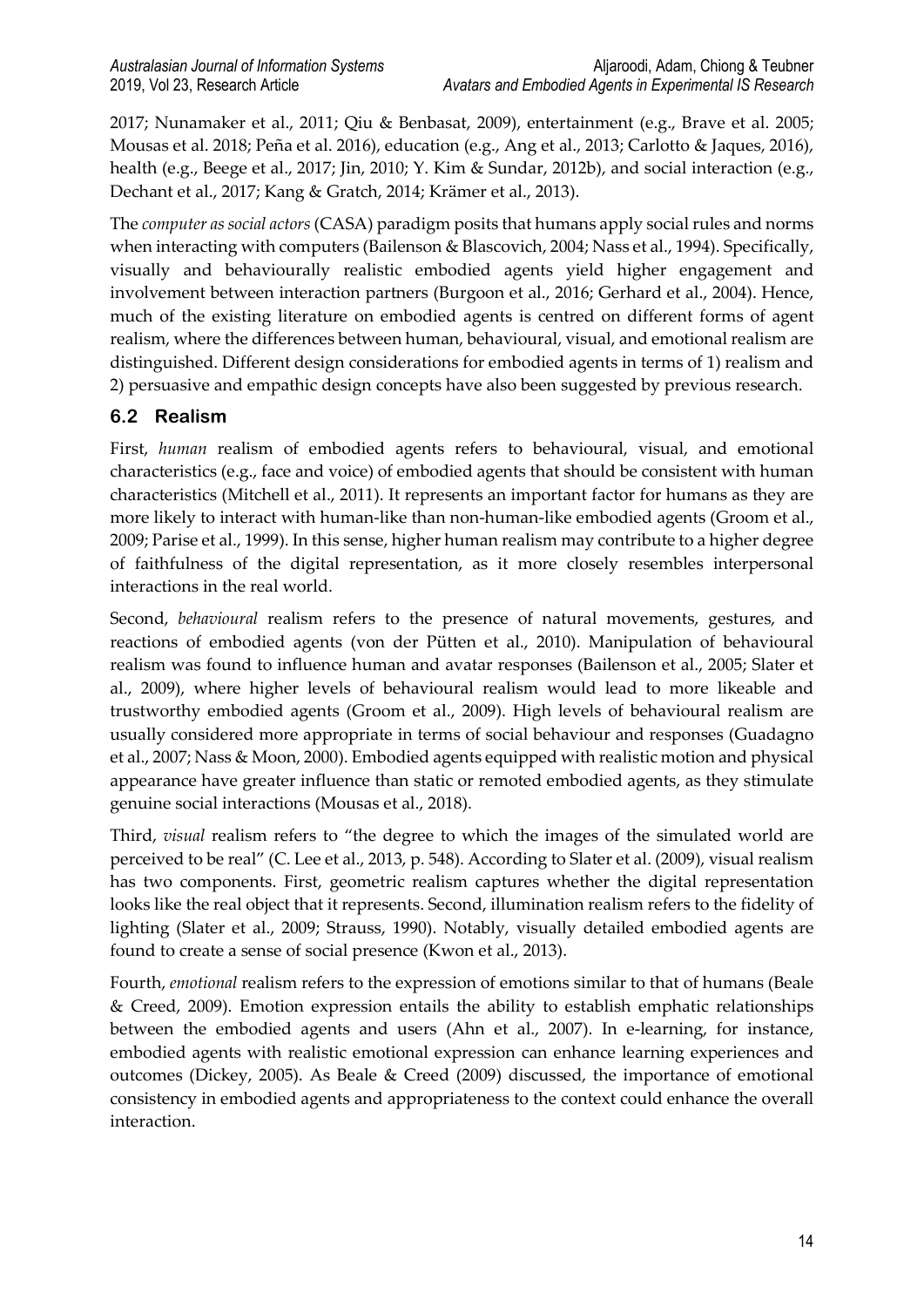## **6.3 Persuasive and Empathic Embodied Agents**

Human-like embodied agents (e.g., a salesperson; Hanus & Fox, 2015) can be more persuasive when compared to using text or voice in the context of e-commerce (Qiu & Benbasat, 2010). Importantly, embodied agents that represent human features are likely to be viewed as more authoritative and persuasive by their interaction partners (Qiu & Benbasat, 2009). For example, Bailenson & Yee (2005) found that embodied agents with high behavioural realism that mimic user gestures are more persuasive and likeable than agents without this feature. In the context of health, however, Sebastian & Richards (2017) found that embodied agents representing doctors are not more persuasive than actual medical doctors for mental health patients.

Empathic embodied agents display emotions, which can influence users by increasing likeability and trustworthiness (Brave et al., 2005). For education, Maldonado et al. (2005) found that emotional embodied agents positively enhanced students' performance, experience, and perceptions of the embodied agents' intelligence and credibility. Beege et al. (2017) noted that embodied agents' age is irrelevant when activated alongside with text. Additionally, Bickmore & Picard (2005) found that embodied agents equipped with a range of non-verbal behaviours (e.g., hand gestures, nod, eye gaze) increase the connection between users and embodied agents, which lead to greater likeability and trust. Importantly, users perceived empathic embodied agents as more caring, sociable, likeable, and trustworthy, and they reported to perceive significantly higher levels of support when an embodied agent created the feeling of an actual partner during the interaction (Brave et al., 2005; S. Lee & Choi, 2017).

### **6.4 The Uncanny Valley**

While human realism is important, all too realistic embodied agents bear the risk of making people feel uncomfortable and often result in negative reactions (Burgoon et al., 2016; Mara & Appel, 2015). This effect is known as the "uncanny valley", which, according to MacDorman & Ishiguro (2006) and Mori (1970), refers to human-like digital representations that appear almost, but not exactly like real human beings and consequently stimulate feelings of eeriness and revulsion. Since people usually *know* that the displayed entity is artificial (regardless of whether representing a human or not), and not a video stream of an actual human being, interaction design should keep a safe distance from realism in order to avoid the uncanny valley effect. In this sense, designers may employ a stylised or "comicified" representation with empathic features (Teubner, Adam, Camacho, & Hassanein, 2014).

It is also essential to ensure a balance between appearance and behaviour of embodied agents to avoid the uncanny valley effect (Allbeck & Badler, 2004; Groom et al., 2009; Mitchell et al., 2011). On one hand, users dislike embodied agents that are too realistic (e.g., human replica; Groom et al., 2009) and exhibit negative responses to unrealistic (non-human-like) embodied agents such as zombies (Mousas et al., 2018). On the other hand, people experience lower levels of satisfaction when communicating with a less realistic (e.g., animalistic) digital representation. Hence, designers should include characteristics that increase relatedness, feelings of being understood, attractiveness, empathy, and so forth that appear natural to users to avoid the feeling of eeriness. Interacting with embodied agents that do not reflect users' ethnicity is rated as less trustworthy compared to interacting with embodied agents that do (Tamborini et al., 2018).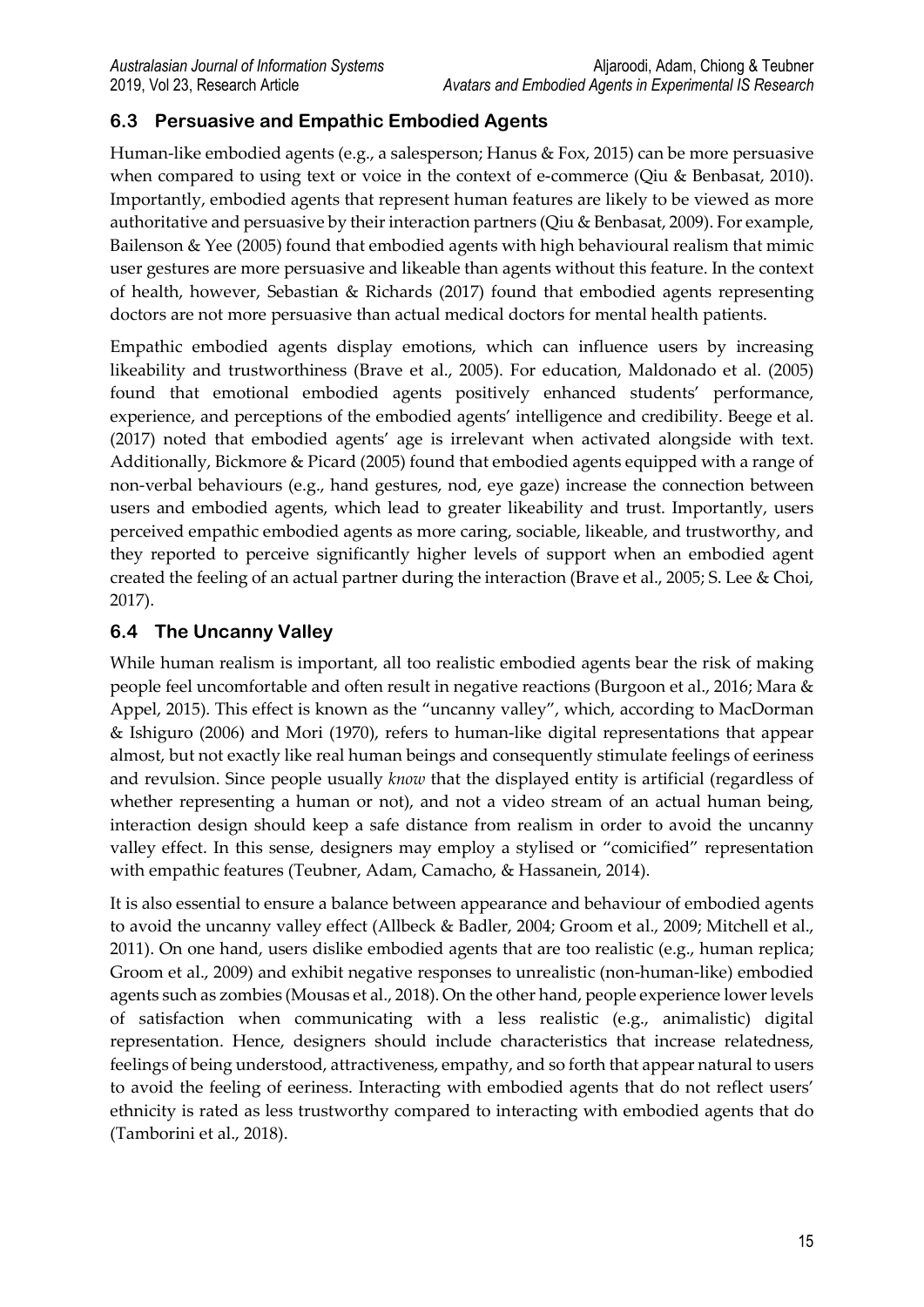It is worth noting that this eeriness is not only about human-like physical appearances of embodied agents, but also about the display of emotion states. The design of embodied agents should focus not only on human-like appearance and behaviour, but also on emotions displayed by embodied agents (Beale & Creed, 2009; Saygin, 2011). An embodied agent that smiles with a concerned voice is suggested to be problematic, as it exhibits inconsistency in audio-visual realism (Beale & Creed, 2009), which may in turn reduce users' perceived faithfulness of the digital representation. Designers should, therefore, consider contextual appropriateness to embodied agent emotional displays to avoid the uncanny valley effect.

# **7 Discussion and Conclusion**

# **7.1 Summary of Findings**

Over the past twenty years, researchers from the IS domain have conducted controlled experiments in laboratory and field environments to better understand the interactions of human users with digital visual representations of humans (avatars) and computer agents (embodied agents). To stimulate research that extends the knowledge of avatars and embodied agents, and potentially enables innovative applications of such digital representations, we conducted the present SLR. Based on this review, we provided a comprehensive overview of the extant literature on experimental research on avatars and embodied agents and identified key aspects that affect human perceptions and behaviours when interacting with avatars or embodied agents. Table 4 provides a summary of our findings.

| <b>Interaction</b> | Design                                       | Psychological    | <b>Examples of Implications</b>                                                                                             | <b>Examples of Interaction</b>                                                    |
|--------------------|----------------------------------------------|------------------|-----------------------------------------------------------------------------------------------------------------------------|-----------------------------------------------------------------------------------|
| <b>Types</b>       | Considerations                               | Constructs       | of Design Choices                                                                                                           | Outcomes                                                                          |
|                    | Customisation,                               | Similarity       | Users feel more self-relevance and<br>similar to their avatars if they can<br>customise them                                | Positive effects on helping<br>behaviour (e.g., Dolgov et<br>al., 2014)           |
| H2SA               | Proteus effect                               | Presence         | Users feel more socially present<br>using their self-avatars                                                                | Increased emotional<br>attachment to avatars (e.g.,<br>H.-K. Kim & Kim, 2016)     |
| H2A /<br>SA2A      | Customisation,<br>Realism,<br>Proteus effect | Similarity       | Users feel similar to customised<br>avatars that resemble them in terms<br>of gender, physical appearance, and<br>ethnicity | Increased sense of group<br>belonging (e.g., Guegan et<br>al., 2017)              |
|                    |                                              | Attractiveness   | Users prefer to interact with or use<br>attractive avatars                                                                  | Reduced risk-taking<br>behaviour<br>(e.g., H.-K. Kim & Kim,<br>2016)              |
|                    |                                              | Anthropomorphism | Users prefer to interact with more<br>human-like avatars in terms of<br>visual, behavioural, and emotional<br>realism       | Perceptions of higher<br>naturalness in interaction<br>(e.g., Garau et al., 2003) |
|                    |                                              | Presence         | Users feel more socially present in<br>the interaction with human-like<br>avatars                                           | Higher degrees of<br>immersion<br>(e.g., Franceschi et al., 2009)                 |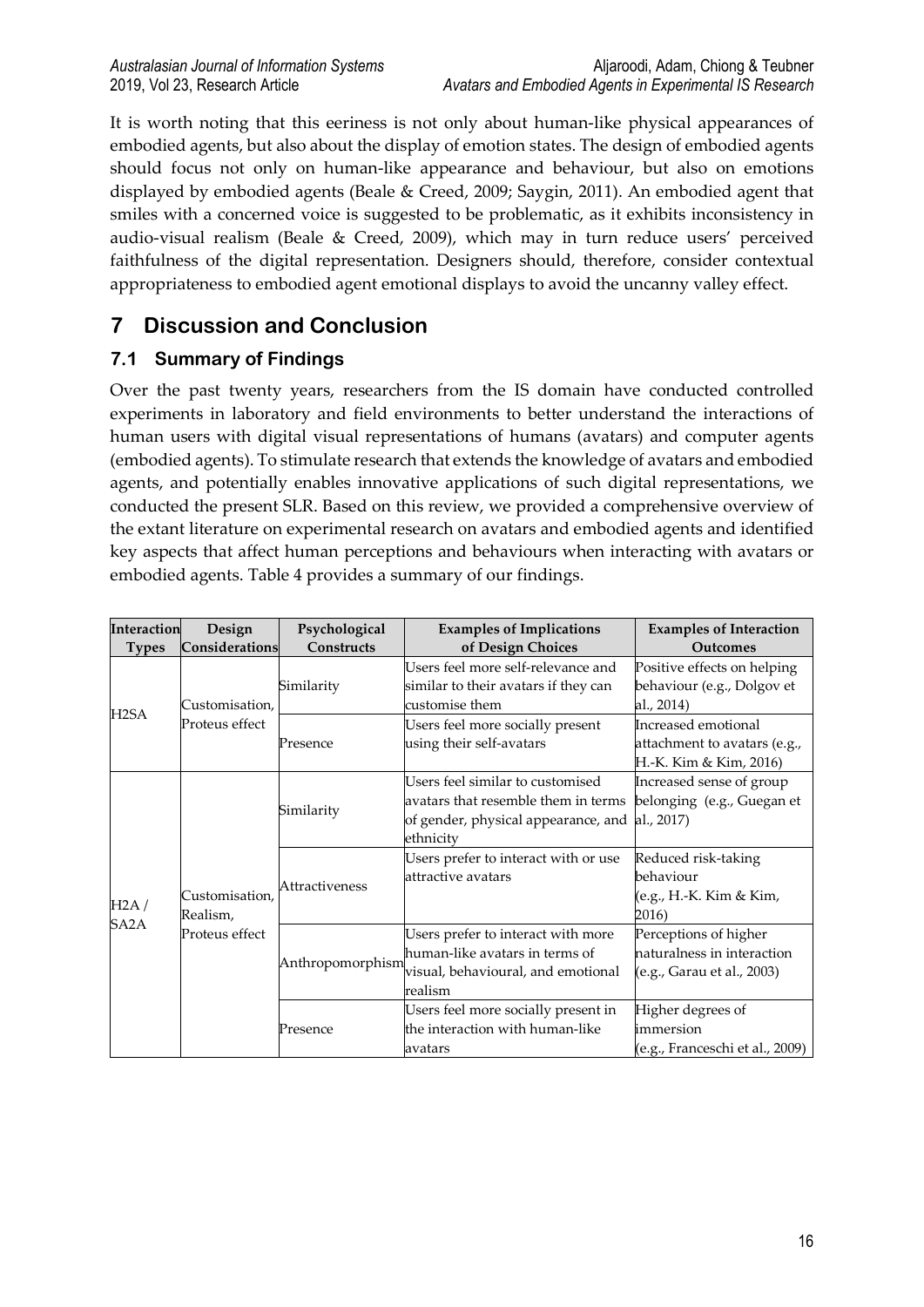| <b>Interaction</b> | Design         | Psychological    | <b>Examples of Implications</b>                                   | <b>Examples of Interaction</b> |
|--------------------|----------------|------------------|-------------------------------------------------------------------|--------------------------------|
| <b>Types</b>       | Considerations | Constructs       | of Design Choices                                                 | <b>Outcomes</b>                |
|                    |                |                  | Users prefer adequately realistic and Irritation and              |                                |
|                    |                |                  | human-like embodied agents that                                   | disengagement for too low      |
|                    |                | Anthropomorphism | exhibit consistency in terms of                                   | (e.g., Mousas et al., 2018) or |
|                    |                |                  | visual, behavioural, and emotional                                | too high (e.g., MacDorman      |
|                    |                |                  | realisms (human-like realisms)                                    | et al., 2009) levels of        |
|                    |                |                  |                                                                   | anthropomorphism               |
|                    |                | Enjoyment        | Users perceive interactions with                                  | Disengagement from the         |
|                    |                |                  | embodied agents as less enjoyable if interaction if not enjoyable |                                |
|                    | Realism,       |                  | these exhibit inconsistency in terms                              | (e.g., Groom et al., 2009)     |
| H2EA/<br>SA2EA     | Uncanny        |                  | of visual, behavioural, and                                       |                                |
|                    | valley         |                  | emotional realisms                                                |                                |
|                    |                | Similarity       | Users prefer to interact with                                     | Higher involvement and         |
|                    |                |                  | embodied agents that are similar to                               | trust in the embodied agent    |
|                    |                |                  | them (e.g., in terms of gender,                                   | (e.g., Tamborini et al., 2018) |
|                    |                |                  | appearance, or ethnicity)                                         |                                |
|                    |                |                  | Users prefer to interact with human-Higher levels of liking and   |                                |
|                    |                | Presence         | like embodied agents                                              | credibility as a source of     |
|                    |                |                  |                                                                   | information (e.g., Y. Kim &    |
|                    |                |                  |                                                                   | Sundar, 2012a)                 |

*Table 4. Summary of findings from the SLR*

In the context of human interaction with *self-avatars* (H2SA), experiments have shown that when people are given the freedom to customise their avatar, it would not necessarily reflect their actual selves (Vasalou & Joinson, 2009). Customisation enables users to create a sense of relevance with their avatars, which, in turn, can increase identification with the self-avatar. Notably, if there is a strong sense of self-relevance, this may affect the user's behaviour positively or negatively (Proteus effect) (Fox et al., 2013). Emotional attachment with the selfavatar is an important aspect of the digital representation if the purpose of interaction is to change user behaviour. Perceived similarity and customisation of digital representations lead to emotional attachment with avatars (H.-K. Kim & Kim, 2016) and higher levels of selfpresence (Seo et al., 2017). Basically, customisation should be available to facilitate behavioural change, as users would customise their avatars to their liking.

In the context of human and self-avatar interaction with *another person's avatar* (H2A and SA2A), the user or self-avatar interacts with another person's avatar to achieve a common goal. Research has shown that avatar representations affect the interaction partners' perceptions via the construct of anthropomorphism. Garau et al. (2003) found that interactions with realistic avatars, in terms of visual (human-like) and behavioural realisms (consistent with human behaviours), are considered as more natural (i.e., to feel more like a face-to-face interaction). Attractiveness of digital representations influences the interaction partners' behaviours in terms of risk taking (H.-K. Kim & Kim, 2016). Psychological similarity emphasises the importance for the avatar to be part of a team (Guegan et al., 2017), which means that the avatar's customisation should be consistent, so it can be identified as part of the team or group. Uniqueness and similarity are two important constructs for ensuring that an avatar can be identified by the interaction partners. Immersion and presence, which work interchangeably, are important for H2A and SA2A interactions too. That is, presence increases immersion and vice versa. Presence is magnified by the fact the interaction partners can see and hear each other (Franceschi et al., 2009), which attracts user attention. Interacting with avatars can result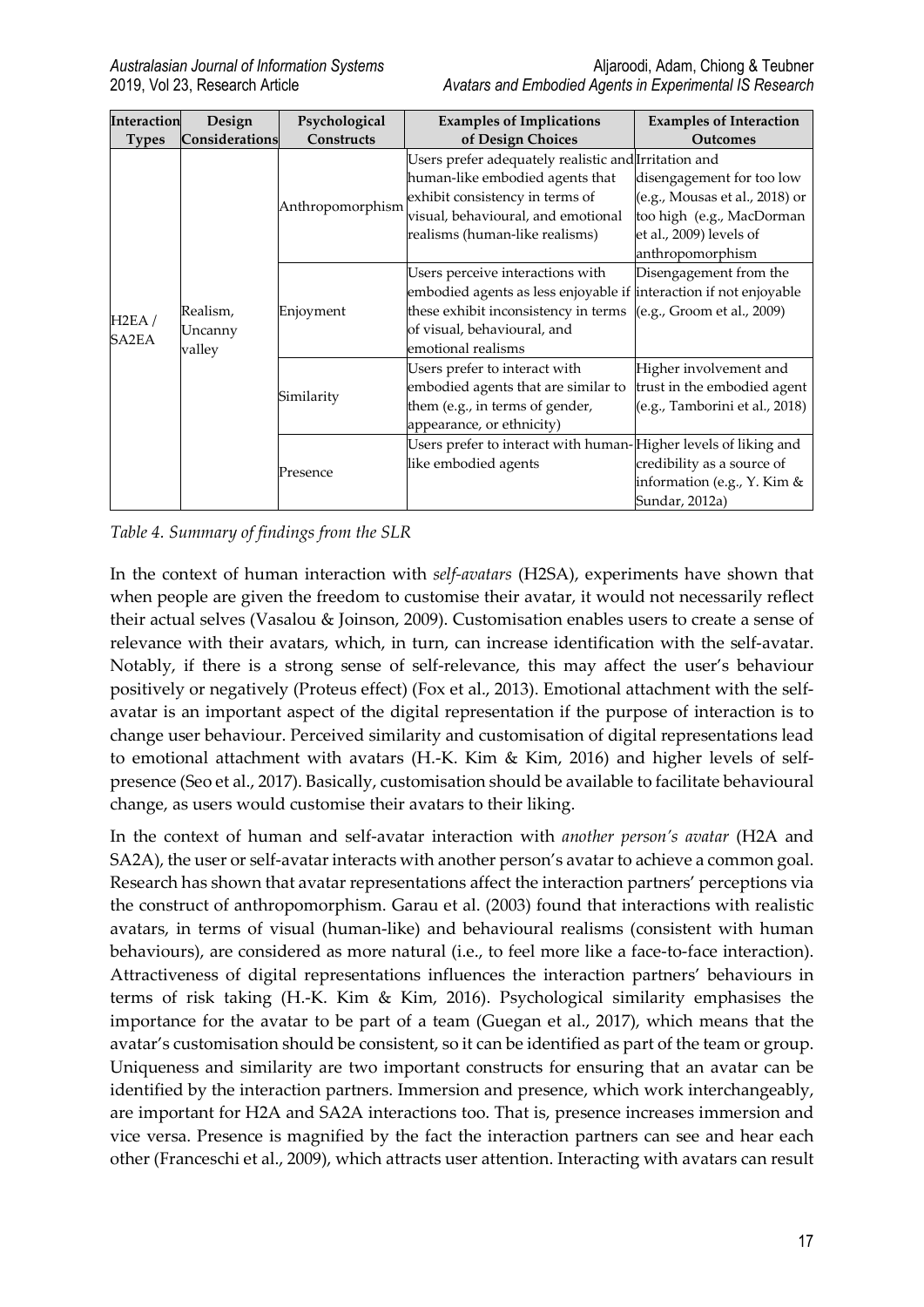in behavioural change due to the Proteus effect, which affects users' behaviours either by acting similarly or differently to other avatars in the interaction.

In the context of human and self-avatar interaction with an *embodied agent* (H2EA and SA2EA), research showed that human realism in an embodied agent should reflect natural human behaviour, appearance, and emotion. It is important to ensure that all human realism dimensions are matched with actual human behaviour, emotion, and visual cues in order to avoid the uncanny valley effect (Groom et al., 2009), which means that unmatched human realism can irritate people and lead to disengagement (Mitchell et al., 2011). Human realism is an important aspect of embodied agents' representation, to create a digital representation that has human-like features and also to create a sense of social cues in the interaction. This is because humans usually prefer to digitally interact with a representation that is similar to them. The perception of similarity here is not limited to physical appearance or gender between users and digital representations, but also includes ethnicity and culture (Tamborini et al., 2018). Human realism and psychological similarity can increase the sense of presence, immersion, and involvement with the embodied agent. These, in turn, will ensure enjoyment, information credibility, likeability, and trust between the interaction partners. Similarly, information provided by an embodied agent is more credible and believable if it exhibits human-like features (Kim & Sundar, 2012a), and if these features are consistent with actual human features. Expectedly, likeability of embodied agents hinges on matching human features realistically. In summary, human realism can induce trust (Riedl et al., 2014), which enables the interaction partners to share information or work collectively with the embodied agent.

To summarise, appearance and behaviour of avatars and embodied agents are important antecedents of interaction outcomes and may lead to negative (e.g., disengagement and untrustworthiness) or positive (e.g., enjoyment) user reactions. According to Guadagno et al. (2007), the more anthropomorphic an embodied agent or avatar appears, the more realistic its interactional behaviour such as facial expressions or smiles needs to be for the digital representation to stimulate appropriate social/behavioural responses. Hence, in line with RT (Burton-Jones et al., 2017; Recker et al., 2019), avatars and embodied agents may yield higher faithfulness (e.g., in terms of credibility, similarity, presence) if these representations closely resemble the real-world phenomena of human cues in interpersonal interactions (e.g., Groom et al., 2009; Nowak & Rauh, 2006). In contrast, less anthropomorphic representations, that is, with inconsistencies in behavioural, emotional, and visual realism, may lead to adverse outcomes in the interaction between humans and digital representations.

#### **7.2 Practical Implications**

Most digital interactions of avatars and embodied agents focus on stimulating changes in user experience (e.g., emotion) and facilitating targeted behaviours. Based on the present literature review, we have identified six factors designers should particularly take into account when considering the design and implementation of avatars and embodied agents in practice.

First, designers should be aware of the *Proteus effect*, which relates an avatar's characteristics to its "owner's" own behaviour (Fox et al., 2013; Peña et al., 2009, 2016; Yee and Bailenson, 2007). The Proteus effect occurs when users are represented by avatars in a virtual environment (Yee et al., 2009). It can have positive implications when there is a need to change certain behaviours or perceptions. In this sense, a positive appearance of avatars can increase user confidence – especially in conversations or negotiation tasks (Won et al., 2015; Yee  $\&$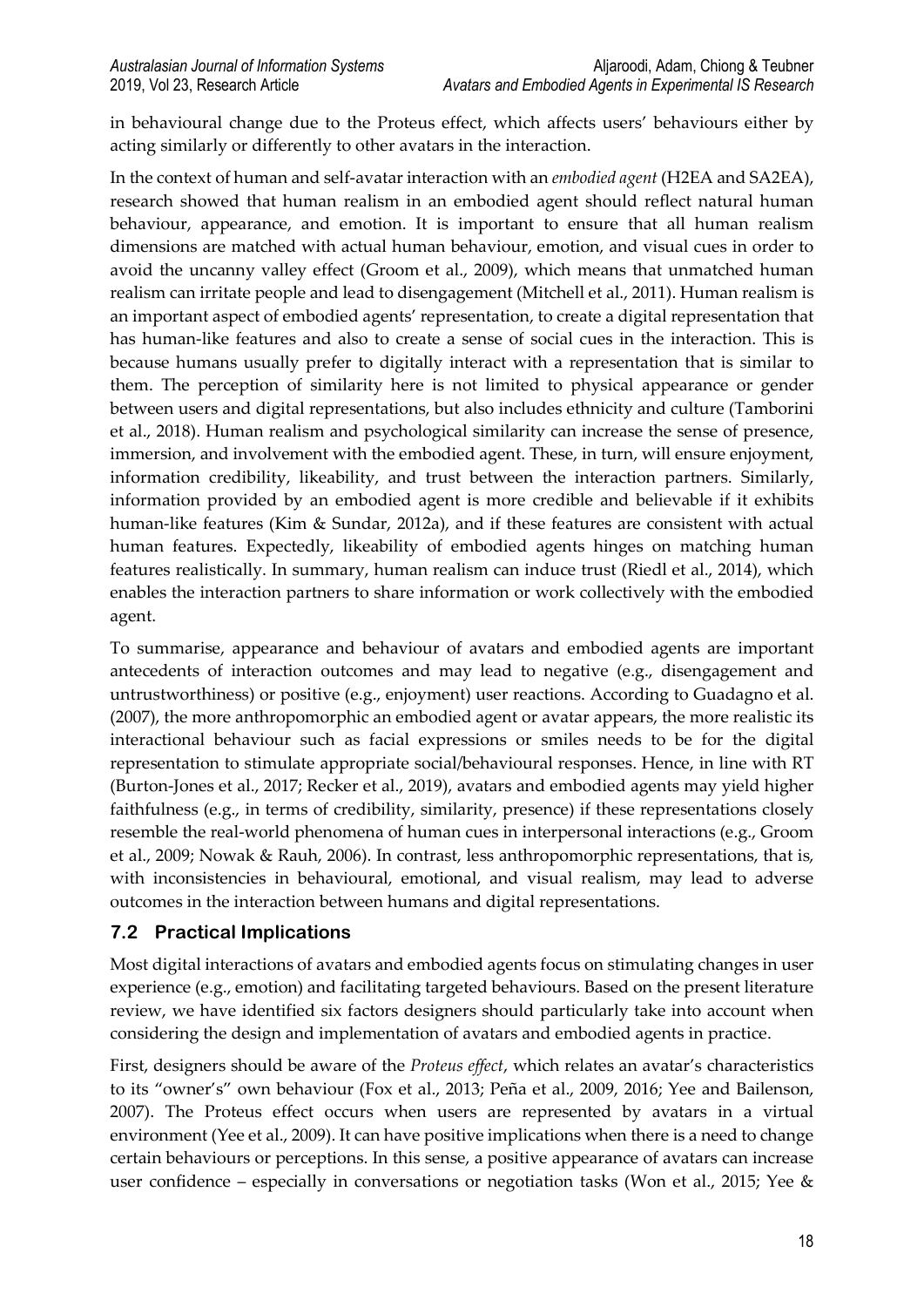Bailenson, 2007). Expectedly, a negative connotation (e.g., overweight avatars) can dampen user motivation and mood by reinforcing unhelpful judgment, while an athletic avatar may promote liveliness and boost physical activity (Peña & Kim, 2014). It is hence important for designers to carefully take into account the Proteus effect, as their virtual designs may have unimagined or undesired consequences in the physical world (H.-K. Kim & Kim, 2016).

Second, designers need to consider the *uncanny valley effect*, which occurs when the appearance of a representation looks almost like a real human, but just not fully so (Beale & Creed, 2009; Tinwell et al., 2011). Since virtually all avatar designs will not achieve full human realism, designers should – despite their efforts to embed human and social cues such as facial features and gestures – keep a safe distance from all too realistic avatars. In this sense, a deliberate abstraction and stylisation, for instance, using comic faces, may be a viable option. Moreover, they should employ attractive and empathetic avatars to reduce uncanny impulses.

Third, designers need to consider the concept of *presence* for the design of digital interaction, as this does not represent the natural form of communication among humans. Designers should focus on features that stimulate presence to make the interaction appear social. Previous research has shown that digital representations that exhibit consistent behavioural realism yield greater social influence (Kang & Gratch, 2014). Importantly, digital representations that are similar to users are perceived as more sociable, enjoyable, and useful to interact with than dissimilar ones (Bacev-Giles & Haji, 2017; Qiu & Benbasat, 2010; Seo et al., 2017). Designers should be aware of this to stimulate presence.

Fourth, *persuasive* design of digital representations is used to influence users' behaviours or decisions towards a specific idea. Research has shown that users prefer to interact with powerful and authoritative avatars, which can achieve better outcomes (Fox et al., 2013; Schultze, 2011). Also, digital representations with strong facial expressions increase persuasiveness. Hence, for behaviour change, more engaged avatars are preferable over passive ones (Hyde et al., 2015). Moreover, persuasion can be supported by higher anthropomorphism (e.g., using detailed facial expressions). Overall, more visually realistic avatars convey stronger messages, increase the chances to persuade users (Khashe et al., 2017) and, in turn, guide behaviour (Aljaroodi, Adam, Chiong, Cornforth, & Minichiello, 2017; Noorbergen et al., 2019).

Fifth, designers should consider *empathic* elements in designing digital representations. Empathy creates a sense of social interaction for the interaction partners. Experiments with digital representations have shown that a simple display of emotion can change the result of an interaction. Importantly, users dislike embodied agents that display inconsistent emotions (Beale & Creed, 2009) and exhibit negative responses to agents with pale and gaunt appearances (Mousas et al., 2018). Additionally, empathic elements should be appropriately matched with human emotions and their transitions (Burgoon et al., 2016). Empathic elements are important aspects of designing digital representations, because they make the interaction more supportive, enjoyable, trusting, and open for the users (Guadagno et al., 2011). Empathy leads to more positive interactions, including greater likeability and trustworthiness between the interaction partners (Brave et al., 2005). Designers should consider including characteristics of non-verbal and verbal behaviour to increase emotional attachment (Beale & Creed, 2009).

Lastly, designers should ensure that *customisability* is available to users, as it enhances the connection between users and their digital representations (Hanus & Fox, 2015; Ratan & Sah, 2015). Enabling users to create their own avatars would make the users more carefully engaged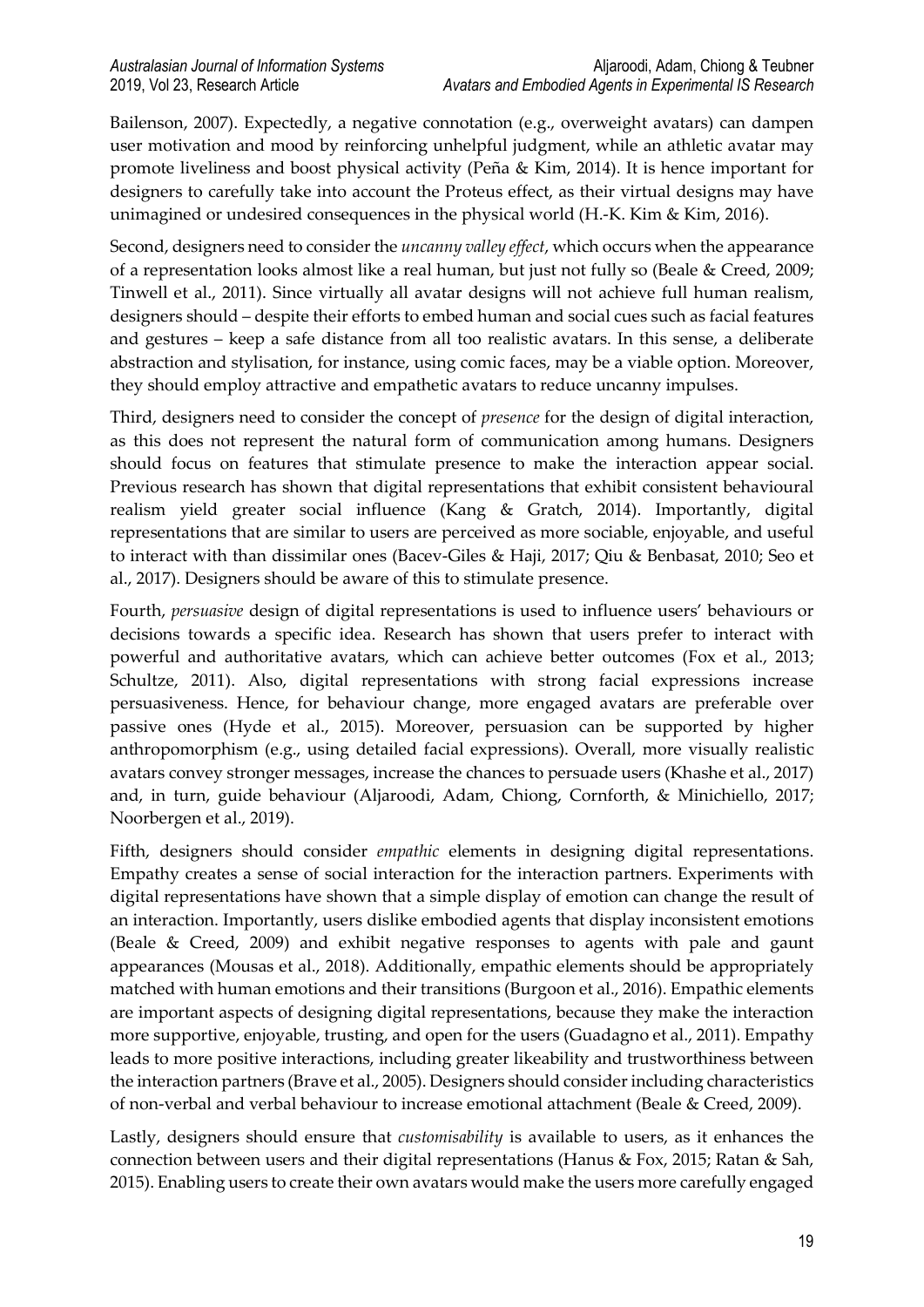in preventative (e.g., quitting unhealthy habits) or proactive behaviour (e.g., picking up healthy routines) (Y. Kim & Sundar, 2012b). Customisation is used to change or enhance the user's behaviour and try to elevate the user's level of emotional attachment (Ducheneaut et al., 2009; Hanus & Fox, 2015). Therefore, designers should ensure that digital representations can be customised by the users to create a stronger emotional connection.

#### **7.3 Future Research Directions**

Building on the findings of our literature review, we have identified three major directions for future IS research on avatars and embodied agents. First, in terms of *research methodology*, it needs to be noted that the majority of reviewed studies were exclusively conducted experiments in laboratory settings (84 out of 90 studies) and only six studies considered a field setting (e.g., Barata et al., 2017; Rodrigues et al., 2016; Sanchez-Valdes & Trivino, 2015). There is limited knowledge as to how critical the real-world context is for transferring results of laboratory studies to the field. This can be addressed in future research by putting a stronger emphasis on field experiments. Further, so far only eight studies considered physiological measurements (e.g., see Lim & Reeves, 2010). However, it is known that human emotional responses involve unconscious processes (Walla & Panksepp, 2013). Hence, there is a need for more physiological studies to uncover the unconscious effects of digital representations on users and their links to user perceptions. It is also necessary to note that our review has focused exclusively on experimental research. There is thus a need for future research to discern whether the results presented here are intrinsic to experimental studies. This can be achieved through a complementary review that focuses on other (non-experimental) research methods or through multi-method approaches that combine experimental and non-experimental approaches (e.g., focus groups, interviews).

Second, our review has identified several interesting knowledge gaps in terms of *avatar appearance*. So far, studies on self-avatars have exclusively focused on face-only or full-body avatars (see Table 2). It would be interesting to investigate half-body avatars in the self-avatar context and contrast it to the results of face-only and full-body avatars. Further, while research has emphasised the importance of high similarity between the user and a digital representation, the majority of studies on similarity considered just the avatar's physical appearance (e.g., body size, clothing, hair) or gender. Only three studies have explicitly considered the user's ethnicity (Fehrenbacher & Weisner, 2017; Spence et al., 2013; Tamborini et al., 2018). Digital representations in these three studies were based on, and hence represented, the ethnicity of (1) African-American and Caucasian people (Spence et al., 2013; Tamborini et al., 2018), and (2) Asian and Caucasian people (Fehrenbacher & Weisner, 2017). It is known that visual appearances that are appropriate for one culture can be inappropriate in another (Abdallah & Douglas, 2010; Aljaroodi, Chiong, & Adam, 2017; Yusof & Zakaria, 2007). Therefore, further research is needed to explore the effects of similarity and other constructs (e.g., credibility, likeability) in the context of users' culture and ethnicity. Also, the scope should be broadened beyond Asian, African-American, and Caucasian cultures (e.g., Arabian and Indigenous cultures).

Third, the degree of overlap in the psychological constructs investigated by the different studies is quite low, even within the five interaction types (see Figure 2). While presence and similarity emerge as the most widely-used constructs, other constructs such as attractiveness, enjoyment, and likeability have only been investigated by about 10% of the studies. Also, there is no study that has explored the 11 constructs listed in Table 1 simultaneously. There is thus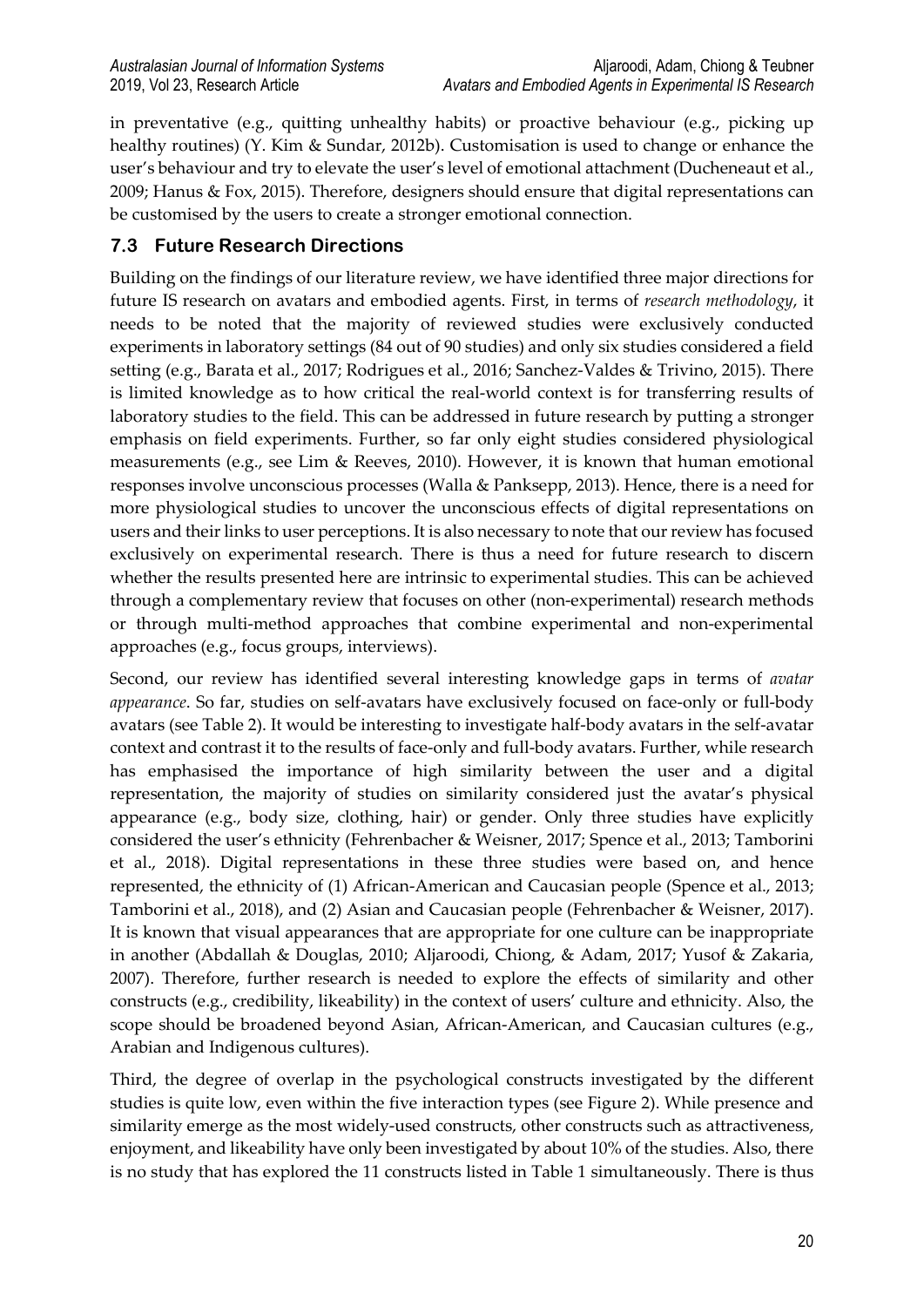a lack of understanding of the interrelationships between them (e.g., credibility, likeability, enjoyment, and similarity), and how these relationships between constructs may be dependent on whether the user is interacting with an avatar or an embodied agent.

### **7.4 Concluding Remarks**

Our study has provided a concise overview of the different digital representations investigated in experimental IS research, including avatars and embodied agents. The degree of anthropomorphism represents a pivotal lever for designers of digital user representations. Notably, digital representations can affect people in manifold ways, including the Proteus and uncanny valley effects. We hope that researchers and practitioners will find this systematic review useful as a reference for experimental research on avatars and embodied agents to inform implementations of digital user representations in practice.

## **References**

- Abdallah, S., & Douglas, J. (2010). Students' first impression of Second Life: A case from the United Arab Emirates. *Turkish Online Journal of Distance Education*, *11*(3), 183–192.
- ABS. (2015). Academic journal guide 2015. *Association of Business Schools (ABS)*.
- ACPHIS. (2013). Recommended IS conferences. *Australian Council of Professors and Heads of Information Systems (ACPHIS)*.
- Ahn, H., Teeters, A., Wang, A., Breazeal, C., & Picard, R. (2007). Stoop to conquer: Posture and affect interact to influence computer users' persistence. In 2n*d International Conference on Affective Computing and Intelligent Interaction* (pp. 582–593). Heidelberg, Germany.
- Aljaroodi, H. M., Adam, M. T. P., Chiong, R., Cornforth, D. J., & Minichiello, M. (2017). Empathic avatars in stroke rehabilitation: A co-designed mHealth artifact for stroke survivors. In *DESRIST Proceedings* (pp. 73-89). Karlsruhe, Germany.
- Aljaroodi, H. M., Chiong, R., & Adam, M. T. P. (2017). Designing persuasive avatars in mHealth for Arabic culture: A qualitative study. In *ACIS Proceedings* (pp. 1–10). Hobart, Australia.
- Allbeck, J. M., & Badler, N. I. (2004). *Representing and parameterizing agent behaviors. In Life-Like Characters* (pp. 19–38). Heidelberg, Germany.
- Ang, C. S., Bobrowicz, A., Siriaraya, P., Trickey, J., & Winspear, K. (2013). Effects of gesturebased avatar-mediated communication on brainstorming and negotiation tasks among younger users. *Computers in Human Behavior*, *29*(3), 1204–1211.
- Bacev-Giles, C., & Haji, R. (2017). Online first impressions: Person perception in social media profiles. *Computers in Human Behavior*, *75*, 50–57.
- Bailenson, J. N., & Blascovich, J. (2004). Avatars. In *Encyclopedia of Human–Computer Interaction* (pp. 64–68.). Massachusetts, United States: Berkshire Publishing Group.
- Bailenson, J. N., Garland, P., Iyengar, S., & Yee, N. (2006). Transformed facial similarity as a political cue: A preliminary investigation. *Political Psychology*, *27*(3), 373–385.
- Bailenson, J. N., Swinth, K., Hoyt, C., Persky, S., Dimov, A., & Blascovich, J. (2005). The independent and interactive effects of embodied-agent appearance and behavior on selfreport, cognitive, and behavioral markers of copresence in immersive virtual environments. *Presence*, *14*(4), 379–393.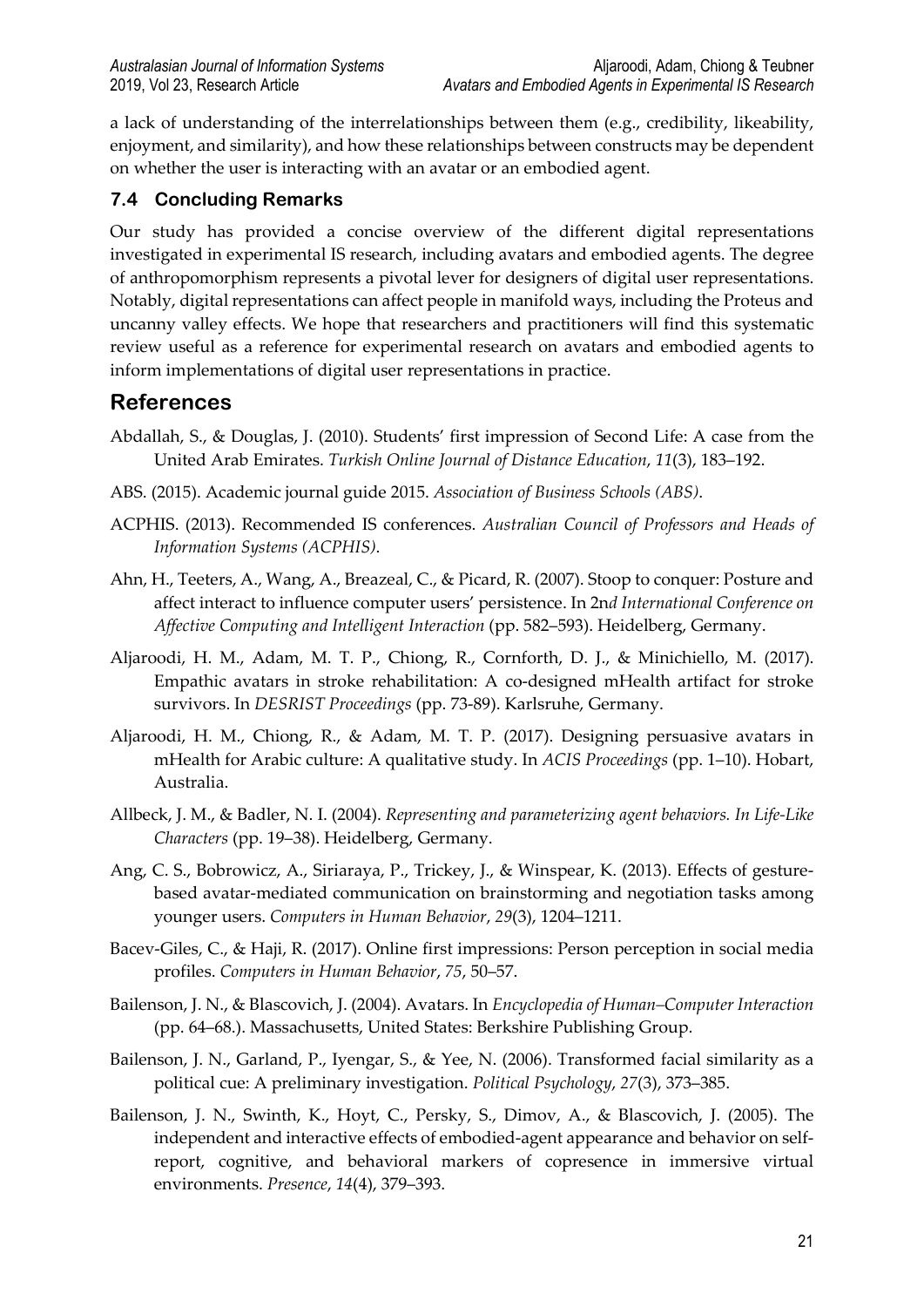- Bailenson, J. N., & Yee, N. (2005). Digital chameleons: Automatic assimilation of nonverbal gestures in immersive virtual environments. *Psychological Science*, *16*(10), 814–819.
- Bailey, R., Wise, K., & Bolls, P. (2009). How avatar customizability affects children's arousal and subjective presence during junk food–sponsored online video games. *CyberPsychology & Behavior*, *12*(3), 277–283.
- Balas, B., & Pacella, J. (2017). Trustworthiness perception is disrupted in artificial faces. *Computers in Human Behavior*, *77*, 240–248.
- Barata, G., Gama, S., Jorge, J., & Gonçalves, D. (2017). Studying student differentiation in gamified education: A long-term study. *Computers in Human Behavior*, *71*, 550–585.
- Beale, R., & Creed, C. (2009). Affective interaction: How emotional agents affect users. *International Journal of Human-Computer Studies*, *67*(9), 755–776.
- Beege, M., Schneider, S., Nebel, S., Mittangk, J., & Rey, G. D. (2017). Ageism Age coherence within learning material fosters learning. *Computers in Human Behavior*, *75*, 510–519.
- Behm-Morawitz, E. (2013). Mirrored selves: The influence of self-presence in a virtual world on health, appearance, and well-being. *Computers in Human Behavior*, *29*(1), 119–128.
- Bengtsson, B., Burgoon, J. K., Cederberg, C., Bonito, J., & Lundeberg, M. (1999). The impact of anthropomorphic interfaces on influence understanding, and credibility. In *HICSS Proceedings* (pp. 1–15). Maui: United States.
- Bickmore, T. W., & Picard, R. W. (2005). Establishing and maintaining long-term humancomputer relationships. *ACM Transactions on Computer-Human Interaction*, *12*(2), 293– 327.
- Brave, S., Nass, C., & Hutchinson, K. (2005). Computers that care: Investigating the effects of orientation of emotion exhibited by an embodied computer agent. *International Journal of Human-Computer Studies*, *62*(2), 161–178.
- Burgoon, J. K., Bonito, J. A., Lowry, P. B., Humpherys, S. L., Moody, G. D., Gaskin, J. E., & Giboney, J. S. (2016). Application of expectancy violations theory to communication with and judgments about embodied agents during a decision-making task. *International Journal of Human-Computer Studies*, *91*, 24–36.
- Burton-Jones, A., Recker, J., Indulska, M., Green, P., & Weber, R. (2017). Assessing representation theory with a framework for pursuing success and failure. *MIS Quarterly*, *41*(4), 1307–1333.
- Carlotto, T., & Jaques, P. A. (2016). The effects of animated pedagogical agents in an Englishas-a-foreign-language learning environment. *International Journal of Human-Computer Studies*, *95*, 15–26.
- Carter, M., Allison, F., Downs, J., & Gibbs, M. (2015). Player identity dissonance and voice interaction in games. In *Proceedings of the 2015 Annual Symposium on Computer-Human Interaction in Play* (pp. 265–269). London, United Kingdom.
- Cobo, A., Guerron, N. E., Martín, C., del Pozo, F., & Serrano, J. J. (2017). Differences between blind people's cognitive maps after proximity and distant exploration of virtual environments. *Computers in Human Behavior*, *77*, 294–308.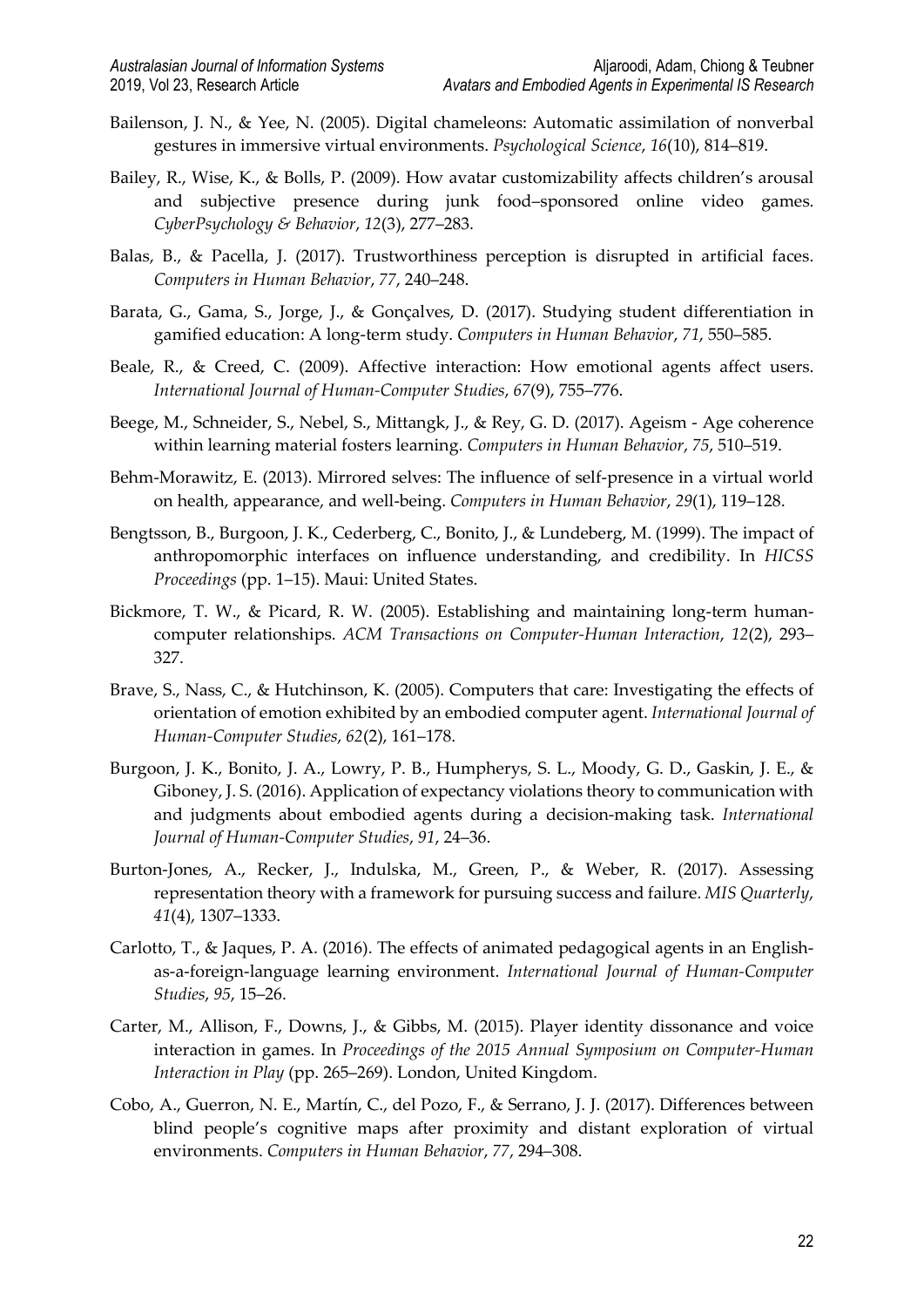- Davis, A., Khazanchi, D., Murphy, J., Zigurs, I., & Owens, D. (2009). Avatars, people, and virtual worlds: Foundations for research in metaverses. *Journal of the Association for Information Systems*, *10*(2), 90–117.
- Dechant, M., Trimpl, S., Wolff, C., Mühlberger, A., & Shiban, Y. (2017). Potential of virtual reality as a diagnostic tool for social anxiety: A pilot study. *Computers in Human Behavior*, *76*, 128–134.
- Dickey, M. D. (2005). Three-dimensional virtual worlds and distance learning: Two case studies of active worlds as a medium for distance education. *British Journal of Educational Technology*, *36*(3), 439–451.
- Dolgov, I., Graves, W. J., Nearents, M. R., Schwark, J. D., & Brooks Volkman, C. (2014). Effects of cooperative gaming and avatar customization on subsequent spontaneous helping behavior. *Computers in Human Behavior*, *33*, 49–55.
- Ducheneaut, N., Wen, M. H., Yee, N., & Wadley, G. (2009). Body and mind: A study of avatar personalization in three virtual worlds. In *The SIGCHI Conference on Human Factors in Computing Systems* (pp. 1151–1160). Boston, United States.
- Dunn, R. A., & Guadagno, R. E. (2012). My avatar and me Gender and personality predictors of avatar-self discrepancy. *Computers in Human Behavior*, *28*(1), 97–106.
- Fabri, M., Moore, D. J., & Hobbs, D. J. (2005). Empathy and enjoyment in instant messaging. In Mckinnon, L., Bertlesen, O., Bryan-Kinns, N. (Eds.), *Proceedings of 19th British HCI Group Annual Conference (HCI2005)* (pp. 4–9). Edinburgh, United Kingdom
- Fehrenbacher, D. D., & Weisner, M. M. (2017). Avatars and knowledge sharing. In *ICIS Proceedings* (pp. 1–18). Seoul, South Korea.
- Felnhofer, A., Kafka, J. X., Hlavacs, H., Beutl, L., Kryspin-Exner, I., & Kothgassner, O. D. (2018). Meeting others virtually in a day-to-day setting: Investigating social avoidance and prosocial behavior towards avatars and agents. *Computers in Human Behavior*, *80*, 399– 406.
- Felnhofer, A., Kothgassner, O. D., Hauk, N., Beutl, L., Hlavacs, H., & Kryspin-Exner, I. (2014). Physical and social presence in collaborative virtual environments: Exploring age and gender differences with respect to empathy. *Computers in Human Behavior*, *31*(1), 272– 279.
- Fox, J., & Ahn, S. J. (2012). Avatars: Portraying, Exploring, and Changing Online and Offline Identities. In R., Luppicini (Ed.), *Handbook of Research on Technoself: Identity in a Technological Society* (pp. 225–271). Pennsylvania, United States: IGI Global.
- Fox, J., Ahn, S. J. (Grace), Janssen, J. H., Yeykelis, L., Segovia, K. Y., & Bailenson, J. N. (2015). Avatars versus agents: A meta-analysis quantifying the effect of agency on social influence. *Human-Computer Interaction*, *30*(5), 401–432.
- Fox, J., Bailenson, J. N., & Tricase, L. (2013). The embodiment of sexualized virtual selves: The Proteus effect and experiences of self-objectification via avatars. *Computers in Human Behavior*, *29*(3), 930–938.
- Franceschi, K., Lee, R. M., Zanakis, S. H., & Hinds, D. (2009). Engaging group e-learning in virtual worlds. *Journal of Management Information Systems*, *26*(1), 73–100.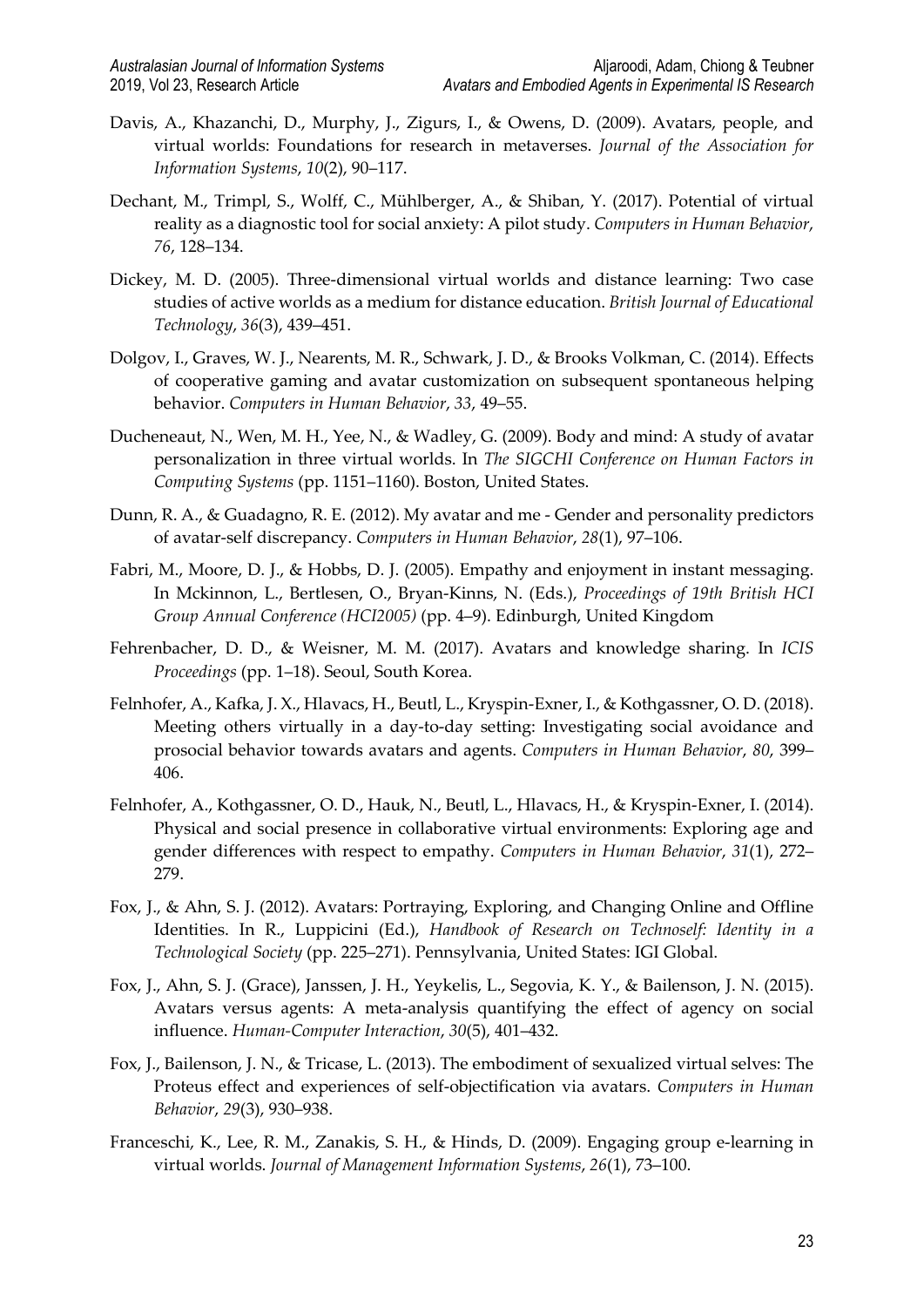- Galanxhi, H., & Nah, F. F. H. (2007). Deception in cyberspace: A comparison of text-only vs. avatar-supported medium. *International Journal of Human-Computer Studies*, *65*(9), 770– 783.
- Garau, M., Slater, M., Vinayagamoorthy, V., Brogni, A., Steed, A., & Sasse, M. A. (2003). The impact of avatar realism and eye gaze control on perceived quality of communication in a shared immersive virtual environment. In *The SIGCHI Conference on Human Factors in Computing Systems* (pp. 529–536). Fort Lauderdale, United States.
- Gerhard, M., Moore, D., & Hobbs, D. (2004). Embodiment and copresence in collaborative interfaces. *International Journal of Human-Computer Studies*, *61*(4), 453–480.
- Goel, L., Johnson, N., Junglas, I., & Ives, B. (2013). Predicting users' return to virtual worlds: A social perspective. *Information Systems Journal*, *23*(1), 35–63.
- Gong, L. (2007). Is happy better than sad even if they are both non-adaptive? Effects of emotional expressions of talking-head interface agents. *International Journal of Human-Computer Studies*, *65*(3), 183–191.
- Greenwood, D. N. (2008). Television as escape from self: Psychological predictors of media involvement. *Personality and Individual Differences*, 44(2), 414–424.
- Grinberg, A. M., Careaga, J. S., Mehl, M. R., & O'Connor, M. F. (2014). Social engagement and user immersion in a socially based virtual world. *Computers in Human Behavior*, *36*, 479– 486.
- Groom, V., Nass, C., Chen, T., Nielsen, A., Scarborough, J. K., & Robles, E. (2009). Evaluating the effects of behavioral realism in embodied agents. *International Journal of Human-Computer Studies*, *67*(10), 842–849.
- Grudin, J. (2001). Desituating action: Digital representation of context. *Human-Computer Interaction*, *16*(2), 269–286.
- Guadagno, R. E., Blascovich, J., Bailenson, J. N., & Mccall, C. (2007). Virtual humans and persuasion: The effects of agency and behavioral realism. *Media Psychology*, *10*(1), 1–22.
- Guadagno, R. E., Swinth, K. R., & Blascovich, J. (2011). Social evaluations of embodied agents and avatars. *Computers in Human Behavior*, *27*(6), 2380–2385.
- Guegan, J., Buisine, S., Mantelet, F., Maranzana, N., & Segonds, F. (2016). Avatar-mediated creativity: When embodying inventors makes engineers more creative. *Computers in Human Behavior*, *61*, 165–175.
- Guegan, J., Segonds, F., Barre, J., Maranzana, N., Mantelet, F., & Buisine, S. (2017). Social identity cues to improve creativity and identification in face-to-face and virtual groups. *Computers in Human Behavior*, *77*, 140–147.
- Hämäläinen, R., Oksanen, K., & Häkkinen, P. (2008). Designing and analyzing collaboration in a scripted game for vocational education. *Computers in Human Behavior*, *24*(6), 2496– 2506.
- Hammick, J. K., & Lee, M. J. (2014). Do shy people feel less communication apprehension online? The effects of virtual reality on the relationship between personality characteristics and communication outcomes. *Computers in Human Behavior*, *33*, 302–310.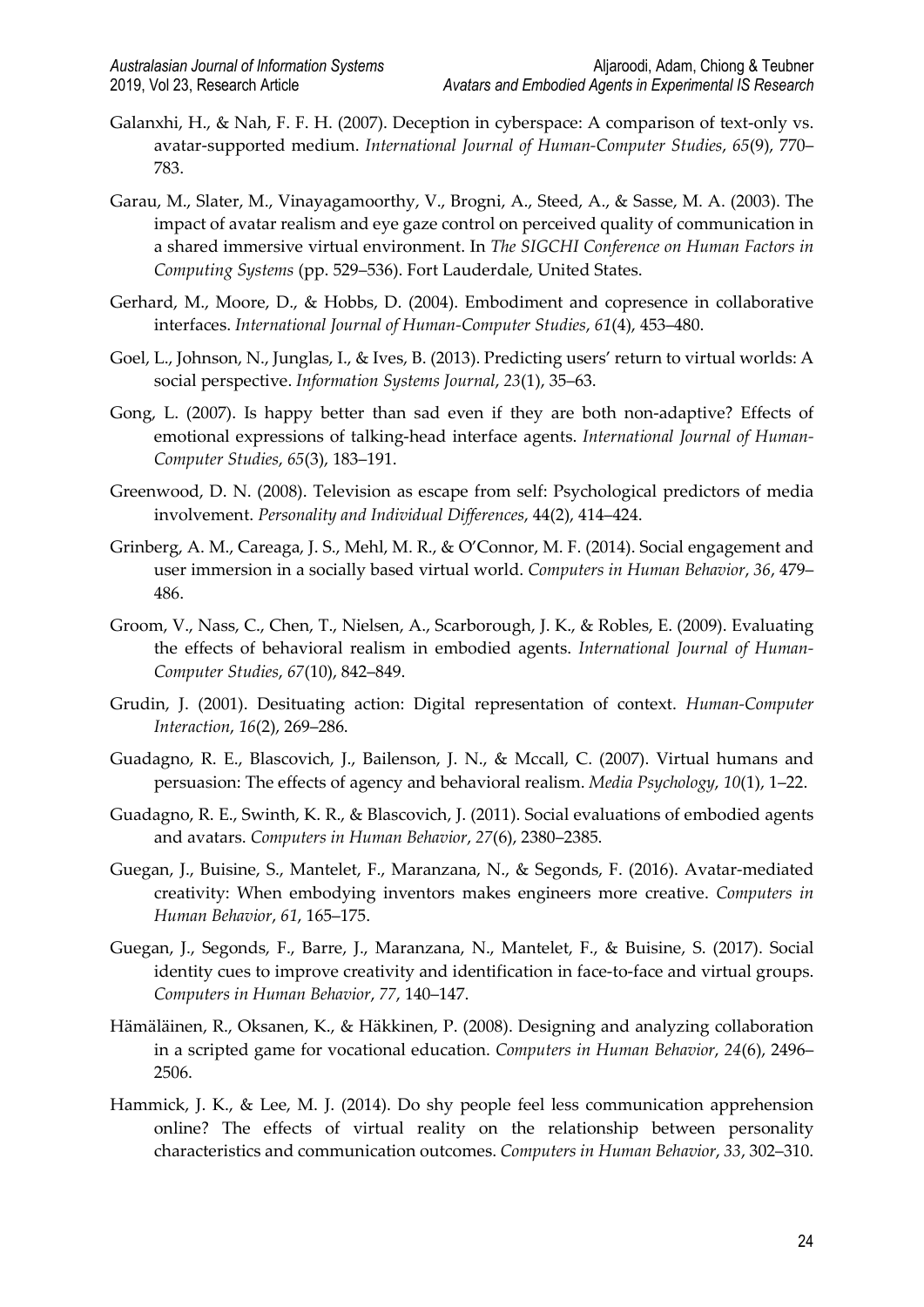- Hanus, M. D., & Fox, J. (2015). Persuasive avatars: The effects of customizing a virtual salespersons appearance on brand liking and purchase intentions. *International Journal of Human-Computer Studies*, *84*, 33–40.
- Heeter, C. (1992). Being there: The subjective experience of presence. *Presence: Teleoperators & Virtual Environments*, *1*(2), 262–271.
- Heidig, S., & Clarebout, G. (2011). Do pedagogical agents make a difference to student motivation and learning? *Educational Research Review*, *6*(1), 27–54.
- Hofer, M., Hüsser, A., & Prabhu, S. (2017). The effect of an avatar's emotional expressions on players' fear reactions: The mediating role of embodiment. *Computers in Human Behavior*, *75*, 883–890.
- Hooi, R., & Cho, H. (2013). Deception in avatar-mediated virtual environment. *Computers in Human Behavior*, *29*(1), 276–284.
- Huang, R., Kahai, S., & Jestice, R. (2010). The contingent effects of leadership on team collaboration in virtual teams. *Computers in Human Behavior*, *26*(5), 1098–1110.
- Hyde, J., Carter, E. J., Kiesler, S., & Hodgins, J. K. (2015). Using an interactive avatar's facial expressiveness to increase persuasiveness and socialness. In *The 33rd Annual ACM Conference on Human Factors in Computing Systems* (pp. 1719–1728). Seoul, South Korea.
- IFIP. (2015). IFIP TC8 ranking of IS conferences. *International Federation for Information Processing: Technical Committee 8 (IFIP: TC8)*.
- Jin, S.-A. A. (2010). The effects of incorporating a virtual agent in a computer-aided test designed for stress management education: The mediating role of enjoyment. *Computers in Human Behavior*, *26*(3), 443–451.
- Jin, S.-A. A. (2012). The virtual malleable self and the virtual identity discrepancy model: Investigative frameworks for virtual possible selves and others in avatar-based identity construction and social interaction. *Computers in Human Behavior*, *28*(6), 2160–2168.
- Kang, S. H., & Gratch, J. (2014). Exploring users' social responses to computer counseling interviewers' behavior. *Computers in Human Behavior*, *34*, 120–130.
- Kang, S. H., & Watt, J. H. (2013). The impact of avatar realism and anonymity on effective communication via mobile devices. *Computers in Human Behavior*, *29*(3), 1169–1181.
- Kaye, L. K., Pennington, C. R., & McCann, J. J. (2018). Do casual gaming environments evoke stereotype threat? Examining the effects of explicit priming and avatar gender. *Computers in Human Behavior*, *78*, 142–150.
- Keng, C. J., & Liu, C. C. (2013). Can avatar and self-referencing really increase the effects of online 2-D and 3-D advertising? *Computers in Human Behavior*, *29*(3), 791–802.
- Khashe, S., Lucas, G., Becerik-Gerber, B., & Gratch, J. (2017). Buildings with persona: Towards effective building-occupant communication. *Computers in Human Behavior*, *75*, 607–618.
- Kim, H.-K., & Kim, S.-H. (2016). Understanding emotional bond between the creator and the avatar: Change in behavioral intentions to engage in alcohol-related traffic risk behaviors. *Computers in Human Behavior*, *62*, 186–200.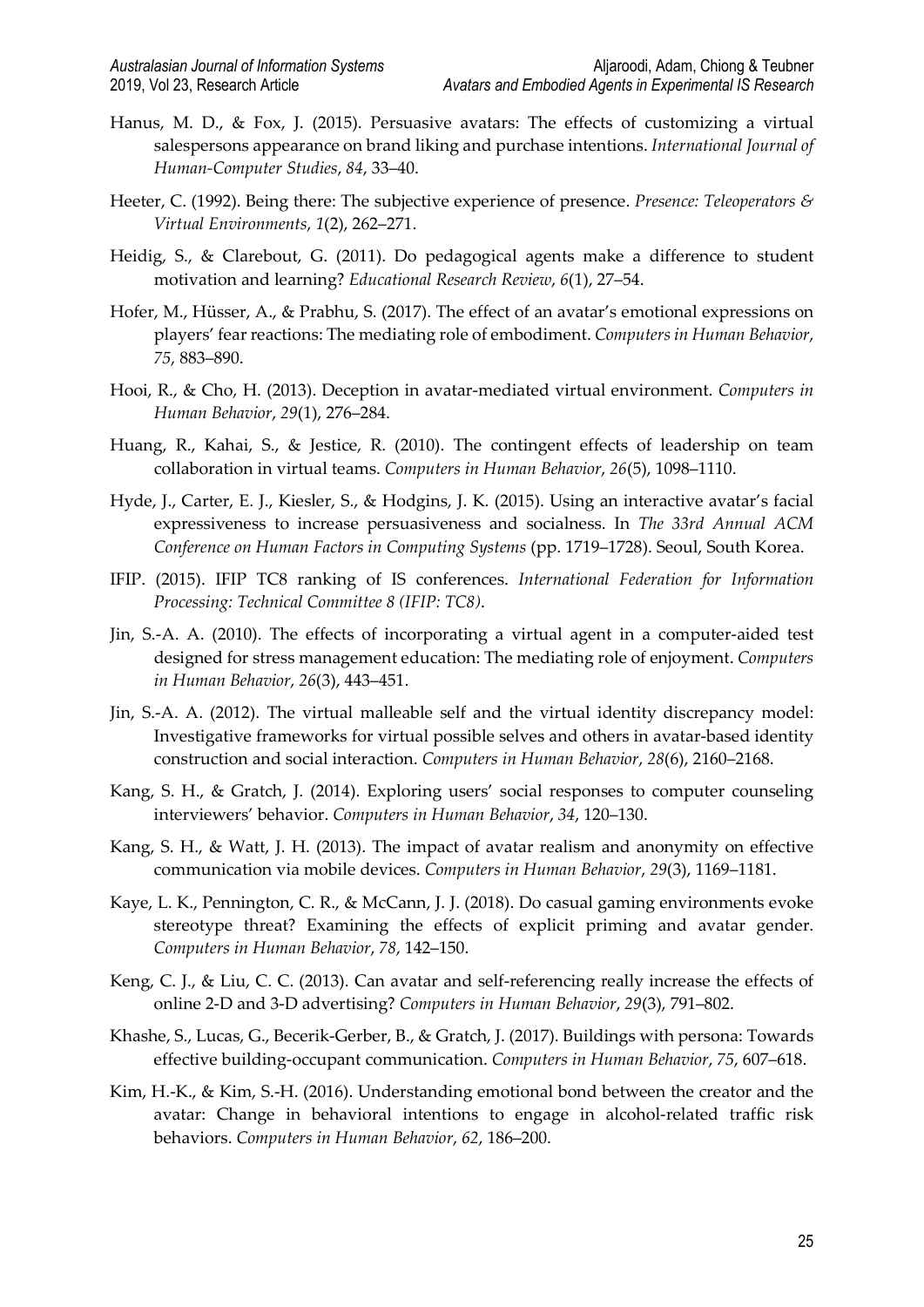- Kim, H. E., Hong, Y., Kim, M., Jung, Y. H., Kyeong, S., & Kim, J.-J. (2017). Effectiveness of selftraining using the mobile-based virtual reality program in patients with social anxiety disorder. *Computers in Human Behavior*, *73*, 614–619.
- Kim, J. (2009). "I want to be different from others in cyberspace" The role of visual similarity in virtual group identity. *Computers in Human Behavior*, *25*(1), 88–95.
- Kim, J. (2011). Two routes leading to conformity intention in computer-mediated groups: Matching versus mismatching virtual representations. *Journal of Computer-Mediated Communication*, *16*(2), 271–287.
- Kim, J., & Park, H. S. (2011). The effect of uniform virtual appearance on conformity intention: Social identity model of deindividuation effects and optimal distinctiveness theory. *Computers in Human Behavior*, *27*(3), 1223–1230.
- Kim, Y., & Sundar, S. S. (2012a). Anthropomorphism of computers: Is it mindful or mindless? *Computers in Human Behavior*, *28*(1), 241–250.
- Kim, Y., & Sundar, S. S. (2012b). Visualizing ideal self vs. actual self through avatars: Impact on preventive health outcomes. *Computers in Human Behavior*, *28*(4), 1356–1364.
- Kitchenham, B., & Charters, S. (2007). Guidelines for performing systematic literature reviews in software engineering. *Technical Report EBSE*.
- Kohonen-aho, L., & Tiilikainen, S. (2017). Constructing shared context for temporary teams in virtual worlds with informal interaction. In *ICIS Proceedings* (pp. 1–19). Seoul, South Korea.
- Koles, B., & Nagy, P. (2012). Virtual customers behind avatars: The relationship between virtual identity and virtual consumption in second life. *Journal of Theoretical and Applied Electronic Commerce Research*, *7*(2), 87–105.
- Kothgassner, O. D., Griesinger, M., Kettner, K., Wayan, K., Volkl-Kernstock, S., Hlavacs, H., Beutl, L., Felnhofer, A. (2017). Real-life prosocial behavior decreases after being socially excluded by avatars, not agents. *Computers in Human Behavior*, 70, 261–269.
- Krämer, N., Kopp, S., Becker-Asano, C., & Sommer, N. (2013). Smile and the world will smile with you - The effects of a virtual agent's smile on users' evaluation and behavior. *International Journal of Human-Computer Studies*, *71*(3), 335–349.
- Kwon, J. H., Powell, J., & Chalmers, A. (2013). How level of realism influences anxiety in virtual reality environments for a job interview. *International Journal of Human-Computer Studies*, *71*(10), 978–987.
- Leding, J. K., Horton, J. C., & Wootan, S. S. (2015). The contrast effect with avatars. *Computers in Human Behavior*, *44*, 118–123.
- Lee, C., Rincon, G. A., Meyer, G., Hollerer, T., & Bowman, D. (2013). The effects of visual realism on search tasks in mixed reality simulation. *IEEE Transactions on Visualization and Computer Graphics*, *19*(4), 547–556.
- Lee, J.-E. R. (2014). Does virtual diversity matter?: Effects of avatar-based diversity representation on willingness to express offline racial identity and avatar customization. *Computers in Human Behavior*, *36*, 190–197.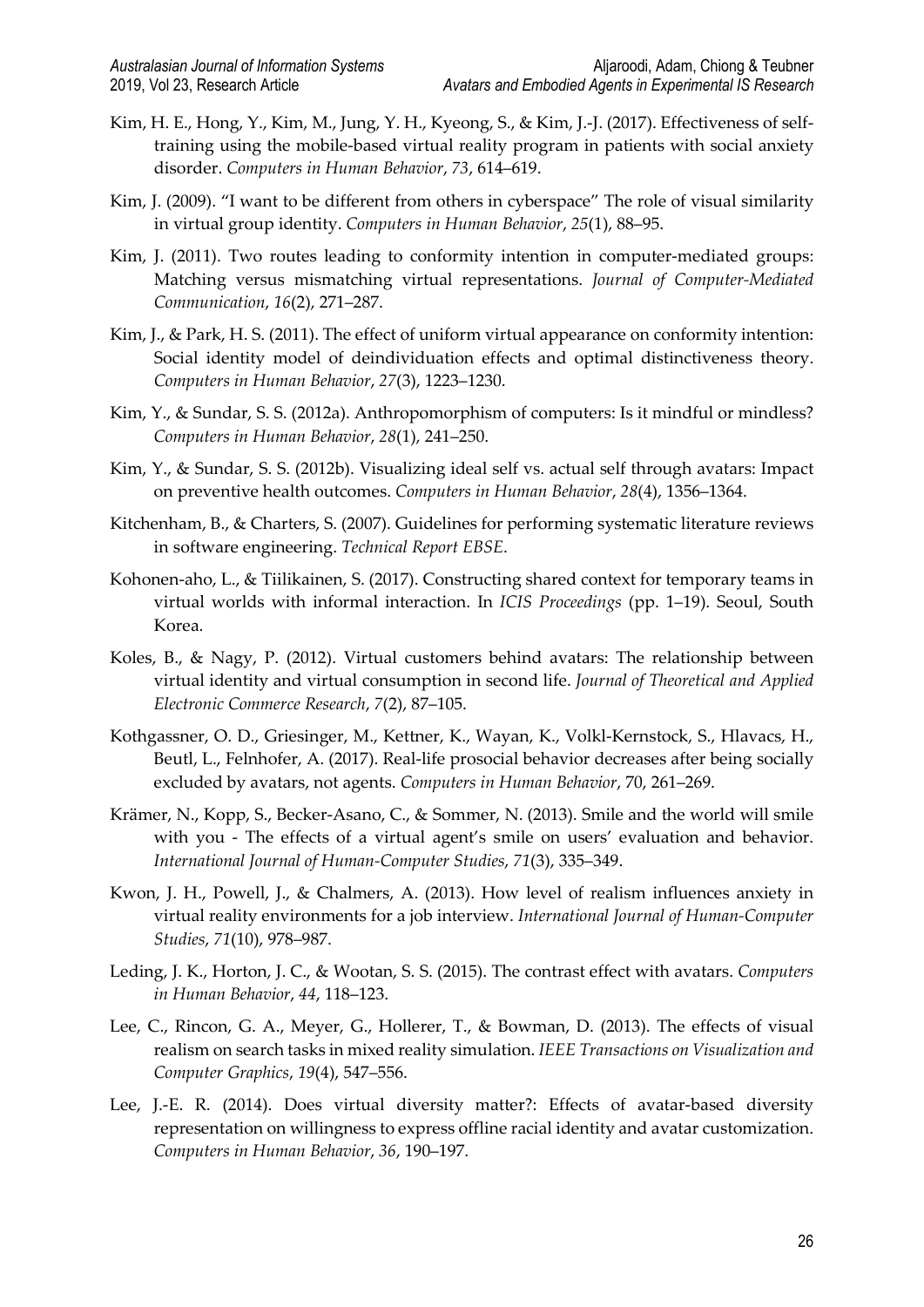- Lee, S., & Choi, J. (2017). Enhancing user experience with conversational agent for movie recommendation: Effects of self-disclosure and reciprocity. *International Journal of Human-Computer Studies*, *103*, 95–105.
- Lee, Y., Kozar, K. A., & Larsen, K. R. (2009). Avatar e-mail versus traditional e-mail: Perceptual difference and media selection difference. *Decision Support Systems*, *46*(2), 451–467.
- Lehto, T., & Oinas-Kukkonen, H. (2011). Persuasive features in web-based alcohol and smoking interventions: A systematic review of the literature. *Journal of Medical Internet Research*, *13*(3), e46.
- Lester, P. M., & King, C. M. (2009). Analog vs. digital instruction and learning: Teaching within first and second life environments. *Journal of Computer-Mediated Communication*, *14*(3), 457–483.
- Li, B. J., & Lwin, M. O. (2016). Player see, player do: Testing an exergame motivation model based on the influence of the self avatar. *Computers in Human Behavior*, *59*, 350–357.
- Lim, S., & Reeves, B. (2010). Computer agents versus avatars: Responses to interactive game characters controlled by a computer or other player. *International Journal of Human-Computer Studies*, *68*(1), 57–68.
- MacDorman, K. F., Green, R. D., Ho, C.-C., & Koch, C. t. (2009). Too real for comfort? Uncanny responses to computer generated faces. *Computers in Human Behavior*, *25*(3), 695–710.
- MacDorman, K. F., & Ishiguro, H. (2006). The uncanny advantage of using androids in social and cognitive science research. *Interaction Studies*, *7*(3), 297–337.
- Maldonado, H., Lee, J. R., Brave, S., Nass, C., Nakajima, H., Yamada, R., … Morishima, Y. (2005). We learn better together: Enhancing eLearning with emotional characters. In *Koschmann, T., Suthers, D., Chan, T.W. (Eds.), Proceedings of th 2005 Conference on Computer Support for Collaborative Learning: Learning 2005: The Next 10 Years!* (pp. 408–417).
- Mallan, K. M. (2009). Look at me! Look at me! Self-representation and self-exposure through online networks. *Digital Culture and Education*, *1*(1), 51–66.
- Mara, M., & Appel, M. (2015). Science fiction reduces the eeriness of android robots: A field experiment. *Computers in Human Behavior*, *48*, 156–162.
- Martens, A. L., Grover, C. A., Saucier, D. A., & Morrison, B. A. (2018). An examination of gender differences versus similarities in a virtual world. *Computers in Human Behavior*, *84*, 404–409.
- Mccreery, M. P., Krach, S. K., Schrader, P. G., & Boone, R. (2012). Defining the virtual self: Personality, behavior, and the psychology of embodiment. *Computers in Human Behavior*, *28*(3), 976–983.
- McCroskey, J., Richmond, V., & Daly, J. (1975). The development of a measure of perceived homophily in international communication. *Human Communication Research*, *1*(4), 323– 332.
- Midha, V., & Nandedkar, A. (2012). Impact of similarity between avatar and their users on their perceived identifiability: Evidence from virtual teams in Second Life platform. *Computers in Human Behavior*, *28*(3), 929–932.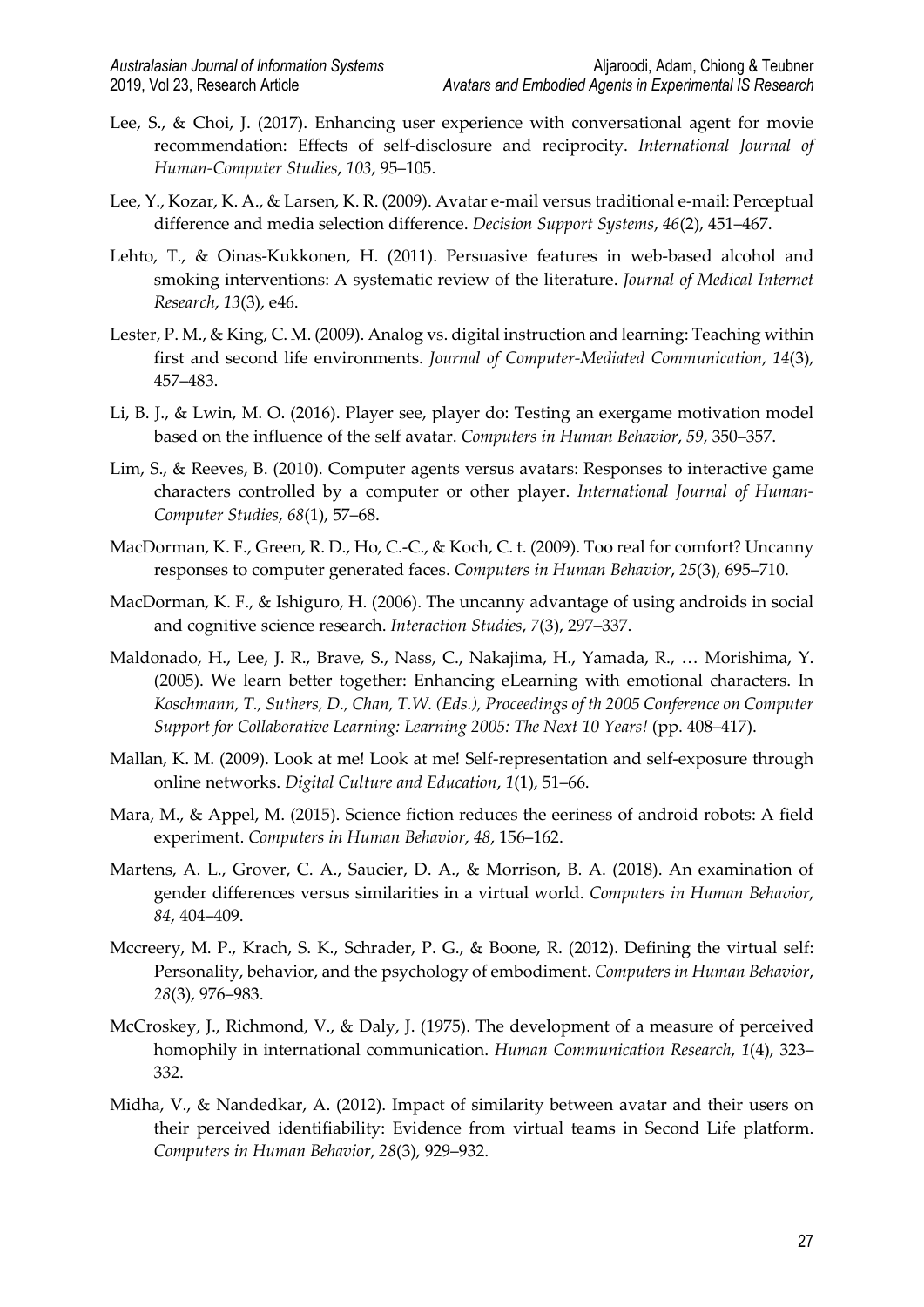- Mitchell, W. J., Szerszen, K. A., Lu, A. S., Schermerhorn, P. W., Scheutz, M., & MacDorman, K. F. (2011). A mismatch in the human realism of face and voice produces an uncanny valley. *I-Perception*, *2*(1), 10–12.
- Mori, M. (1970). Bukimi no tani (The uncanny valley). *Energy*, *7*(4), 33–35.
- Mousas, C., Anastasiou, D., & Spantidi, O. (2018). The effects of appearance and motion of virtual characters on emotional reactivity. *Computers in Human Behavior*, *86*, 99–108.
- Nass, C., & Moon, Y. (2000). Machines and mindlessness: Social responses to computers. *Journal of Social Issues*, *56*(1), 81–103.
- Nass, C., Steuer, J., & Tauber, E. R. (1994). Computers are social actors. In *Proceedings of the Conference on Human Factors in Computing Systems* (pp. 72–78). Massachusetts, United States.
- Noorbergen, T. J., Adam, M. T., Attia, J. R., Cornforth, D. J., & Minichiello, M. (2019). Exploring the design of mHealth systems for health behavior change using mobile biosensors. *Communications of the Association for Information Systems*, 44, 944-981.
- Nowak, K. L., & Biocca, F. (2003). The effect of the agency and anthropomorphism on users' sense of telepresence, copresence, and social presence in virtual environments. *Presence: Teleoperators and Virtual Environments*, *12*(5), 481–494.
- Nowak, K. L., Fox, J., & Ranjit, Y. S. (2015). Inferences about avatars: Sexism, appropriateness, anthropomorphism, and the objectification of female virtual representations. *Journal of Computer-Mediated Communication*, *20*(5), 554–569.
- Nowak, K. L., & Rauh, C. (2006). The influence of the avatar on online perceptions of anthropomorphism, androgyny, credibility, homophily, and attraction. *Journal of Computer-Mediated Communication*, *11*(2), 153–178.
- Nowak, K. L., & Rauh, C. (2008). Choose your "buddy icon" carefully: The influence of avatar androgyny, anthropomorphism and credibility in online interactions. *Computers in Human Behavior*, *24*(4), 1473–1493.
- Nunamaker, J. F., Derrick, D. C., Elkins, A. C., Burgoon, J. K., & Patton, M. W. (2011). Embodied Conversational agent-based kiosk for automated interviewing. *Journal of Management Information Systems*, *28*(1), 17–48.
- Parise, S., Kiesler, S., Sproull, L., & Waters, K. (1999). Cooperating with life-like interface agents. *Computers in Human Behavior*, *15*(2), 123–142.
- Peña, J., & Chen, M. (2017). With great power comes great responsibility: Superhero primes and expansive poses influence prosocial behavior after a motion-controlled game task. *Computers in Human Behavior*, *76*, 378–385.
- Peña, J., Hancock, J. T., & Merola, N. A. (2009). Thee priming effects of avatars in virtual settings. *Communication Research*, *36*, 838–856.
- Peña, J., Khan, S., & Alexopoulos, C. (2016). I am what I see: How avatar and opponent agent body size affects physical activity among men playing exergames. *Journal of Computer-Mediated Communication*, *21*, 195–209.
- Peña, J., & Kim, E. (2014). Increasing exergame physical activity through self and opponent avatar appearance. *Computers in Human Behavior*, *41*, 262–267.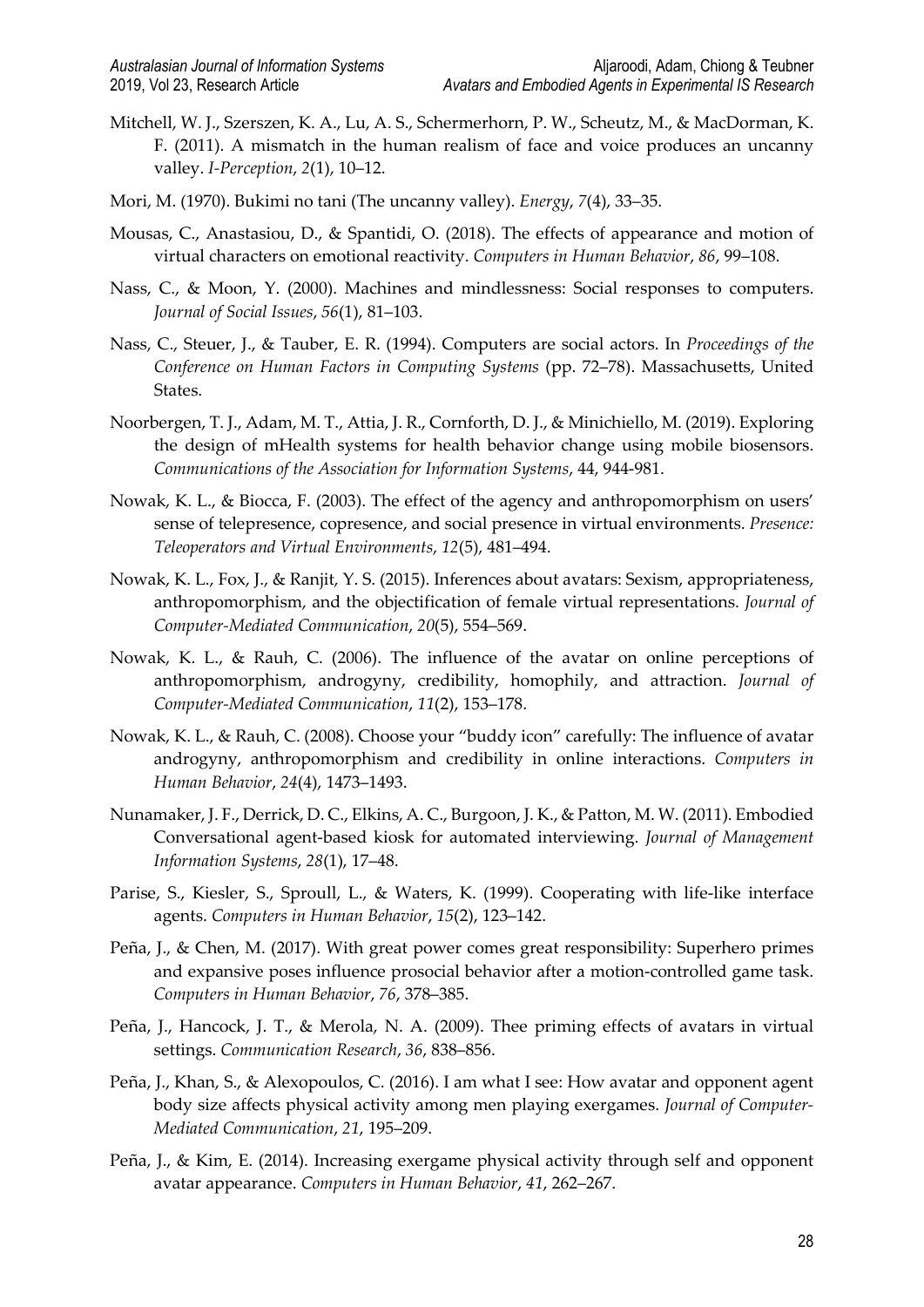- Pessoa, T. M., Coutinho, D. S., Pereira, V. M., De Oliveira Ribeiro, N. P., Nardi, A. E., & De Oliveira e Silva, A. C. (2014). The Nintendo Wii as a tool for neurocognitive rehabilitation, training and health promotion. *Computers in Human Behavior*, *31*(1), 384– 392.
- Qiu, L., & Benbasat, I. (2009). Evaluating anthropomorphic product recommendation agents: A social relationship perspective to designing information systems. *Journal of Management Information Systems*, *25*(4), 145–182.
- Qiu, L., & Benbasat, I. (2010). A study of demographic embodiments of product recommendation agents in electronic commerce. *International Journal of Human-Computer Studies*, *68*(10), 669–688.
- Ratan, R. A., & Dawson, M. (2016). When Mii is me: A psychophysiological examination of avatar self-relevance. *Communication Research*, *43*(8), 1065–1093.
- Ratan, R. A., & Sah, Y. J. (2015). Leveling up on stereotype threat: The role of avatar customization and avatar embodiment. *Computers in Human Behavior*, *50*, 367–374.
- Ravaja, N., Saari, T., Salminen, M., Laarni, J., & Kallinen, K. (2006). Phasic emotional reactions to video game events: A psychophysiological investigation. *Media Psychology*, *8*(4), 343– 367.
- Recker, J., Indulska, M., Green, P. F., Burton-jones, A., & Weber, R. (2019). Information aystems as representations : A review of the theory and rvidence. *Journal of the Association for Information Systems*, *20*(6), 735–786.
- Riedl, R., Mohr, P. N. C., Kenning, P. H., Davis, F. D., & Heekeren, H. R. (2011). Trusting humans and avatars: Behavioral and neural evidence. In *ICIS Proceedings*. Shanghai, China.
- Riedl, R., Mohr, P. N. C., Kenning, P. H., Davis, F. D., & Heekeren, H. R. (2014). Trusting humans and avatars: A brain imaging study based on evolution theory. *Journal of Management Information Systems*, *30*(4), 83–114.
- Rodrigues, L. F., Oliveira, A., & Costa, C. J. (2016). Playing seriously How gamification and social cues influence bank customers to use gamified e-business applications. *Computers in Human Behavior*, *63*, 392–407.
- Sanchez-Valdes, D., & Trivino, G. (2015). Linguistic and emotional feedback for self-tracking physical activity. *Expert Systems with Applications*, *42*(24), 9574–9586.
- Saygin, A. P. (2011). The thing that should not be: Predictive coding and the uncanny valley in perceiving human and humanoid robot actions. *Social Cognitive Affective Neuroscience*, 7(4), 413–422.
- Schneider, F. M., Zwillich, B., Bindl, M. J., Hopp, F. R., Reich, S., & Vorderer, P. (2017). Social media ostracism: The effects of being excluded online. *Computers in Human Behavior*, *73*, 385–393.
- Schultze, U. (2011). The Avatar as sociomaterial entanglement: A performative perspective on identity, agency and world-making in virtual worlds. In *ICIS Proceedings*. Shanghai, China.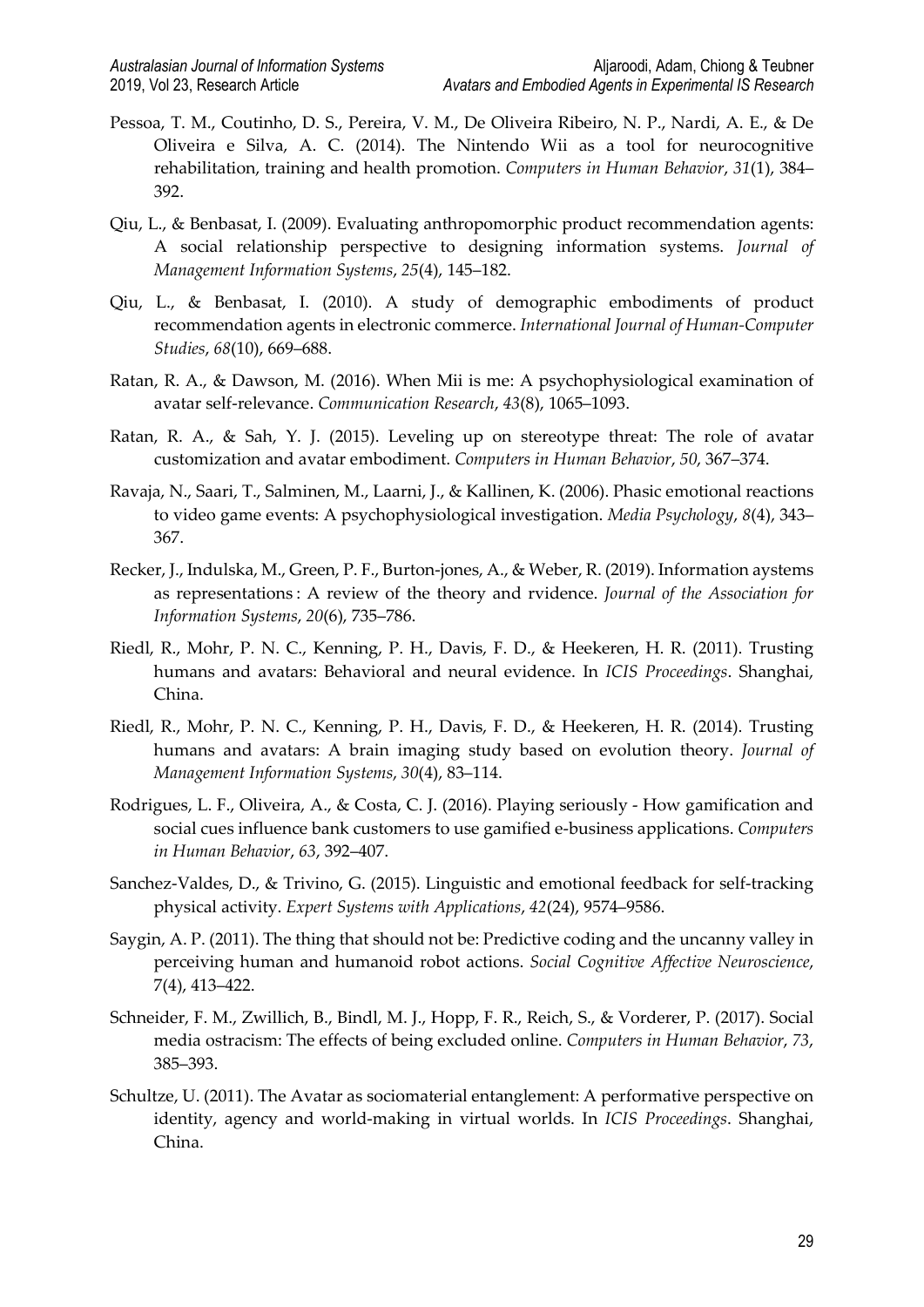- Sebastian, J., & Richards, D. (2017). Changing stigmatizing attitudes to mental health via education and contact with embodied conversational agents. *Computers in Human Behavior*, *73*, 479–488.
- Seo, Y., Kim, M., Jung, Y., & Lee, D. (2017). Avatar face recognition and self-presence. *Computers in Human Behavior*, *69*, 120–127.
- Shadish, W. R., Cook, T. D., & Campbell, D. T. (2002). *Experimental and quasi-experimental designs for generalized causal inference*. Boston, MA: Houghton Mifflin.
- Shedlosky-Shoemaker, R., Costabile, K. A., & Arkin, R. M. (2014). Self-expansion through fictional characters. *Self and Identity*, *13*(5), 556–578.
- Slater, M., Khanna, P., Mortensen, J., & Yu, I. (2009). Visual realism enhances realistic response in an immersive virtual. *IEEE Computer Graphics and Applications*, *29*(3), 76–84.
- Song, H., Kim, J., Kwon, R. J., & Jung, Y. (2013). Anti-smoking educational game using avatars as visualized possible selves. *Computers in Human Behavior*, *29*(5), 2029–2036.
- Song, H., Kim, J., Tenzek, K. E., & Lee, K. M. (2013). The effects of competition and competitiveness upon intrinsic motivation in exergames. *Computers in Human Behavior*, *29*(4), 1702–1708.
- Spence, P. R., Lachlan, K. A., Spates, S. A., & Lin, X. (2013). Intercultural differences in responses to health messages on social media from spokespeople with varying levels of ethnic identity. *Computers in Human Behavior*, *29*(3), 1255–1259.
- Steuer, J. (1992). Defining virtual reality: Dimensions determining telepresence. *Journal of Communication*, *42*(4), 73–93.
- Strauss, P. S. (1990). A realistic lighting model for computer animators. *IEEE Computer Graphics and Applications*, *10*(6), 56–64.
- Suh, K., Kim, H., & Suh, E. K. (2011). What if your avatar looks like you? Dual-congruity perspectives for avatar use. *MIS Quarterly*, *35*(3), 711–729.
- Sutcliffe, A., & Alrayes, A. (2012). Investigating user experience in Second Life for collaborative learning. *International Journal of Human-Computer Studies*, *70*(7), 508–525.
- Sylvia, Z., King, T. K., & Morse, B. J. (2014). Virtual ideals: The effect of video game play on male body image. *Computers in Human Behavior*, *37*, 183–188.
- Tamborini, R., Novotny, E., Prabhu, S., Hofer, M., Grall, C., Klebig, B., Hahn, L. S., Slaker, J., Ratan, R. A., Bente, G. (2018). The effect of behavioral synchrony with black or white virtual agents on outgroup trust. *Computers in Human Behavior*, 83, 176–183.
- Tamborini, R., & Skalski, P. (2006). The Role of Presence in the Experience of Electronic Games. In P. Vorderer & J. Bryant (Eds.), *Playing Video Games: Motivations, Responses, and Consequences* (pp. 225–240). Mahwah, United States: Lawrence Earlbaum Associates.
- Taylor, T. L. (2002). Living digitally: Embodiment in virtual worlds. In *From R. Schroeder (Ed.)The Social Life of Avatars: Presence and Interaction in Shared Virtual Environments* (pp. 40–62). London: Springer-Verlag.
- Teng, C.-I. (2010). Customization, immersion satisfaction, and online gamer loyalty. *Computers in Human Behavior*, *26*(6), 1547–1554.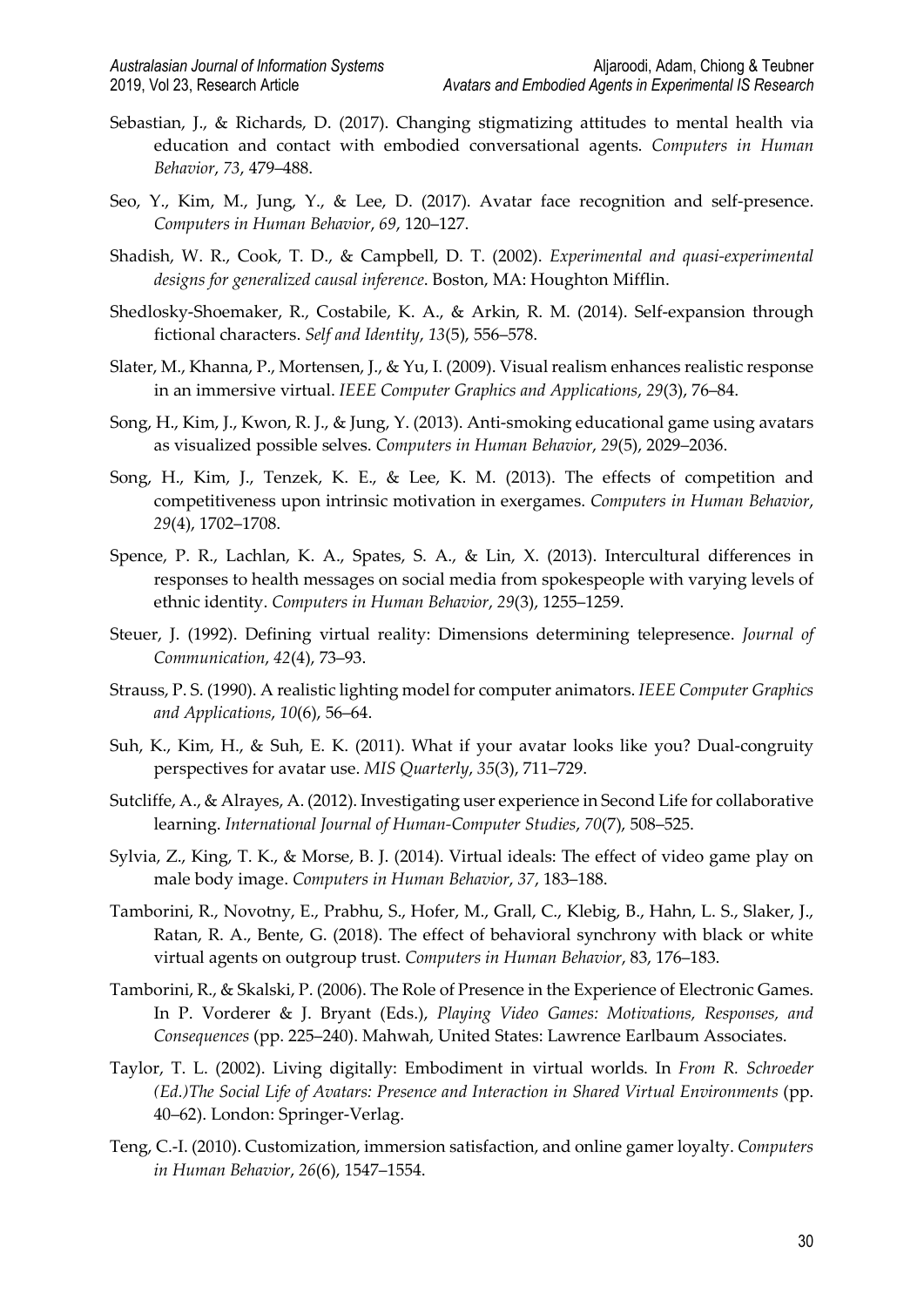- Teubner, T., Adam, M. T. P., Camacho, S., Hassanein, K. (2014). Understanding resource sharing in C2C platforms: The role of picture humanization. In *ACIS Proceedings* (pp. 1- 10). Auckland, New Zealand.
- Thomson, M., MacInnis, D. J., & Park, W. (2005). The ties that bind: Measuring the strength of consumers' emotional attachments to brands. *Journal of Consumer Psychology*, *15*(1), 77– 91.
- Tinwell, A., Grimshaw, M., Abdel Nabi, D., & Williams, A. (2011). Facial expression of emotion and perception of the Uncanny Valley in virtual characters. *Computers in Human Behavior*, 27(2), 741–749.
- Vasalou, A., Joinson, A., Bänziger, T., Goldie, P., & Pitt, J. (2008). Avatars in social media: Balancing accuracy, playfulness and embodied messages. *International Journal of Human-Computer Studies*, *66*(11), 801–811.
- Vasalou, A., & Joinson, A. N. (2009). Me, myself and I: The role of interactional context on selfpresentation through avatars. *Computers in Human Behavior*, *25*(2), 510–520.
- von der Pütten, A. M., Krämer, N. C., Gratch, J., & Kang, S. H. (2010). "It doesn't matter what you are!" Explaining social effects of agents and avatars. *Computers in Human Behavior*, *26*(6), 1641–1650.
- Walla, P., & Panksepp, J. (2013). Neuroimaging helps to clarify brain affective processing without necessarily clarifying emotions. In *Fountas K. N., ed., Novel Frontiers of Advanced Neuroimaging* (pp. 93–118). IntechOpen.
- Webster, J., & Wong, W. K. P. (2008). Comparing traditional and virtual group forms: Identity, communication and trust in naturally occurring project teams. *The International Journal of Human Resource Management*, *19*(1), 41–62.
- Westerman, D., Tamborini, R., & Bowman, N. D. (2015). The effects of static avatars on impression formation across different contexts on social networking sites. *Computers in Human Behavior*, *53*, 111–117.
- Won, A. S., Bailenson, J., Lee, J., & Lanier, J. (2015). Homuncular flexibility in virtual reality. *Journal of Computer-Mediated Communication*, *20*(3), 241–259.
- Wrzesien, M., Rodríguez, A., Rey, B., Alcañiz, M., Baños, R. M., & Vara, M. D. (2015). How the physical similarity of avatars can influence the learning of emotion regulation strategies in teenagers. *Computers in Human Behavior*, *43*, 101–111.
- Wu, J., Mattingly, E., & Kraemer, P. (2015). Communication in virtual environments: The influence of spatial cues and gender on verbal behavior. *Computers in Human Behavior*, *52*, 59–64.
- Yee, N., & Bailenson, J. N. (2007). The Proteus effect: The effect of transformed selfrepresentation on behavior. *Human Communication Research*, *33*(3), 271–290.
- Yee, N., Bailenson, J. N., & Ducheneaut, N. (2009). The Proteus effect: Implications of transformed digital self-representation on online and offline behavior. *Communication Research*, *36*(2), 285–312.
- Yusof, S. A. M., & Zakaria, N. (2007). Islamic perspective: Virtual worlds as a western-centric technology. *SIGMIS Database*, *38*(4), 100–103.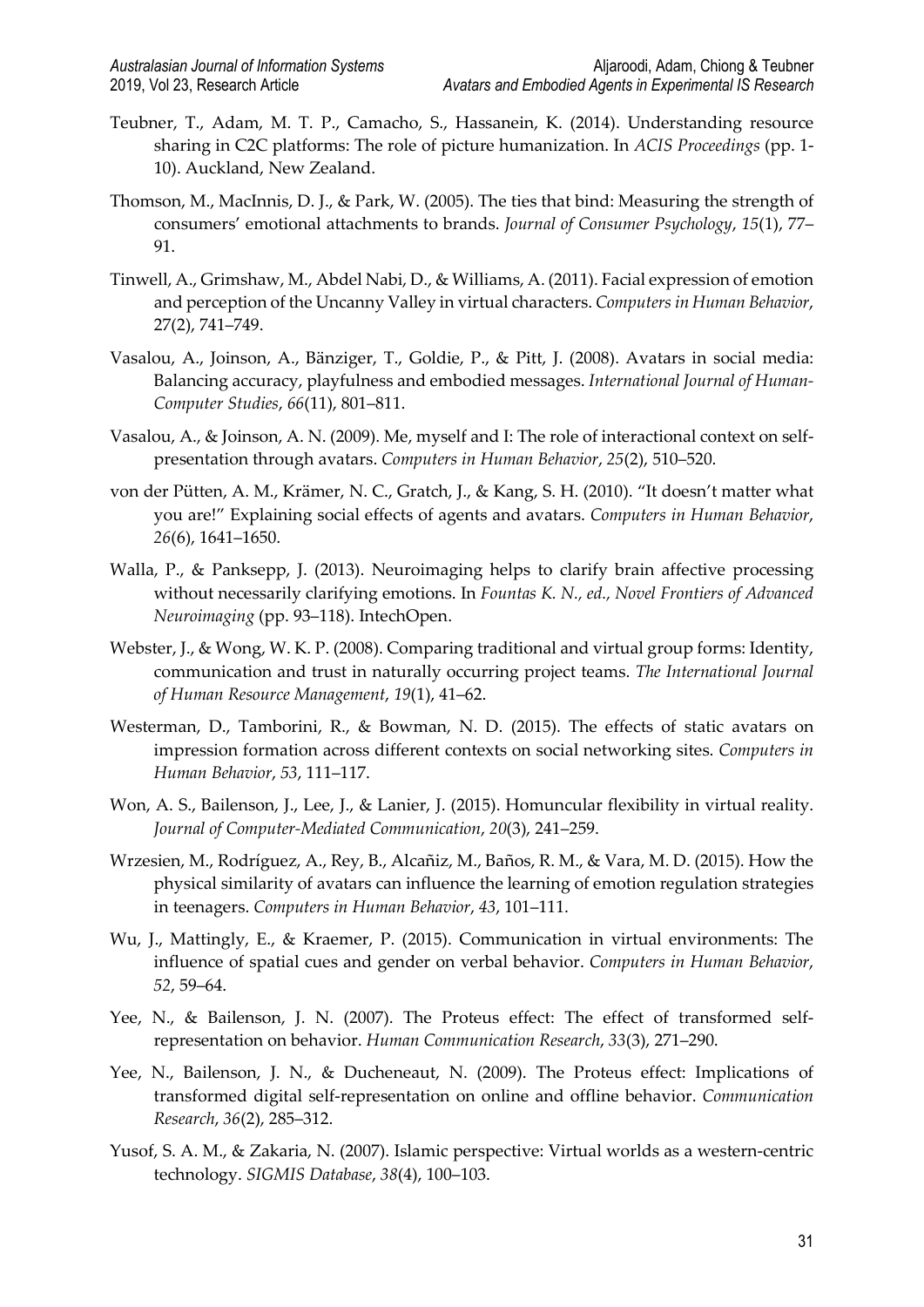# **Appendix A: Literature Summary Table**

| <b>Authors (year)</b><br>[Outlet]    | <b>Brief Description</b>                                                                                                                      | <b>Avatar / Embodied</b><br><b>Agent Design</b><br>[Interaction] | <b>Application</b><br>[Context]         | Psychological<br>Construct(s)                                                                      | $\#P$ (Env)                                    |
|--------------------------------------|-----------------------------------------------------------------------------------------------------------------------------------------------|------------------------------------------------------------------|-----------------------------------------|----------------------------------------------------------------------------------------------------|------------------------------------------------|
| Gerhard et al.<br>(2004) [IJHCS]     | Explores hybrid avatar/agent model to full body, motion,<br>achieve permanent users' presence and 3D [SA2A/SA2EA]<br>increase user experience |                                                                  | collaboration<br>[business]             | awareness, immersion, 20 (Lab)<br>involvement, presence                                            |                                                |
| Brave et al.<br>(2005) [IJHCS]       | Effects of an embodied agent's<br>emotions upon users                                                                                         | face only, static, 2D<br>[ $H2EA$ ]                              | blackjack game<br>[entertainment]       | emotionality,<br>likeability, trust                                                                | 96 (Lab)                                       |
| Nowak & Rauh<br>(2006) [JCMC]        | Effects of avatars physical appearance<br>on users' perceptions                                                                               | face only, static, 2D<br>[H2A]                                   | interaction<br>[social]                 | androgyny,<br>anthropomorphism,<br>attractiveness,<br>credibility, intention to<br>use, similarity | 255 (Lab)                                      |
| (2007) [IJHCS]                       | Galanxhi & Nah Effects of avatars on deceptions vs.<br>truth on users in online chats                                                         | face only, static, 2D interaction<br>[SA2A]                      | [social]                                | deceptiveness,<br>intention to use, trust,<br>user anxiety                                         | 94 (Lab)                                       |
| Gong (2007)<br>[IJHCS]               | Effects of a happy talking-head EA on face only, motion,<br>users' trustworthiness, and<br>competence of the EA                               | 2D [H2EA]                                                        | book review<br>[entertainment]          | competence,<br>emotionality, intention<br>to use, likeability, trust                               | 24 (Lab)                                       |
| Hämäläinen et                        | Effects of avatars on group learning<br>al. (2008) [CHB] activity performance in collaborative<br>environments                                | full body, motion,<br>3D [SA2A]                                  | collaboration<br>[education]            | knowledgeability                                                                                   | 64 (Lab)                                       |
| Nowak & Rauh<br>(2008) [CHB]         | Effects of a user's avatar on other's<br>perceptions of the avatar                                                                            | face only, static, 2D<br>[H2A]                                   | interaction<br>[social]                 | androgyny,<br>anthropomorphism,<br>credibility                                                     | $255$ (srv)<br>230 (Lab)                       |
| Vasalou et al.<br>(2008) [IJHCS]     | How users present themselves via<br>avatar in social media (actual self and<br>ideal self)                                                    | full body, motion,<br>3D [H2SA]                                  | social media<br>[social]                | emotional attachment,<br>self-representativeness                                                   | $20$ (Lab)                                     |
| Franceschi et al.<br>$(2009)$ [JMIS] | Compares presence in text-based<br>virtual environment (blackboard),<br>virtual world (second life), classroom                                | full body, motion,<br>2D/3D [SA2A]                               | eLearning<br>[education]                | group presence,<br>presence, user<br>engagement                                                    | 24 N.A.<br>24 (Fld)<br>24 N.A.                 |
| Groom et al.<br>(2009) [IJHCS]       | Effects of EA's behavioural realism on full body, motion,<br>people's responses                                                               | 3D [H2EA]                                                        | survival game<br>[entertainment]        | likeability,<br>persuasiveness,<br>behavioural realism,<br>user comfort                            | 80 (Lab)                                       |
| J. Kim (2009)<br>CHB]                | Effects of avatars' visual similarity on<br>group identity and conformity                                                                     | face only, static, 2D<br>[SA2A]                                  | group identity<br>[social]              | similarity                                                                                         | 164 (Lab)                                      |
| Y. Lee et al.<br>$(2009)$ [DSS]      | Explores how users perceive avatar<br>email differently from traditional email static, 2D [H2A]                                               | full and half body,                                              | [business]                              | communication intention to use,<br>presence                                                        | $\sqrt{7}42$ (srv)<br>$505$ (srv)<br>452 (Lab) |
| Lester & King<br>(2009) [JCMC]       | The study compares student<br>performance between traditional<br>classroom and virtual classroom<br>(blackboard and second life)              | full body, motion,<br>2D/3D [SA2A]                               | classroom<br>[education]                | knowledgeability                                                                                   | $161$ (Fld)<br>173 (Fld)                       |
| Qiu & Benbasat<br>(2009) [JMIS]      | Effects of an embodied agent on users'<br>social presence, trust, and enjoyment                                                               | half body, static, 2D eCommerce<br>[H <sub>2</sub> EA]           | [business]                              | enjoyment, intention to 168 (Lab)<br>use, presence, trust,<br>usefulness                           |                                                |
| Vasalou &<br>Joinson (2009)<br>[CHB] | Explores the different self-presentation full body, static, 3D<br>designs via avatar for blogging, dating, [H2SA]<br>& gaming                 |                                                                  | blogging,<br>dating, gaming<br>[social] | attractiveness, self-<br>awareness, self-<br>representativeness,<br>similarity                     | 71 (Lab)                                       |

**Table A1.** Experimental Studies on Avatars and Embodied Agents in IS Literature.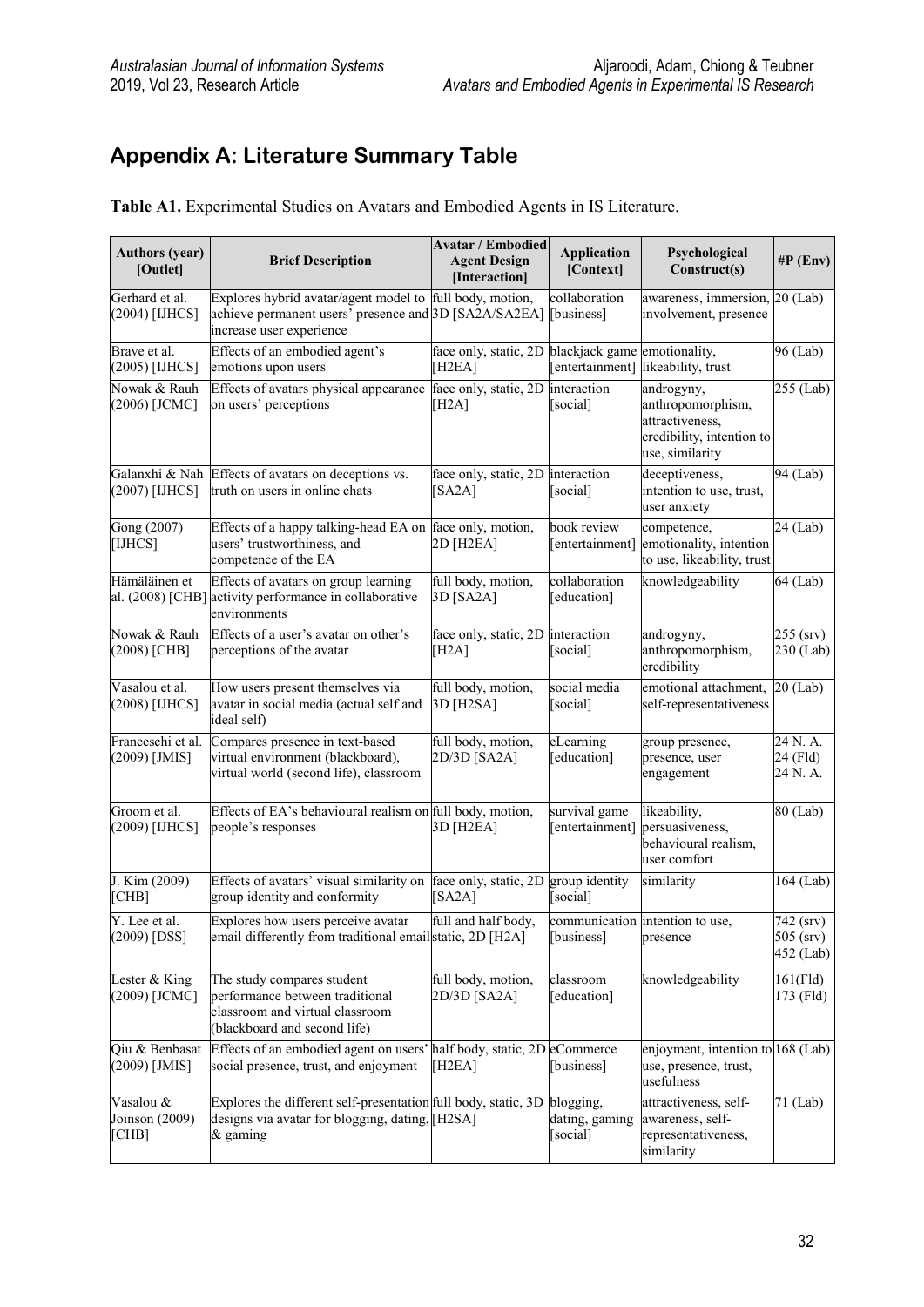| <b>Authors (year)</b><br>[Outlet]        | <b>Brief Description</b>                                                                                                                   | <b>Avatar / Embodied</b><br><b>Agent Design</b><br>[Interaction] | <b>Application</b><br>[Context]   | Psychological<br>Construct(s)                                                                                 | $\#P$ (Env)                      |
|------------------------------------------|--------------------------------------------------------------------------------------------------------------------------------------------|------------------------------------------------------------------|-----------------------------------|---------------------------------------------------------------------------------------------------------------|----------------------------------|
| Huang et al.<br>$(2010)$ [CHB]           | Effects of avatars on team's<br>performance interaction in a virtual<br>meeting                                                            | full body, motion,<br>3D [SA2A]                                  | [business]                        | virtual meeting cooperativeness,<br>satisfaction                                                              | 485 (Lab)                        |
| $\text{Jin} (2010)$<br>[CHB]             | Effects of a virtual agent on enjoyment full body, motion,<br>and evaluation of computer-aided<br>education                                | 3D [SA2EA]                                                       | stress<br>management<br>[health]  | educational value,<br>enjoyment, self-<br>efficacy                                                            | $60$ (Lab)                       |
| Oiu & Benbasat<br>(2010) [IJHCS]         | Effects of an embodied agent on users' half body, static, 2D eCommerce<br>social experience                                                | [ $H2EA$ ]                                                       | [business]                        | enjoyment, intention to 188 (Lab)<br>use, presence,<br>usefulness                                             |                                  |
|                                          | von der Pütten et Evaluates whether interacting with<br>al. (2010) [CHB] either an avatar or an agent lead to<br>higher level of attention | full body, motion,<br>3D [H2EA/H2A]                              | social<br>behaviour<br>[social]   | behavioural realism,<br>presence, rapport                                                                     | 83 (Lab)                         |
| Guadagno et al.<br>$(2011)$ [CHB]        | Effects of empathy on people when<br>interacting with virtual human<br>representation                                                      | full body, motion,<br>3D [SA2A/SA2EA] [social]                   | interaction                       | emotionality,<br>enjoyment, likeability,<br>presence, satisfaction,<br>trust, user comfort,<br>supportiveness | 38 (Lab)                         |
| J. Kim (2011)<br>[JCMC]                  | Explores how group visual similarity<br>strengthen the group identification                                                                | face only, static, 2D discussion<br>[H2A]                        | [business]                        | similarity                                                                                                    | $258$ (Lab)                      |
| J. Kim & Park<br>$(2011)$ [CHB]          | Effects of an avatar's uniform<br>appearance on users' willingness to<br>agree to a majority opinion in virtual<br>groups                  | face only, static, 2D discussion<br>[SA2A]                       | [social]                          | similarity                                                                                                    | 345 (Lab)                        |
| Nunamaker et al.<br>$(2011)$ [JMIS]      | Effects of an automated interviewing<br>agent on arousal, behaviour, and<br>cognitive effort                                               | face only, motion,<br>3D [H2EA]                                  | interview<br>[business]           | knowledgeability,<br>likeability, trust                                                                       | 88 (Lab)<br>81 (Lab)<br>29 (Fld) |
| Riedl et al.<br>$(2011)$ [ICIS]          | Investigates trust in terms of<br>participants playing against humans or [H2H/H2EA]<br>against embodied agent                              | face only, static, 2D                                            | trust game<br>[business]          | trust                                                                                                         | 18 (Lab)                         |
| Schultze $(2011)$<br>[ICIS]              | Explores how virtual worlds users<br>construct agency (possible and ideal<br>self), identity, and worlds within in-<br>worlds experience   | full body, motion,<br>3D [H2SA]                                  | second life<br>[entertainment]    | agency                                                                                                        | $\overline{35}$ (Lab)            |
| Suh et al. (2011)<br>[MISQ]              | Explores effects of avatar similarity to<br>actual self on users' attitudes toward<br>the use of avatar and identification                 | full body, motion,<br>2D/3D [H2SA]                               | virtual store<br>[business]       | intention to use,<br>similarity                                                                               | 92 (Lab)                         |
| Dunn &<br>Guadagno<br>$(2012)$ [CHB]     | Effects of users' gender and<br>personality type on avatar<br>representation                                                               | full body, motion,<br>3D [SA2A]                                  | video game<br>[entertainment]     | gender, personality<br>type, self-esteem, self-<br>representativeness                                         | $174$ (Lab)                      |
| $\text{Jin} (2012)$<br>[CHB]             | Effects on avatars on user's self-<br>disclosure interpersonal<br>communication                                                            | full body, motion,<br>3D [SA2A]                                  | interaction<br>[social]           | presence, trust                                                                                               | $117$ (Lab)<br>148 (Lab)         |
| Y. Kim &<br>Sundar (2012a)<br>[CHB]      | Effects of computer<br>anthropomorphism on presence and<br>credibility                                                                     | full body, motion,<br>2D [H2EA]                                  | health<br>information<br>[health] | anthropomorphism,<br>credibility, presence                                                                    | $\overline{9}3$ (Lab)            |
| Y. Kim &<br>Sundar (2012b)<br>[CHB]      | Effects of realistic self-avatar on risk-<br>taking behaviour                                                                              | full body, motion,<br>3D [SA2EA]                                 | health<br>information<br>[health] | attractiveness, visual<br>realism                                                                             | 95 (Lab)                         |
| Mccreery et al.<br>$(2012)$ [CHB]        | Effects of the big five personality<br>dimensions on users' helping<br>behaviour in virtual environment                                    | full body, motion,<br>3D [SA2A]                                  | video game<br>[entertainment]     | personality type, self-<br>interest, self-<br>representativeness                                              | 39 (Lab)                         |
| Sutcliffe &<br>Alrayes (2012)<br>[IJHCS] | The study compares students'<br>performance in blackboard and second 2D/3D [SA2A]<br>life in terms of usability and user<br>experience     | full body, motion,                                               | collaboration<br>[education]      | emotionality, presence, 38 (Lab)<br>user collaboration                                                        | 63 (Lab)                         |
| [CHB]                                    | Ang et al. (2013) Effects of avatar body gestures on<br>performance and satisfaction in school 3D [SA2A]<br>tasks                          | full body, motion,                                               | school task<br>[education]        | intelligence,<br>likeability, satisfaction,<br>trust                                                          | 64 (Lab)                         |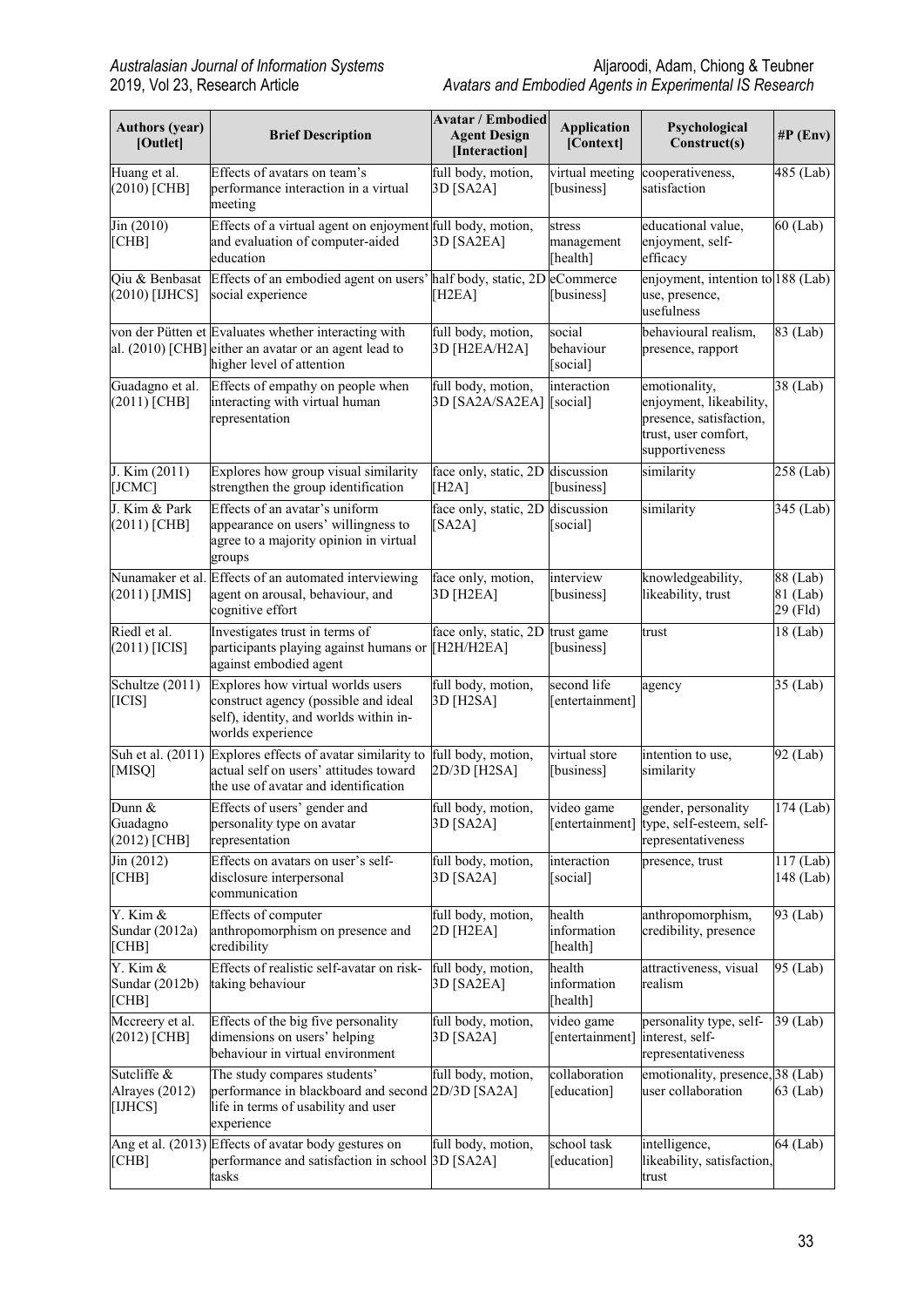| <b>Authors (year)</b><br>[Outlet]              | <b>Brief Description</b>                                                                                                                    | <b>Avatar / Embodied</b><br><b>Agent Design</b><br>[Interaction] | <b>Application</b><br>[Context]       | Psychological<br>Construct(s)                                                    | $\#P$ (Env)               |
|------------------------------------------------|---------------------------------------------------------------------------------------------------------------------------------------------|------------------------------------------------------------------|---------------------------------------|----------------------------------------------------------------------------------|---------------------------|
| [CHB]                                          | Fox et al. (2013) Influences of choosing avatar that is<br>sexualised or non-sexualised on user's<br>self-objectification                   | full body, motion,<br>3D [H2SA/SA2A]                             | interaction<br>[social]               | intention to use,<br>presence                                                    | 86 (Lab)                  |
| Goel et al.<br>$(2013)$ [ISJ]                  | Investigates what influences users to<br>return to a virtual world                                                                          | full body, motion,<br>3D [SA2A]                                  | interaction<br>[social]               | immersion, intention to 175 (Lab)<br>return, presence, social<br>awareness       |                           |
| Kang & Watt<br>$(2013)$ [CHB]                  | Effects of avatar realism on<br>communication socially                                                                                      | face only, motion,<br>2D [H2A]                                   | communication<br>[social]             | anthropomorphism,<br>presence, realism<br>(visual, behavioural),<br>satisfaction | $\overline{198}$ (Lab)    |
| Keng & Liu<br>$(2013)$ [CHB]                   | Effects of an avatar's attractiveness on face only, static, 2D<br>online advertisement                                                      | [H2A]                                                            | advertising<br>[business]             | attractiveness,<br>purchase intention                                            | $1514$ (lab)<br>687 (Lab) |
| Krämer et al.<br>$(2013)$ [IJHCS]              | Effects of an agent's smile on<br>participants' evolution and smiling<br>behaviour                                                          | half body, motion,<br>3D [H2EA]                                  | conversation<br>(smiling)<br>[social] | anthropomorphism,<br>emotionality (smile)                                        | 104 (Lab)                 |
| Kwon et al.<br>(2013) [IJHCS]                  | Effects of various virtual environment half body, motion,<br>conditions upon users' level of anxiety 2D/3D [H2EA]                           |                                                                  | job interview<br>[business]           | visual realism, user<br>anxiety                                                  | $60$ (Lab)<br>$20$ (Lab)  |
| Song, Kim,<br>Kwon, et al.<br>$(2013)$ [CHB]   | Effects of smoking avatar<br>representations on users' perceived<br>risk of smoking                                                         | full body, motion,<br>3D [H2SA]                                  | game<br>[education]                   | identification,<br>intention to quit                                             | $62$ (Lab)                |
| Song, Kim,<br>Tenzek, et al.<br>$(2013)$ [CHB] | Effects of an avatar on competing in<br>exercise video games on users' playing 3D [SA2A]<br>time                                            | full body, motion,                                               | exergame<br>[entertainment]           | competitiveness,<br>enjoyment, mood, self-<br>efficacy                           | 72 (Lab)                  |
| Spence et al.<br>$(2013)$ [CHB]                | Effects of the avatar ethnicity and<br>similarity on health-related<br>information                                                          | face/ shoulder only,<br>static, 2D [H2A]                         | communication<br>[health]             | behavioural intentions, 207 (Lab)<br>similarity (ethnicity)                      |                           |
| Dolgov et al.<br>$(2014)$ [CHB]                | Effects of avatar customisation on<br>helping behaviour                                                                                     | full body, motion,<br>3D [SA2A]                                  | video game<br>[entertainment]         | identification,<br>similarity                                                    | 54 (Lab)<br>25 (Lab)      |
| Felnhofer et al.<br>$(2014)$ [CHB]             | Effects of users' gender and age on<br>presence, empathy, and collaboration                                                                 | full body, motion,<br>3D [SA2A]                                  | café [social]                         | empathy, gender,<br>presence                                                     | $\overline{1}24$ (Lab)    |
| Grinberg et al.<br>$(2014)$ [CHB]              | Effects of avatar on social engagement full body, motion,<br>and immersion in the virtual<br>environment                                    | 3D [SA2A]                                                        | interaction<br>[social]               | immersion, presence,<br>user engagement                                          | $\overline{35}$ (Lab)     |
| Hammick & Lee<br>(2014) [CHB]                  | Effects of an avatar on shy users to<br>express themselves freely                                                                           | full body, motion,<br>3D [SA2A]                                  | [social]                              | communication interactivity, presence                                            | 58 (Lab)                  |
| Kang & Gratch<br>(2014) [CHB]                  | Effects of embodied agents'<br>behavioural realism on users' self-<br>disclosure                                                            | half body, motion,<br>3D [H2EA]                                  | counselling<br>interviews<br>[social] | behavioural realism,<br>emotional state,<br>presence, likeability                | $\overline{171}$ (Lab)    |
| J.-E. R. Lee<br>$(2014)$ [CHB]                 | Effects of avatar' diversity on offline<br>racial identity                                                                                  | half body, motion,<br>3D [H2A]                                   | social identity<br>[social]           | user willing to reveal<br>racial identity                                        | 56 (Lab)                  |
| Peña & Kim<br>$(2014)$ [CHB]                   | Effects of avatars' size on physical<br>activity in exergame using<br>accelerometers                                                        | full body, motion,<br>3D [SA2A]                                  | video game<br>[entertainment]         | NA                                                                               | 96 (Lab)                  |
| Riedl et al.<br>$(2014)$ [JMIS]                | Investigates trust in terms of<br>participants playing against humans or [H2H/H2EA]<br>against embodied agent to make<br>decision and learn | face only, static, 2D                                            | trust Game<br>[business]              | trust                                                                            | 18 (Lab)                  |
| Sylvia et al.<br>$(2014)$ [CHB]                | Effects of playing video games with an full body, motion,<br>unrealistic male body on actual body<br>satisfaction                           | 3D [H2SA]                                                        | video game<br>[entertainment]         | satisfaction, body and<br>self-esteem                                            | 50 (Lab)                  |
| Hanus & Fox<br>$(2015)$ [IJHCS]                | Effect of customising an avatar on<br>intrinsic motivation, brand liking and<br>purchase intention                                          | full body, motion,<br>3D [SA2A]                                  | sale [business]                       | agency, likeability,<br>motivation, purchase<br>intention                        | 80 (Lab)                  |
| Leding et al.<br>$(2015)$ [CHB]                | Effects of an attractive avatar on the<br>perception of viewing actual human                                                                | full body, static, 3D attractiveness<br>[H2A]                    | [social]                              | attractiveness                                                                   | $120$ (Lab)<br>234 (Lab)  |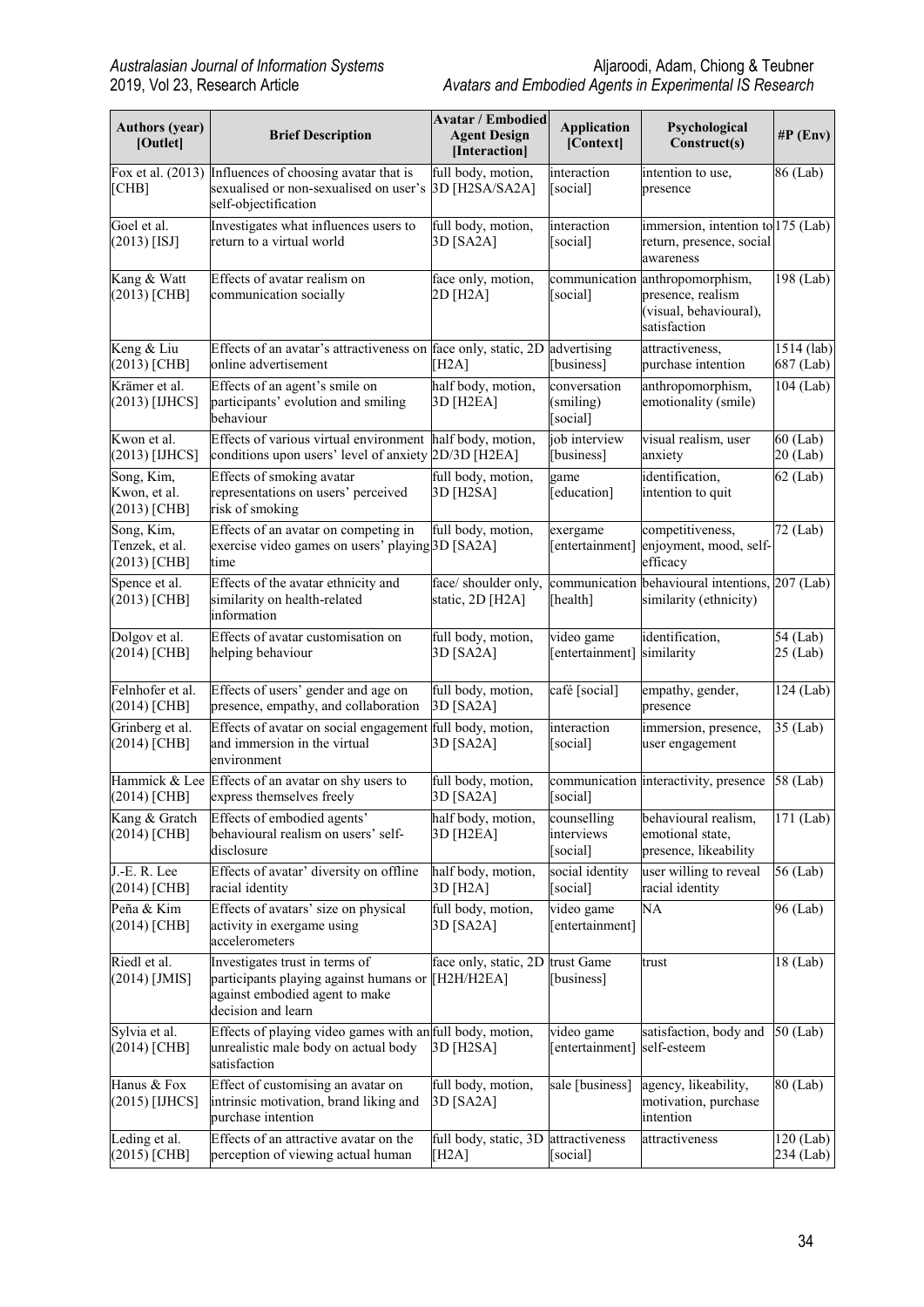| <b>Authors (year)</b><br>[Outlet]        | <b>Brief Description</b>                                                                                                                              | <b>Avatar / Embodied</b><br><b>Agent Design</b><br>[Interaction] | <b>Application</b><br>[Context]          | Psychological<br>Construct(s)                                                       | $\#P$ (Env)              |
|------------------------------------------|-------------------------------------------------------------------------------------------------------------------------------------------------------|------------------------------------------------------------------|------------------------------------------|-------------------------------------------------------------------------------------|--------------------------|
| Nowak et al.<br>$(2015)$ [JCMC]          | Effects of an avatar's clothing and<br>anthropomorphism on trust and<br>message clarity                                                               | full body, static, 2D<br>[H2A]                                   | dating or job<br>interview<br>[business] | anthropomorphism,<br>appropriateness,<br>attractiveness,<br>credibility, trust      | $\overline{3}97$ (Lab)   |
| Ratan & Sah<br>$(2015)$ [CHB]            | Effects of an avatar's identity<br>characteristics on avatar users'<br>behaviours                                                                     | full body, motion,<br>3D [SA2A]                                  | video game<br>[entertainment]            | engagement,<br>motivation, self-<br>representation,<br>presence, self-<br>relevance | 64 (Lab)                 |
| Sanchez-Valdes<br>[ESWA]                 | Effects of an avatar emotion on users'<br>& Trivino (2015) physical activities                                                                        | face only, static, 2D<br>[ $H2SA$ ]                              | physical<br>activity [health] motivation | emotionality,                                                                       | $3$ (Fld)                |
| $(2015)$ [CHB]                           | Westerman et al. Effects of different types of avatars<br>created for social or dating/romantic<br>situations on users                                | half body, static, 2D networking<br>[H2A]                        | [social]                                 | attractiveness,<br>intention to use,<br>similarity                                  | 206 (Lab)                |
| Won et al.<br>(2015) [JCMC]              | Effects of an avatar's movement on<br>user's movements on the real world                                                                              | full body, motion,<br>3D [H2SA]                                  | communication<br>[entertainment]         | motivation, presence                                                                | $53$ (Lab)<br>$20$ (Lab) |
| Wrzesien et al.<br>$(2015)$ [CHB]        | Influence of the physical similarity of<br>avatars on user's emotion regulation<br>training                                                           | full body, motion,<br>3D [H2A/H2SA]                              | emotion<br>regulation<br>[education]     | similarity                                                                          | 22 (Lab)                 |
| Wu et al. (2015)<br>[CHB]                | The study explores the effects on<br>verbal behaviour in virtual interaction                                                                          | full body, motion,<br>3D [SA2A]                                  | [social]                                 | communication behavioural intention,<br>presence                                    | 32 (Lab)                 |
| Burgoon et al.<br>(2016) [IJHCS]         | Effects of an embodied agent on the<br>outcomes of decision-making tasks                                                                              | face only, motion,<br>3D [H2H/H2EA]                              | communication<br>[business]              | attractiveness,<br>expectedness,<br>dependability,<br>receptiveness                 | 70 (Lab)                 |
| Carlotto &<br>Jaques $(2016)$<br>[IJHCS] | Effects of an embodied agent on users' full body, motion,<br>in a learning environment                                                                | 2D [H2EA]                                                        | learning<br>[education]                  | expressiveness,<br>motivation, relevance,<br>satisfaction,<br>willingness to repeat | 72 (Lab)                 |
| Guegan et al.<br>$(2016)$ [CHB]          | Effects of avatars on users' creativity<br>Performance in collaborative meeting                                                                       | full body, motion,<br>3D [SA2A]                                  | meeting<br>[business]                    | similarity                                                                          | 114 (Lab)<br>54 (Lab)    |
| $H.-K.$ Kim $&$<br>Kim (2016)<br>[CHB]   | Explores the emotional bonds between full body, motion,<br>the individual and their avatar                                                            | 3D [SA2A]                                                        | driving [social]                         | attractiveness,<br>emotional closeness,<br>similarity                               | 111 (Lab)                |
| Li & Lwin<br>(2016) [CHB]                | Effects of self-avatars on user's<br>presence and enjoyment                                                                                           | full body, motion,<br>3D [H <sub>2</sub> A]                      | video game                               | enjoyment,<br>[entertainment] dentification, presence                               | 322 (Lab)                |
| Peña et al.<br>$(2016)$ [JCMC]           | Influences of avatar's body size on<br>physical activity using accelerometers                                                                         | full body, motion,<br>3D [SA2EA]                                 | exergame<br>[entertainment]              | NA                                                                                  | 96 (Lab)                 |
| Rodrigues et al.<br>$(2016)$ [CHB]       | Effects of avatars use in business<br>application on customers                                                                                        | half body, static, 3D gamification e-<br>[H2A]                   | banking app<br>[business]                | ease of use, enjoyment, 183 (Fld)<br>usefulness, intention to<br>use, presence      |                          |
| Bacev-Giles &<br>Haji (2017)<br>[CHB]    | Examines impressions of avatar online full body, static, 3D<br>profiles for gender stereotype<br>impressions                                          | [H2A]                                                            | interaction<br>[social]                  | gender, likeability,<br>similarity                                                  | 239 (Lab)                |
| Beege et al.<br>$(2017)$ [CHB]           | Investigates the influence of<br>stereotypes on learning, cognitive load 3D [H2EA]<br>and motivation as well as time spent<br>with the embodied agent | full body, motion,                                               | health material<br>[health]              | gender, similarity                                                                  | 84 (Lab)                 |
| Balas & Pacella<br>$(2017)$ [CHB]        | Examines the perceived<br>trustworthiness of avatars' and humans'[H2A]<br>faces                                                                       | face only, static, 2D                                            | interaction<br>[social]                  | sensitivity, trust                                                                  | 51 (Lab)<br>$20$ (Lab)   |
| Barata et al.<br>$(2017)$ [CHB]          | Examines students' performance in<br>gamified collage course                                                                                          | full body, motion,<br>3D [H2SA]                                  | learning<br>[education]                  | ease of use, continuity, 35 N.A.<br>engagement                                      | 52 N.A.<br>54 (Fld)      |
| Cobo et al.<br>$(2017)$ [CHB]            | Examines distant exploration of places full body, motion,<br>and time spent with avatar for blind<br>people using smart phone                         | 3D [H2SA]                                                        | interaction<br>[social]                  | NA                                                                                  | 19 (Lab)                 |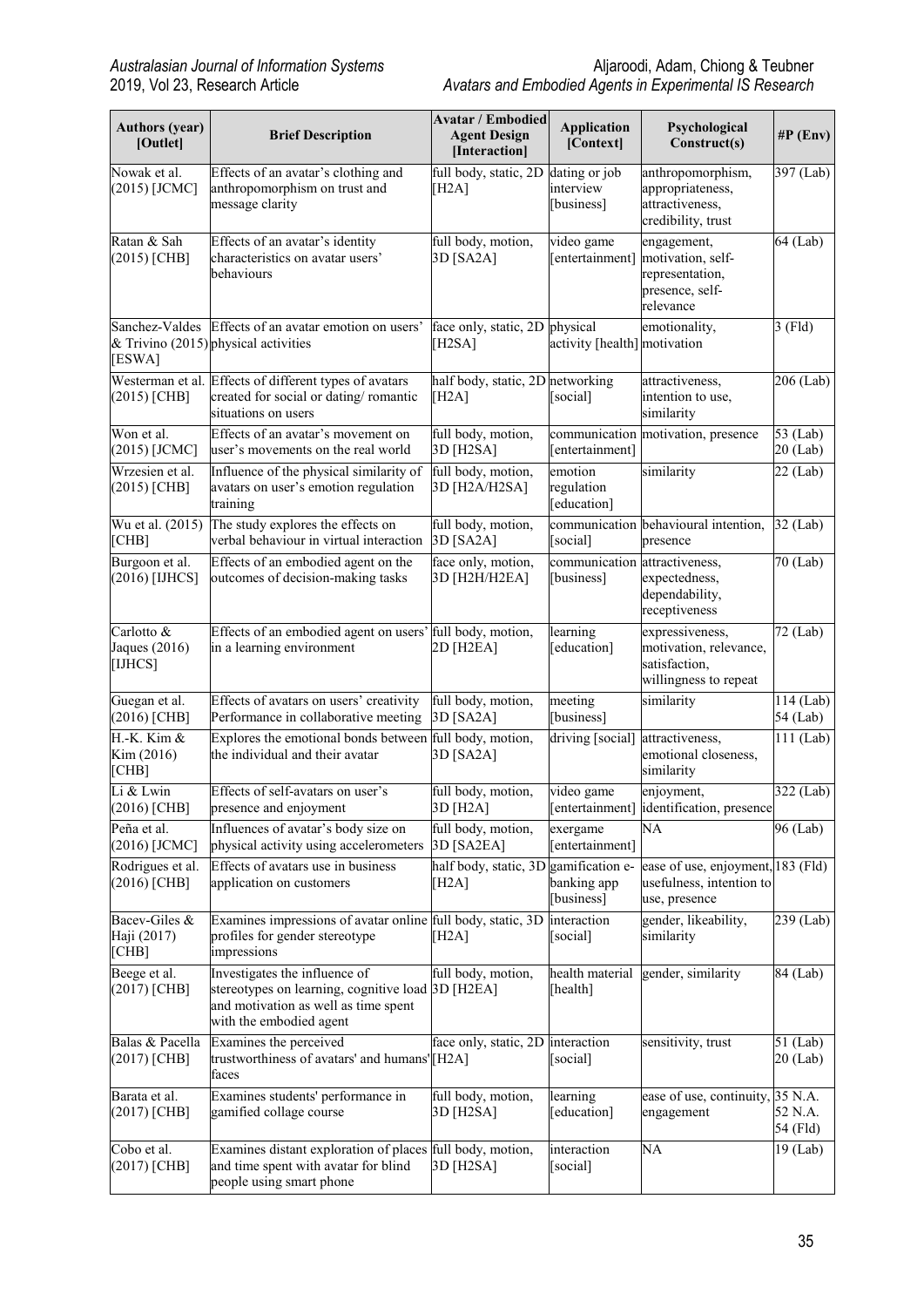| <b>Authors (year)</b><br>[Outlet]               | <b>Brief Description</b>                                                                                                            | <b>Avatar / Embodied</b><br><b>Agent Design</b><br>[Interaction] | <b>Application</b><br>[Context]         | Psychological<br>Construct(s)                                        | $\#P$ (Env)            |
|-------------------------------------------------|-------------------------------------------------------------------------------------------------------------------------------------|------------------------------------------------------------------|-----------------------------------------|----------------------------------------------------------------------|------------------------|
| Dechant et al.<br>$(2017)$ [CHB]                | Examines virtual reality to diagnose<br>social anxiety                                                                              | full body, motion,<br>3D [SA2EA]                                 | interaction<br>[social]                 | user anxiety                                                         | 119 (Lab)              |
| Fehrenbacher &<br>Weisner (2017)<br>[ICIS]      | Examines knowledge sharing while<br>interacting with real human images vs<br>avatars                                                | [SA2A]                                                           | [social]                                | face only, static, 3D communication similarity (ethnicity),<br>trust | $\overline{97}$ (Lab)  |
| Guegan et al.<br>(2017) [CHB]                   | Examines the effects of visual cues of<br>social identity on group performance                                                      | full body, motion,<br>3D [SA2A]                                  | brainstorming<br>[business]             | identification, presence <sup>72</sup> (Lab)<br>(social cues)        |                        |
| Hofer et al.<br>$(2017)$ [CHB]                  | Examines the effects on avatars'<br>expression on users fear reactions.                                                             | full body, motion,<br>3D [H2SA/SA2A]                             | video game<br>[entertainment]           | agency, physical<br>appearance (avatar<br>embodiment)                | 103 (Lab)<br>104 (Lab) |
| Khashe et al.<br>$(2017)$ [CHB]                 | Investigates influence of avatars'<br>communication style and gender on<br>user compliance                                          | half body, motion,<br>3D [H2A]                                   | communication<br>[business]             | communication style,<br>gender                                       | 214 (Lab)              |
| H. E. Kim et al.<br>(2017) [CHB]                | Examines the effects of mobile-based<br>self-training performance for social<br>anxiety                                             | full body, motion,<br>3D [H2SA]                                  | self-training<br>[health]               | avoidance                                                            | $22$ (Lab)             |
| Kohonen-aho &<br>Tiilikainen<br>$(2017)$ [ICIS] | Examines the effects of virtual world<br>in virtual team performance of<br>informal interaction                                     | full body, motion,<br>3D [SA2A]                                  | virtual team<br>[business]              | presence                                                             | $36$ (Lab)             |
| Kothgassner et<br>al. (2017) [CHB]              | Examines a virtual social exclusion<br>scenario and tests for behavioural<br>consequences                                           | full body, motion,<br>3D [SA2A/SA2EA]                            | interaction<br>[social]                 | emotional state,<br>presence, self-esteem                            | $45$ (Lab)             |
| S. Lee & Choi<br>(2017) [IJHCS]                 | Investigates embodied agents'<br>recommendations for movies on users'<br>experience and self-disclosure                             | full body, motion,<br>3D [H2EA]                                  | online services<br>[business]           | enjoyment, intention to 225 (Lab)<br>use, satisfaction               |                        |
| Peña & Chen<br>$(2017)$ [CHB]                   | Examines how activating prosocial<br>and antisocial concepts affect<br>successive prosocial behaviours and<br>intentions            | full body, motion,<br>3D [H2SA]                                  | video game<br>[entertainment]           | prosocial behaviour<br>(helping), prosocial<br>intention             | $\overline{309}$ (Lab) |
| Schneider et al.<br>(2017) [CHB]                | Examines the effects of online<br>exclusion                                                                                         | face only, static, 2D interaction<br>[H2A]                       | [social]                                | belongingness,<br>emotional state, self-<br>esteem                   | 105 (Lab)<br>85 (Lab)  |
| Sebastian &<br>Richards (2017)<br>[CHB]         | Examines the effects of educational<br>embodied agents on performance of<br>mental health patients using videos for<br>intervention | half body, motion,<br>3D [H2EA]                                  | training [health]NA                     |                                                                      | 245 (Lab)              |
| [CHB]                                           | Seo et al. (2017) Investigates self-presence when users<br>are exposed to self-avatars                                              | face only, static, 3D interaction<br>[ $H2SA$ ]                  | [social]                                | identification,<br>presence, similarity                              | $25$ (Lab)             |
| Tamborini et al.<br>$(2018)$ [CHB]              | Examines the effect of embodied<br>agents' ethnicity on trust                                                                       | motion, full body,<br>3D [H2EA]                                  | video game<br>[entertainment]           | similarity (ethnicity),<br>trust                                     | 205 (Lab)              |
| Felnhofer et al.<br>$(2018)$ [CHB]              | Investigating social avoidance and<br>prosocial behaviour towards avatars<br>and agents                                             | full body, motion,<br>3D [SA2A/SA2EA]                            | interaction<br>[social]                 | agency, empathy<br>presence, user anxiety                            | 95 (Lab)               |
| Kaye et al.<br>$(2018)$ [CHB]                   | Examines the effects of explicit<br>priming and avatar gender                                                                       | full body, motion,<br>3D [H2SA]                                  | video game<br>[entertainment]           | competence, identity,<br>self-esteem                                 | 120 (Lab)              |
| Martens et al.<br>$(2018)$ [CHB]                | Examines avatars' and users' difference full body, motion,<br>and similarities on time spent with<br>avatar                         | 3D [SA2A]                                                        | video game<br>[entertainment]           | similarity                                                           | 124 (Lab)              |
| Mousas et al.<br>$(2018)$ [CHB]                 | Examines the effects of appearance<br>and motion of embodied agents on<br>users' emotional reactivity                               | half body, motion,<br>3D [H2EA]                                  | virtual<br>character<br>[entertainment] | emotional reactivity,<br>emotional valence                           | 72 (Lab)               |

Note: **MISQ**: Management Information System Quarterly; **JMIS**: Journal of Management Information System; **ISJ**: Information System Journal; **ESWA**: Expert Systems with Application; **DSS**: Decision Support System; **JCMC**: Journal of Computer-Mediated Communication; **ICIS**: International Conference on Information System; **IJHCS**: International Journal of Human Computer Studies; **CHB**: Computer in Human Behaviors**; H2H**: human to human interaction; **NA**: not applicable; **lab**: laboratory experiment, **srv**: survey; **Fld**: field; **N.A.**: No Avatars used; **#P**: Number of Participants; **2D:** Two dimensional; **3D:** Three dimensional; **Env.**: interaction environment